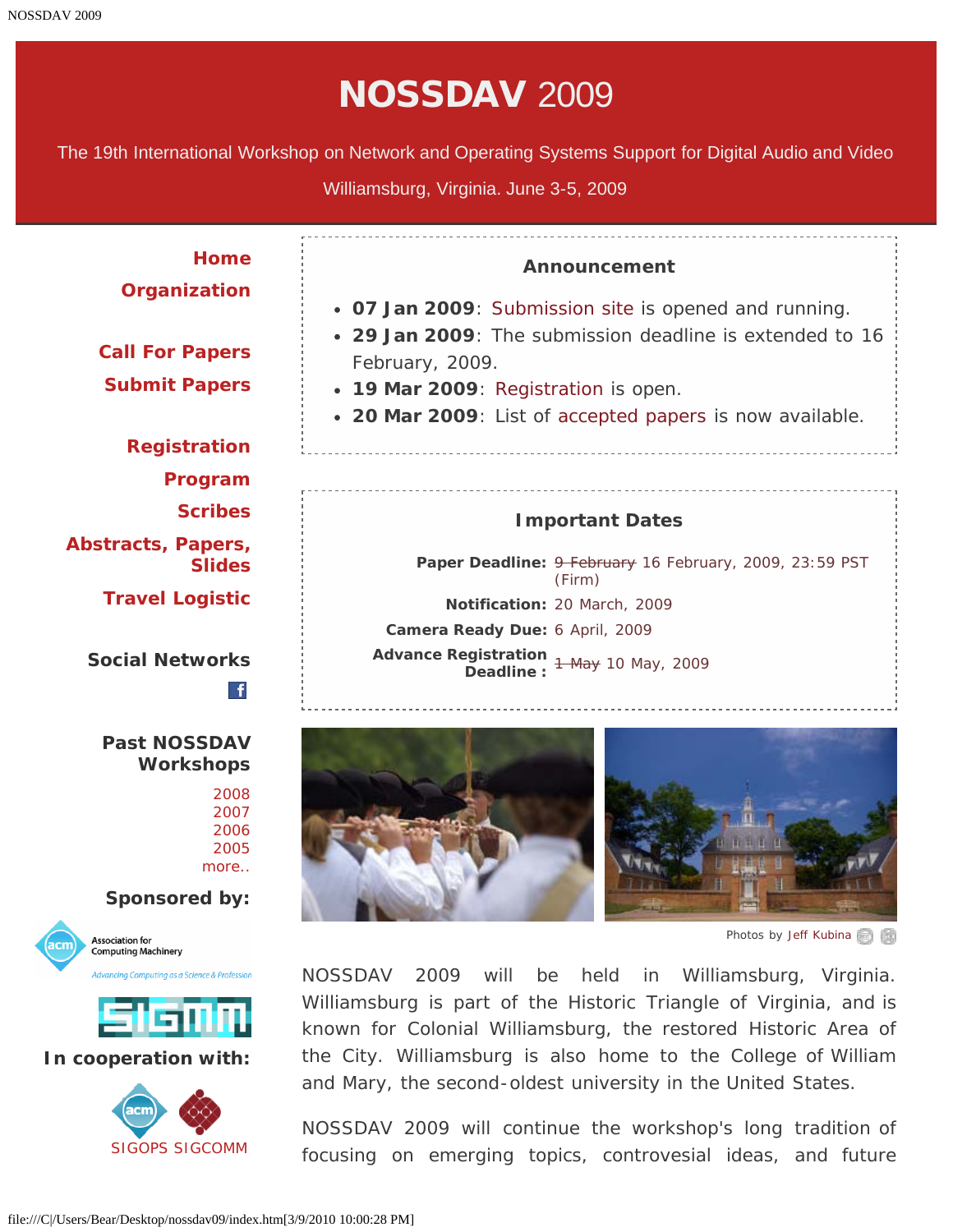research directions in the area of multimedia systems research. The workshop will also continue to be held in a setting that stimulates lively discussions among the senior and junior participants.

It is also an estiablished practice for NOSSDAV to encourage experimental research based on real systems and data sets. Further, public availability of source code and data sets is highly encouraged.

The scope of NOSSDAV has evolved over the years. For NOSSDAV 2009, we would like to especially highlight two new topics of interest: novel use of GPU for multimedia and multicore processors support for multimedia. NOSSDAV 2009 continues to welcome submissions in the traditional topics of networked multimedia systems, operating system support for multimedia, and multimedia security and rights management.

This website is mirrored at [http://www.nossdav.org/2009/](javascript:if(confirm() and [http://nemesys.comp.nus.edu.sg/nossdav09/](javascript:if(confirm().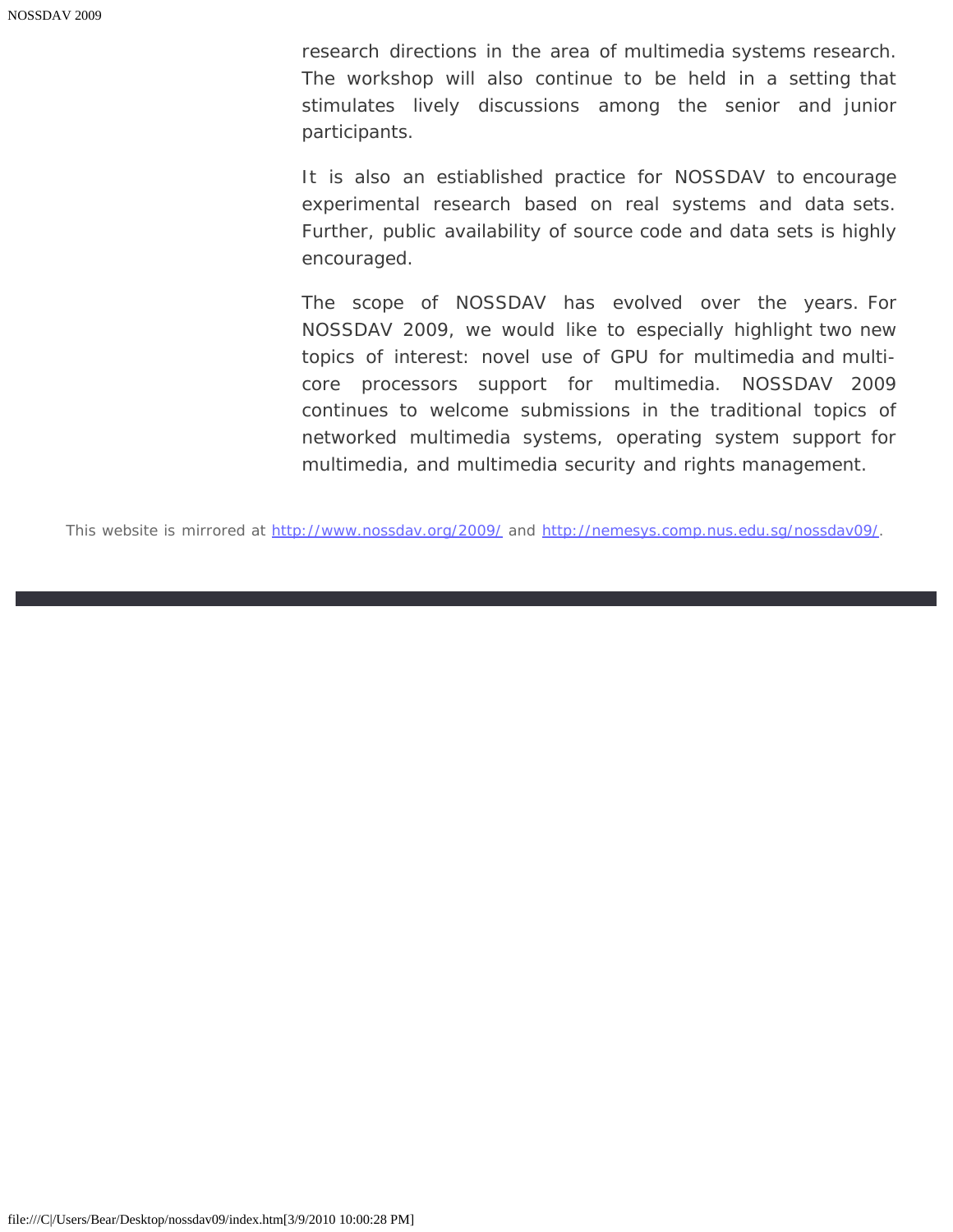# NOSSDAV 2009

<span id="page-2-0"></span>The 19th International Workshop on Network and Operating Systems Support for Digital Audio and Video

Williamsburg, Virginia. June 3-5, 2009

**[Home](#page-2-0) Announcement [Organization](#page-4-0) 07 Jan 2009**: [Submission site](javascript:if(confirm() is opened and running. **29 Jan 2009**: The submission deadline is extended to 16 **[Call For Papers](#page-6-0)** February, 2009. **[Submit Papers](javascript:if(confirm() 19 Mar 2009**: [Registration](#page-8-0) is open. **20 Mar 2009**: List of [accepted papers](#page-64-0) is now available. **[Registration](#page-8-0) [Program](#page-10-0) [Scribes](#page-18-0) Important Dates [Abstracts, Papers,](#page-39-0)** Paper Deadline: 9 February 16 February, 2009, 23:59 PST **[Slides](#page-39-0)** (Firm) **[Travel Logistic](#page-62-0) Notification:** 20 March, 2009 **Camera Ready Due:** 6 April, 2009 **Advance Registration Deadline :** 1 May 10 May, 2009 **Social Networks**  $\mathbf{f}$ **Past NOSSDAV Workshops** [2008](javascript:if(confirm() [2007](javascript:if(confirm()

[2006](javascript:if(confirm() [2005](javascript:if(confirm() [more..](javascript:if(confirm()

#### **Sponsored by:**





#### **In cooperation with:**





*Photos by [Jeff Kubina](javascript:if(confirm()*

NOSSDAV 2009 will be held in Williamsburg, Virginia. Williamsburg is part of the Historic Triangle of Virginia, and is known for Colonial Williamsburg, the restored Historic Area of the City. Williamsburg is also home to the College of William and Mary, the second-oldest university in the United States.

NOSSDAV 2009 will continue the workshop's long tradition of focusing on emerging topics, controvesial ideas, and future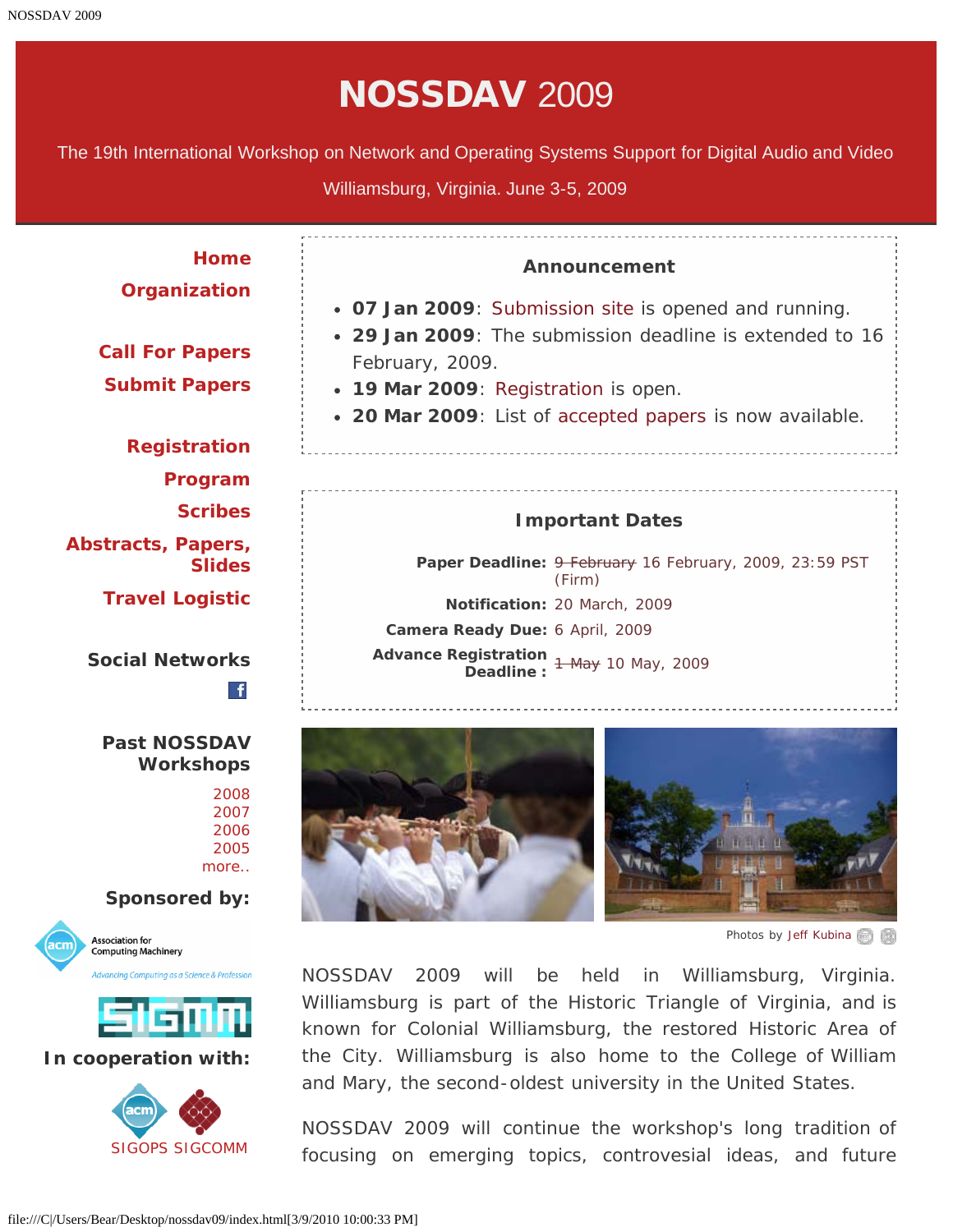research directions in the area of multimedia systems research. The workshop will also continue to be held in a setting that stimulates lively discussions among the senior and junior participants.

It is also an estiablished practice for NOSSDAV to encourage experimental research based on real systems and data sets. Further, public availability of source code and data sets is highly encouraged.

The scope of NOSSDAV has evolved over the years. For NOSSDAV 2009, we would like to especially highlight two new topics of interest: novel use of GPU for multimedia and multicore processors support for multimedia. NOSSDAV 2009 continues to welcome submissions in the traditional topics of networked multimedia systems, operating system support for multimedia, and multimedia security and rights management.

This website is mirrored at [http://www.nossdav.org/2009/](javascript:if(confirm() and [http://nemesys.comp.nus.edu.sg/nossdav09/](javascript:if(confirm().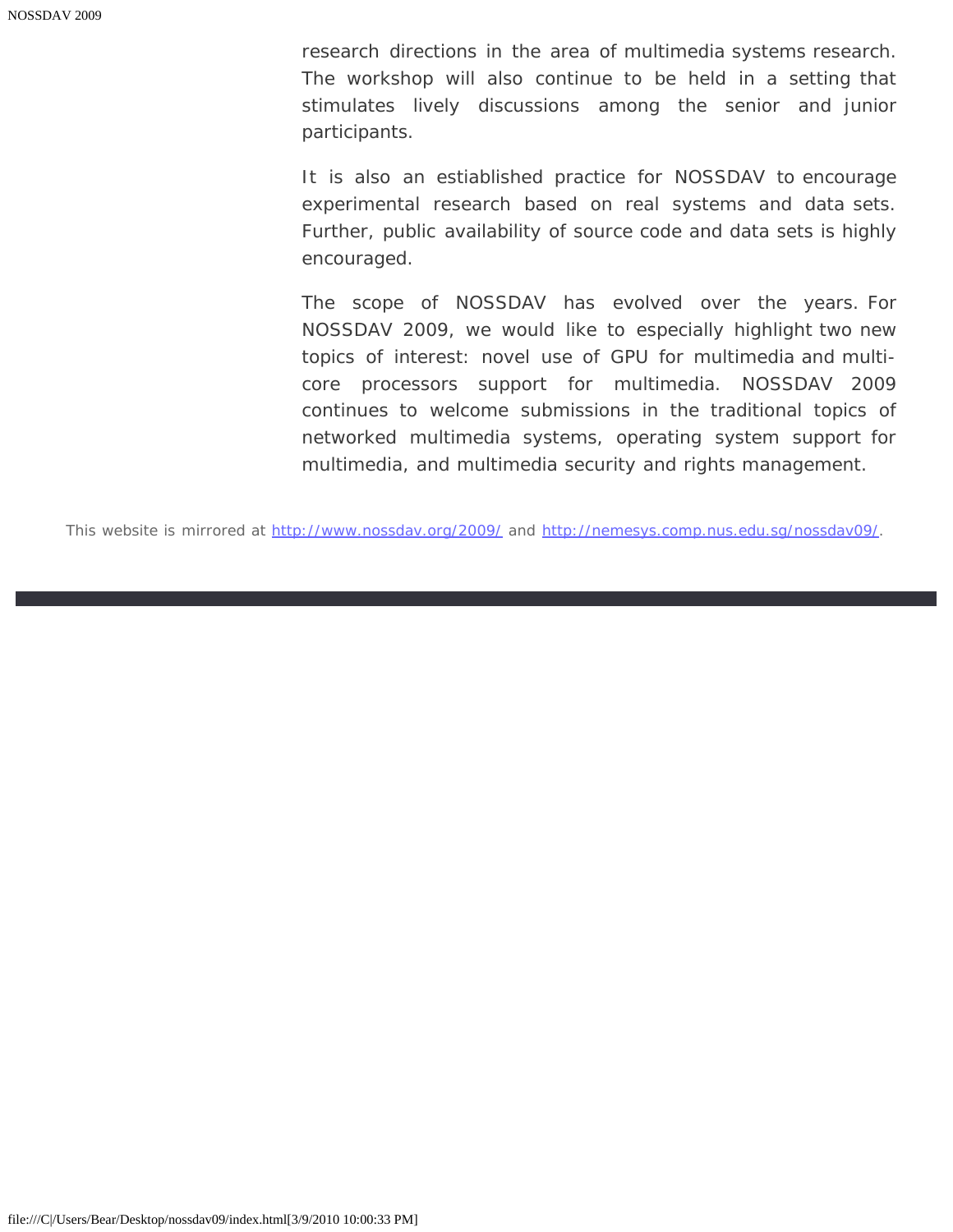# NOSSDAV 2009

<span id="page-4-0"></span>The 19th International Workshop on Network and Operating Systems Support for Digital Audio and Video

Williamsburg, Virginia. June 3-5, 2009

| <b>Home</b>                                            | Organization |                                                                                                                                                                                            |
|--------------------------------------------------------|--------------|--------------------------------------------------------------------------------------------------------------------------------------------------------------------------------------------|
| Organization                                           |              | Co-Chair: Dongyan Xu, Purdue University<br>Wei Tsang Ooi, National University of Singapore                                                                                                 |
| <b>Call For Papers</b>                                 |              | Local Arrangement: Ketan Mayer-Patel, University of North Carolina at<br>Chapel Hill                                                                                                       |
| <b>Submit Papers</b>                                   |              | Publicity: Kuan-Ta Chen, Academia Sinica, Taiwan<br>Kang Li, University of Georgia, USA<br>Tristan Henderson, University of St. Andrews, UK                                                |
| <b>Registration</b>                                    |              | Technical Program Kevin Almeroth, University of California, Santa<br>Committee Barbara, USA                                                                                                |
| Program                                                |              | Grenville Armitage, Swinburne University of                                                                                                                                                |
| <b>Scribes</b>                                         |              | Technology, Australia<br>Ernst Biersack, Institute Eurecom, France<br>Surendar Chandra, University of Notre Dame, USA                                                                      |
| Abstracts, Papers,<br><b>Slides</b>                    |              | Kuan-Ta Chen, Academia Sinica, Taiwan<br>Songqing Chen, George Mason University, USA<br>Mark Claypool, Worcester Polytechnic Institute,                                                    |
| <b>Travel Logistic</b>                                 |              | <b>USA</b><br>Wu-chang Feng, Portland State University, USA<br>Wu-chi Feng, Portland State University, USA                                                                                 |
| <b>Social Networks</b><br>$\mathbf{f}$                 |              | Romulus Grigoras, IRIT-Toulouse, France<br>Carsten Griwodz, University of Oslo, Norway<br>Pål Halvorsen, University of Oslo, Norway<br>JongWon Kim, Gwangju Institute of Science and       |
| <b>Past NOSSDAV</b><br><b>Workshops</b>                |              | Technology, Korea<br>Baochun Li, University of Toronto, Canada<br>Kang Li, University of Georgia, USA<br>Yong Liu, Polytechnic University, USA                                             |
| 2008<br>2007<br>2006<br>2005<br>more                   |              | Andreas Mauthe, Lancaster University, UK<br>Klara Nahrstedt, University of Illinois at Urbana-<br>Champaign, USA<br>Ketan Mayer-Patel, University of North Carolina at<br>Chapel Hill, USA |
| <b>Sponsored by:</b>                                   |              | Cristina Nita-Rotaru, Purdue University, USA<br>Sanjay Rao, Purdue University, USA                                                                                                         |
| <b>Association for</b><br><b>Computing Machinery</b>   |              | Reza Rejaie, University of Oregon, USA<br>Karsten Schwan, Georgia Institute of Technology,<br><b>USA</b>                                                                                   |
| Advancing Computing as a Science & Profession<br>SiGMM |              | Henning Schulzrinne, Columbia University, USA<br>Prashant Shenoy, University of Massachusetts,<br>Amherst, USA<br>Shervin Shirmohammadi, University of Ottawa,                             |
| In cooperation with:                                   |              | Canada<br>Ralf Steinmetz, TU Darmstadt, Germany                                                                                                                                            |
| acm<br><b>SIGOPS SIGCOMM</b>                           |              | Lars Wolf, TU Braunschweig, Germany<br>Zhenyu Yang, Florida International University<br>Roger Zimmermann, National University of<br>Singapore                                              |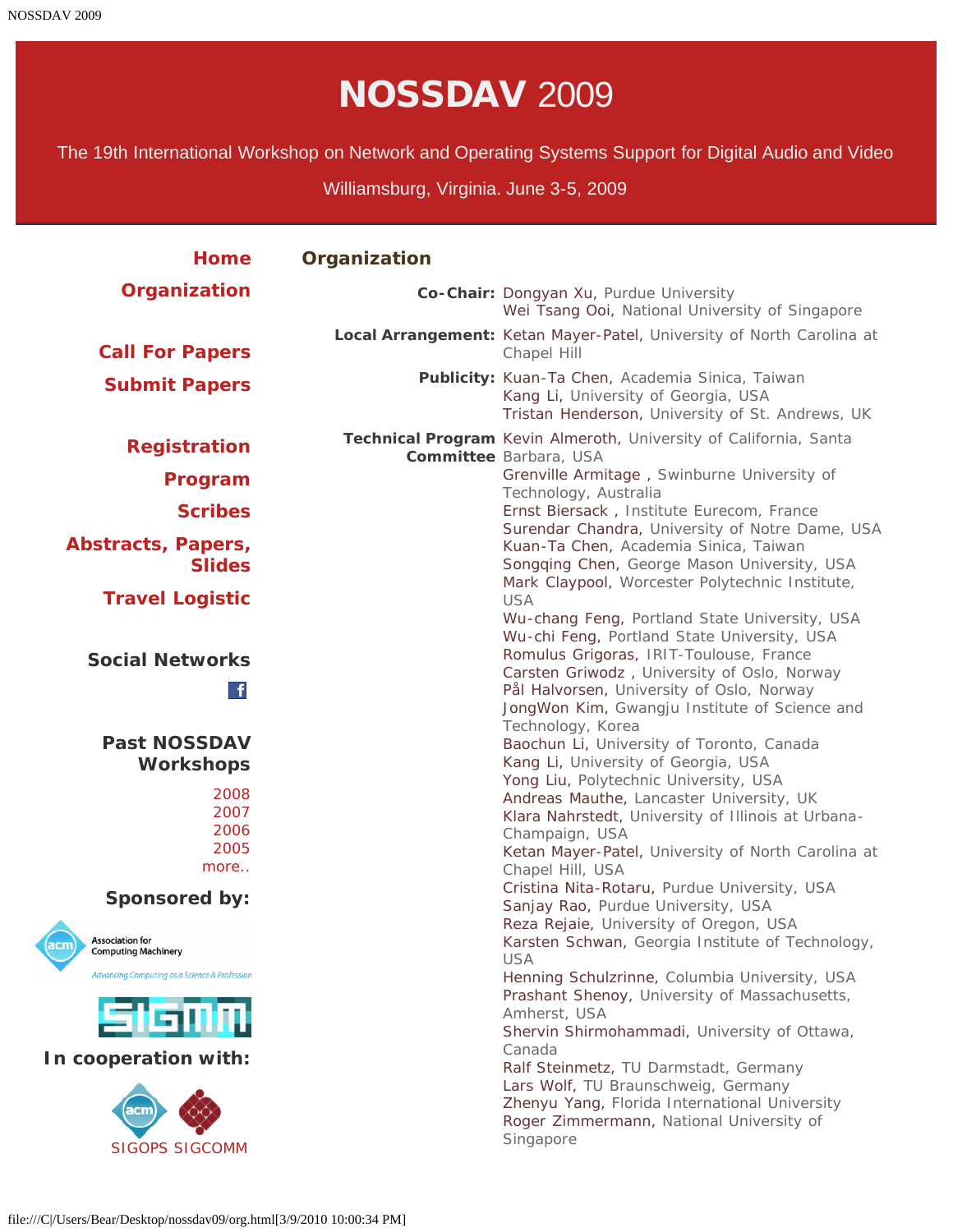This website is mirrored at [http://www.nossdav.org/2009/](javascript:if(confirm() and [http://nemesys.comp.nus.edu.sg/nossdav09/](javascript:if(confirm().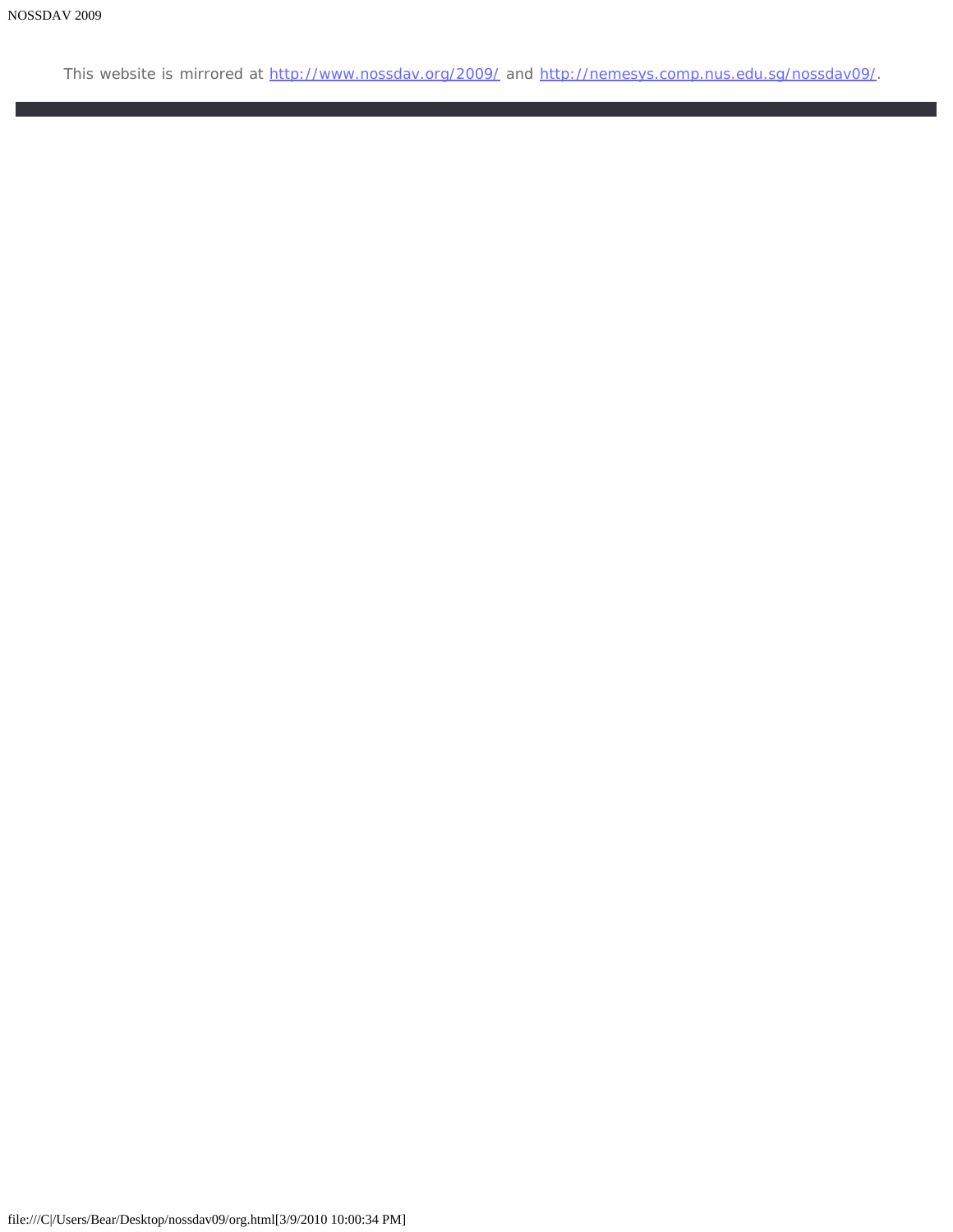# NOSSDAV 2009

<span id="page-6-0"></span>The 19th International Workshop on Network and Operating Systems Support for Digital Audio and Video

Williamsburg, Virginia. June 3-5, 2009

**[Home](#page-2-0) [Organization](#page-4-0)**

#### **Call For Papers**

encouraged.

**[Call For Papers](#page-6-0) [Submit Papers](javascript:if(confirm()** NOSSDAV 2009 will continue the workshop's long tradition of focusing on emerging topics, controversial ideas, and future research directions in the area of multimedia systems research, held in a setting that stimulates lively discussions among the senior and junior participants.

**[Registration](#page-8-0) [Program](#page-10-0) [Scribes](#page-18-0) [Abstracts, Papers,](#page-39-0) [Slides](#page-39-0) [Travel Logistic](#page-62-0)**

> **Social Networks**  $\mathbf{f}$

**Past NOSSDAV Workshops**

#### **Sponsored by:**





#### **In cooperation with:**



It is also an established practice for NOSSDAV to encourage experimental research based on real systems and data sets. Public availability of source code and data sets is highly

The scope of NOSSDAV has evolved over the years. For NOSSDAV 2009, we would like especially highlight two new topics of interest: unconventional use of GPU for multimedia and multi-core processors support for multimedia. NOSSDAV 2009 continues to welcome submissions in the traditional topics of networked multimedia systems, operating system support for multimedia, and multimedia security and rights management.

The topics of interest include, but are not limited to:

- OS, middleware, and network support for multimedia
- Overlay networks for multimedia
- Media streaming, distribution, and storage
- Web 2.0 systems and social networks for multimedia
- Wireless and mobile multimedia systems
- Media sensor and ad hoc networks
- Grid/cloud computing support for multimedia
- Embedded systems for multimedia
- Multicore architecture support for multimedia
- GPU for multimedia
- Network processor support for multimedia
- Tele-immersion and mixed-reality systems
- Networked graphics and virtual environments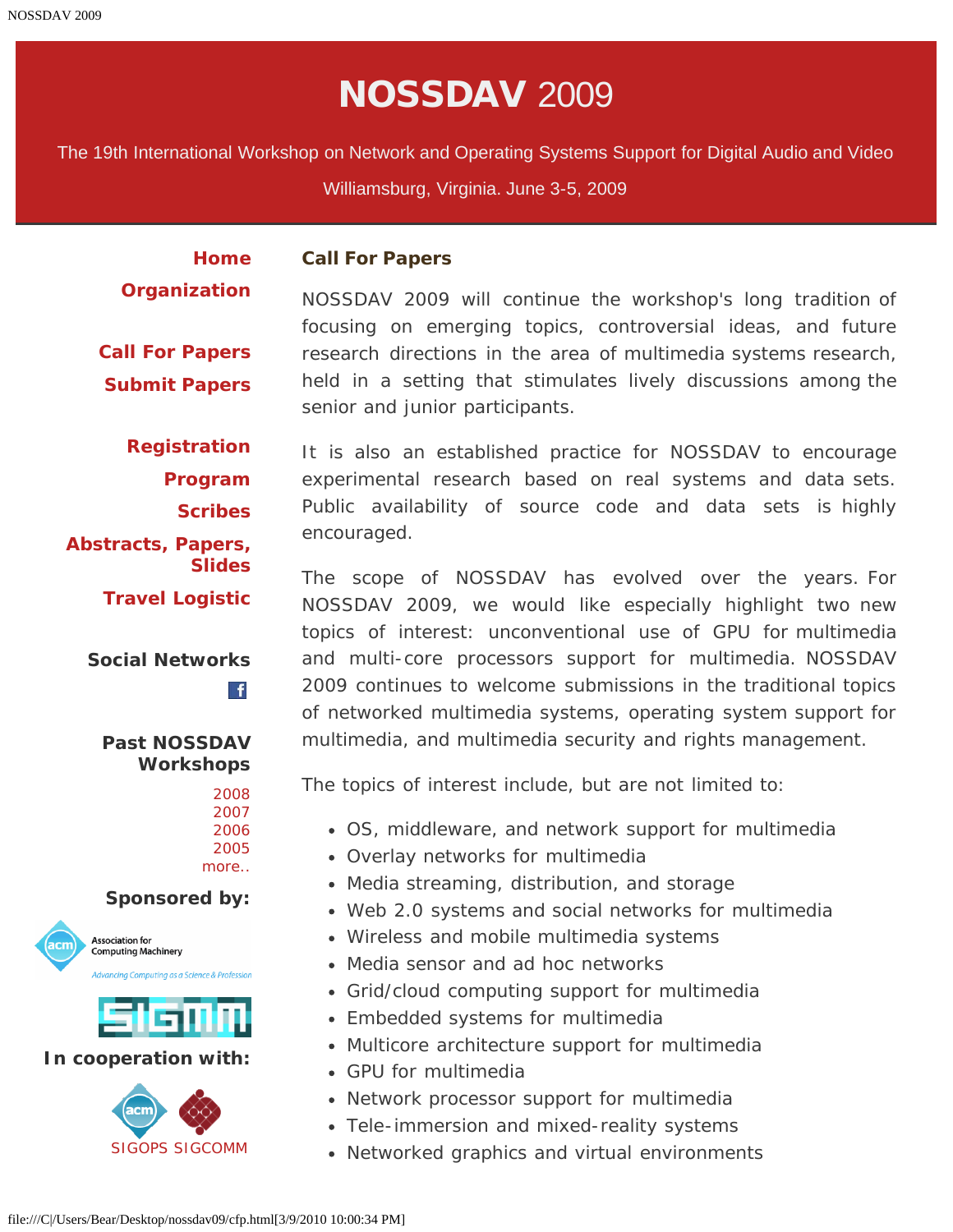- Networked games
- Multimedia communications and system security
- Digital rights management

A broad view will be taken in deciding what topics are within scope. Please contact the workshop co-chairs if you are unsure and wish to check if a particular topic is within the scope of NOSSDAV.

Submissions should be at most SIX pages in length using standard ACM proceedings style. We expect these submissions to be the kernel of what will eventually lead to full-length papers at high-quality conferences or journals.

Authors of selected, high quality papers from NOSSDAV 2009 will be invited to submit an extended version of their papers to a special issue of [ACM/Springer Multimedia Systems Journal](javascript:if(confirm() [\(MMSJ\)](javascript:if(confirm().

|                                 | <b>Important Dates</b>                                                 |
|---------------------------------|------------------------------------------------------------------------|
|                                 | <b>Paper Deadline: 9 February, 16 February, 2009, 23:59 PST (Firm)</b> |
|                                 | <b>Notification: 20 March, 2009</b>                                    |
| Camera Ready Due: 6 April, 2009 |                                                                        |
|                                 | Workshop: 3-5 June, 2009                                               |
|                                 |                                                                        |

Downlaod this CFP as [txt](#page-66-0) or [pdf](#page-69-0)

This website is mirrored at [http://www.nossdav.org/2009/](javascript:if(confirm() and [http://nemesys.comp.nus.edu.sg/nossdav09/](javascript:if(confirm().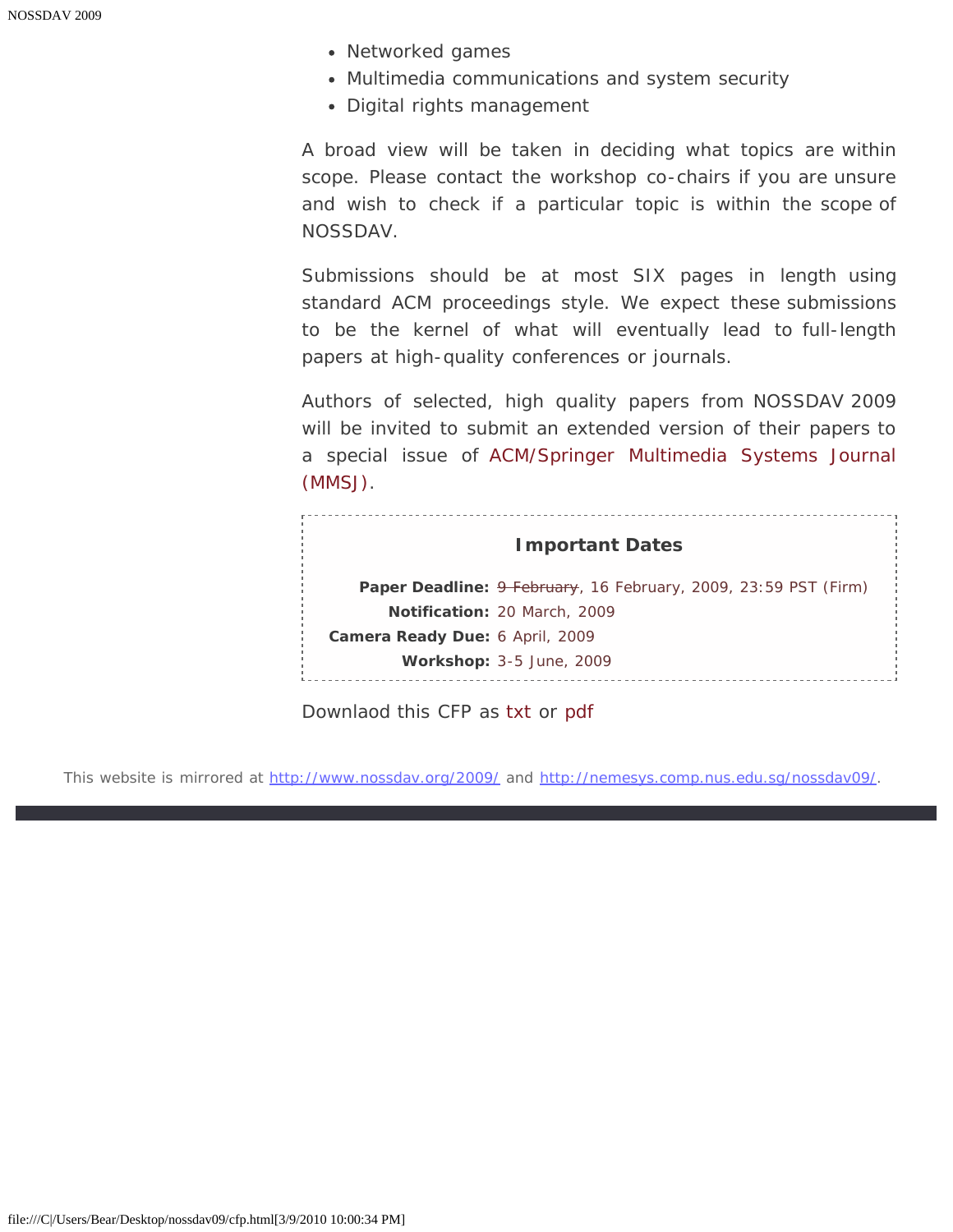# NOSSDAV 2009

<span id="page-8-0"></span>The 19th International Workshop on Network and Operating Systems Support for Digital Audio and Video

Williamsburg, Virginia. June 3-5, 2009

**[Home](#page-2-0) [Organization](#page-4-0)**

# **Click to [register for NOSSDAV 2009](javascript:if(confirm()**

#### **Registration Deadline**

**[Call For Papers](#page-6-0) [Submit Papers](javascript:if(confirm()**

**[Registration](#page-8-0)**

Advance Registration Deadline: <del>1 May,</del> 10 May, 2009.

#### **Registration Fees**

There are two types of registrations.

- **Regular:** Each paper presented at the workshop must be associated with at least one regular registration.
- **Student:** Full time students are eligible for this rate. Student (co-)authors are eligible for this rate after one regular rate registration is associated with their paper.

Special rates are available to ACM members (for regular registration) and to SIGMM student members (for student registration). Membership must be valid at the time of registration and membership number must be provided during registration in order to register using the special rate.

Each registration includes coffee breaks, lunches, banquet, and electronic workshop proceedings. For non-SIGMM student member, a one-year SIGMM student membership is included.

Additional banquet tickets are available for purchase at USD 50 per ticket.

|         |                              |  | <b>Advance Late/On-Site</b> |
|---------|------------------------------|--|-----------------------------|
| Student | SIGMM Member USD 180 USD 230 |  |                             |
|         | Otherwise USD 200 USD 250    |  |                             |
|         | ACM Member USD 460 USD 510   |  |                             |
| Regular | Otherwise USD 510 USD 560    |  |                             |

**[Program](#page-10-0) [Scribes](#page-18-0) [Abstracts, Papers,](#page-39-0) [Slides](#page-39-0) [Travel Logistic](#page-62-0)**

# **Social Networks**

**Past NOSSDAV Workshops**

 $\mathbf{f}$ 

#### **Sponsored by:**



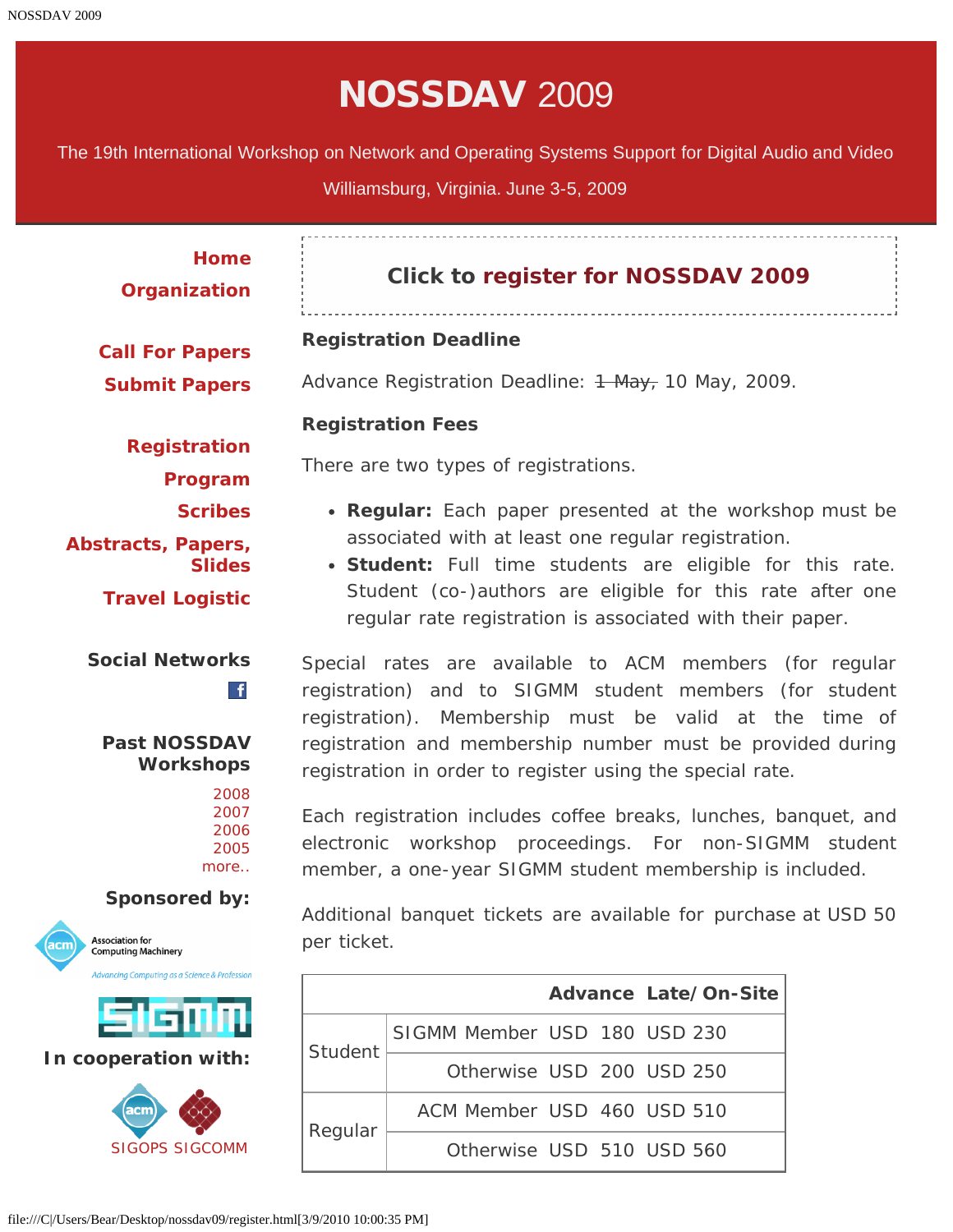This website is mirrored at [http://www.nossdav.org/2009/](javascript:if(confirm() and [http://nemesys.comp.nus.edu.sg/nossdav09/](javascript:if(confirm().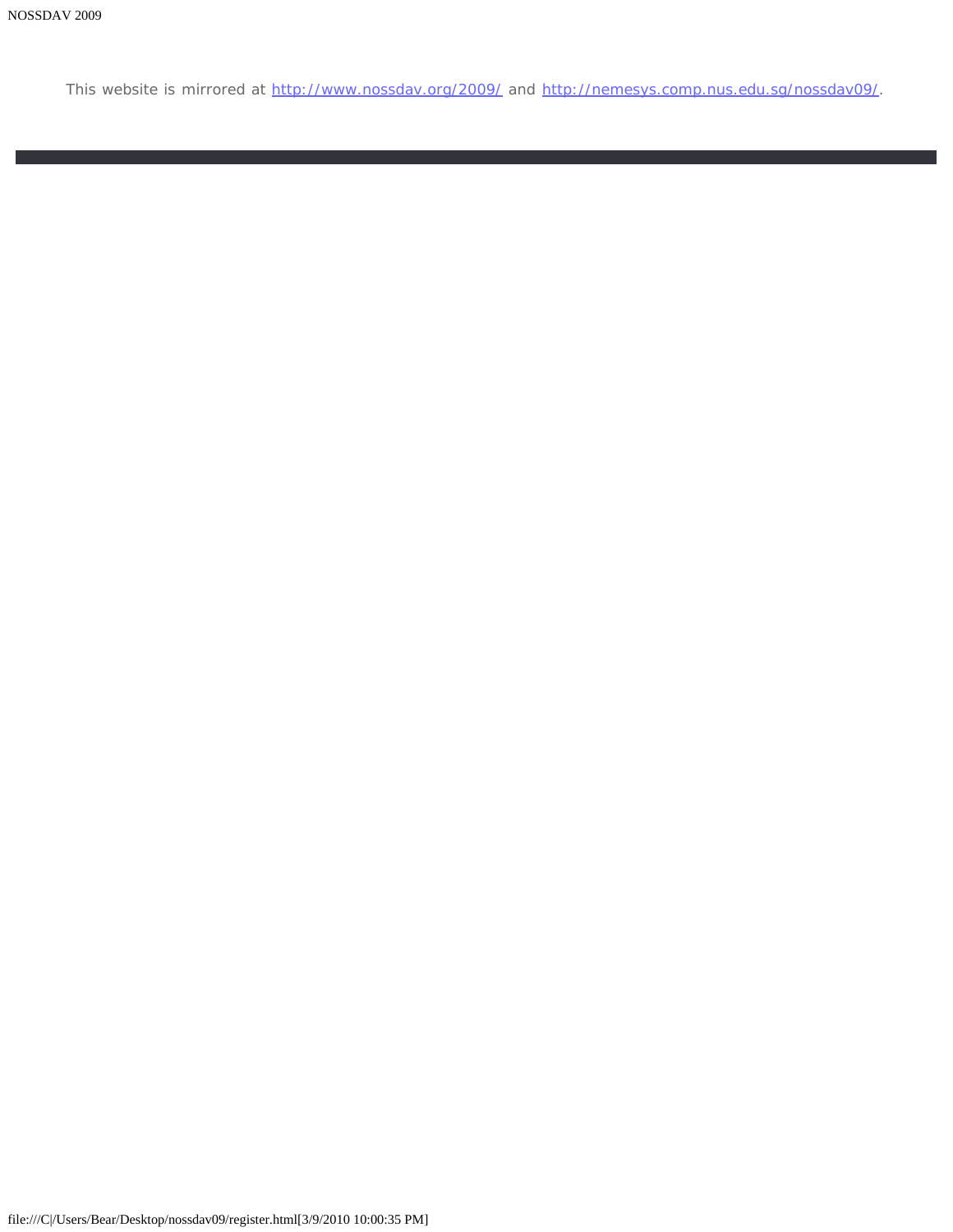# NOSSDAV 2009

<span id="page-10-0"></span>The 19th International Workshop on Network and Operating Systems Support for Digital Audio and Video

Williamsburg, Virginia. June 3-5, 2009

| Home<br>Organization                                         | <b>Technical Program</b>                                      |                                                                                           |  |
|--------------------------------------------------------------|---------------------------------------------------------------|-------------------------------------------------------------------------------------------|--|
| <b>Call For Papers</b>                                       | <b>03</b> June 2009                                           |                                                                                           |  |
| <b>Submit Papers</b>                                         | 1800<br><b>Registration Opens</b><br>1900<br><b>Reception</b> |                                                                                           |  |
| <b>Registration</b>                                          |                                                               |                                                                                           |  |
| Program<br><b>Scribes</b>                                    | 04 June 2009                                                  |                                                                                           |  |
| <b>Abstracts, Papers,</b>                                    |                                                               |                                                                                           |  |
| <b>Slides</b>                                                | 0800                                                          | <b>Registration and Breakfast</b>                                                         |  |
| <b>Travel Logistic</b>                                       | 0830 - 0845                                                   | <b>Welcome Address</b>                                                                    |  |
| <b>Social Networks</b>                                       | 0845 - 1000                                                   | <b>Keynote Session</b>                                                                    |  |
| $\mathbf{f}$                                                 |                                                               | • Experiences Building Telepresence<br><b>Systems</b>                                     |  |
| <b>Past NOSSDAV</b><br><b>Workshops</b>                      |                                                               | Keynote<br>Speaker: Prof.<br><b>Henry</b><br><b>Fuchs</b>                                 |  |
| 2008<br>2007<br>2006<br>2005                                 |                                                               | Federico Gil Professor of Computer Science<br>Adjunct Professor of Biomedical Engineering |  |
| more                                                         |                                                               | University of North Carolina at Chapel-Hill                                               |  |
| <b>Sponsored by:</b>                                         | 1000 - 1030                                                   |                                                                                           |  |
| <b>Association for</b><br>acm)<br><b>Computing Machinery</b> |                                                               | <b>Coffee Break</b>                                                                       |  |
| <b>Advancing Computing as a Science &amp; Profession</b>     |                                                               |                                                                                           |  |
| 与估价的                                                         | 1030 - 1200                                                   | Session 1: New Applications and<br><b>Services</b>                                        |  |
| In cooperation with:                                         |                                                               | Discussion Lead: Wei Tsang Ooi (National<br>University of Singapore)                      |  |
| icm<br><b>SIGOPS SIGCOMM</b>                                 |                                                               | Scribe: Amir Hassan Rasti Ekbatani (University<br>of Oregon)                              |  |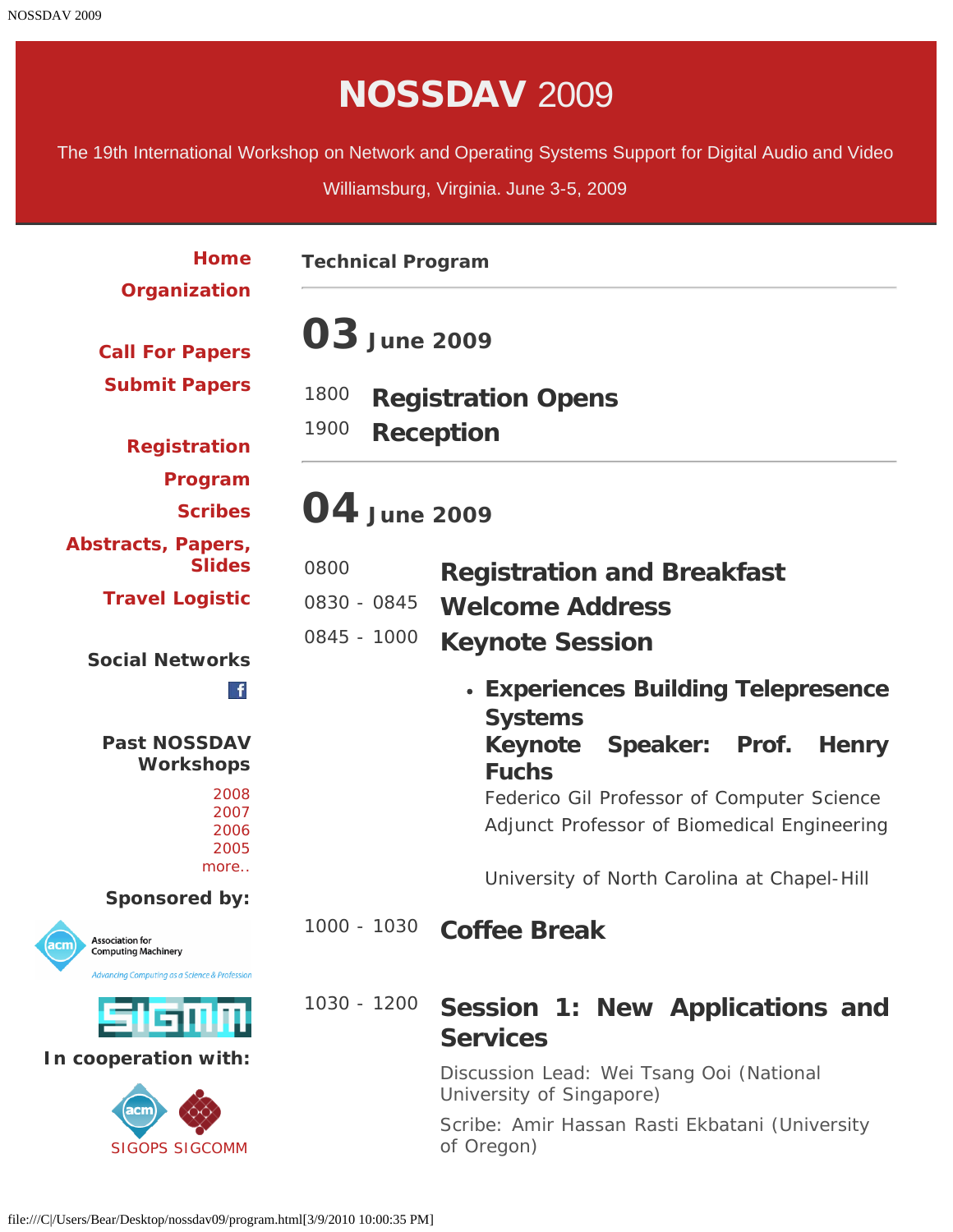# **Dynamic Overlay Multicast in Multi-Stream/Multi-Site 3D Collaborative Systems**

*Wanmin Wu (University of Illinois at Urbana-Champaign) Zhenyu Yang (Florida International University) Klara Nahrstedt (University of Illinois at Urbana-Champaign)*

**Web 2.0 Traffic Measurement: Analysis on Online Map Applications**

*Song Lin (Tsinghua University) Zhiguo Gao (IBM China Research Laboratory) Ke Xu (Tsinghua University)*

**Peer-Assisted Online Storage and Distribution: Modeling and Server Strategies**

*Ye Sun (Hong Kong University of Science & Technology) Fangming Liu (Hong Kong University of Science & Technology) Bo Li (Hong Kong University of Science & Technology) Baochun Li (University of Toronto)*

#### 1200 - 1330 **Lunch**

## 1330 - 1500 **Session 2: P2P Streaming I**

*Discussion Lead: Ketan Mayer-Patel (University of North Carolina at Chapel Hill)*

*Scribe: Remo Meier (ETH Zurich)*

# **InstantLeap: Fast Neighbor Discovery in P2P VoD Streaming**

*Xuanjia Qiu (Sun Yat-Sen University) Chuan Wu (The University of Hong Kong)*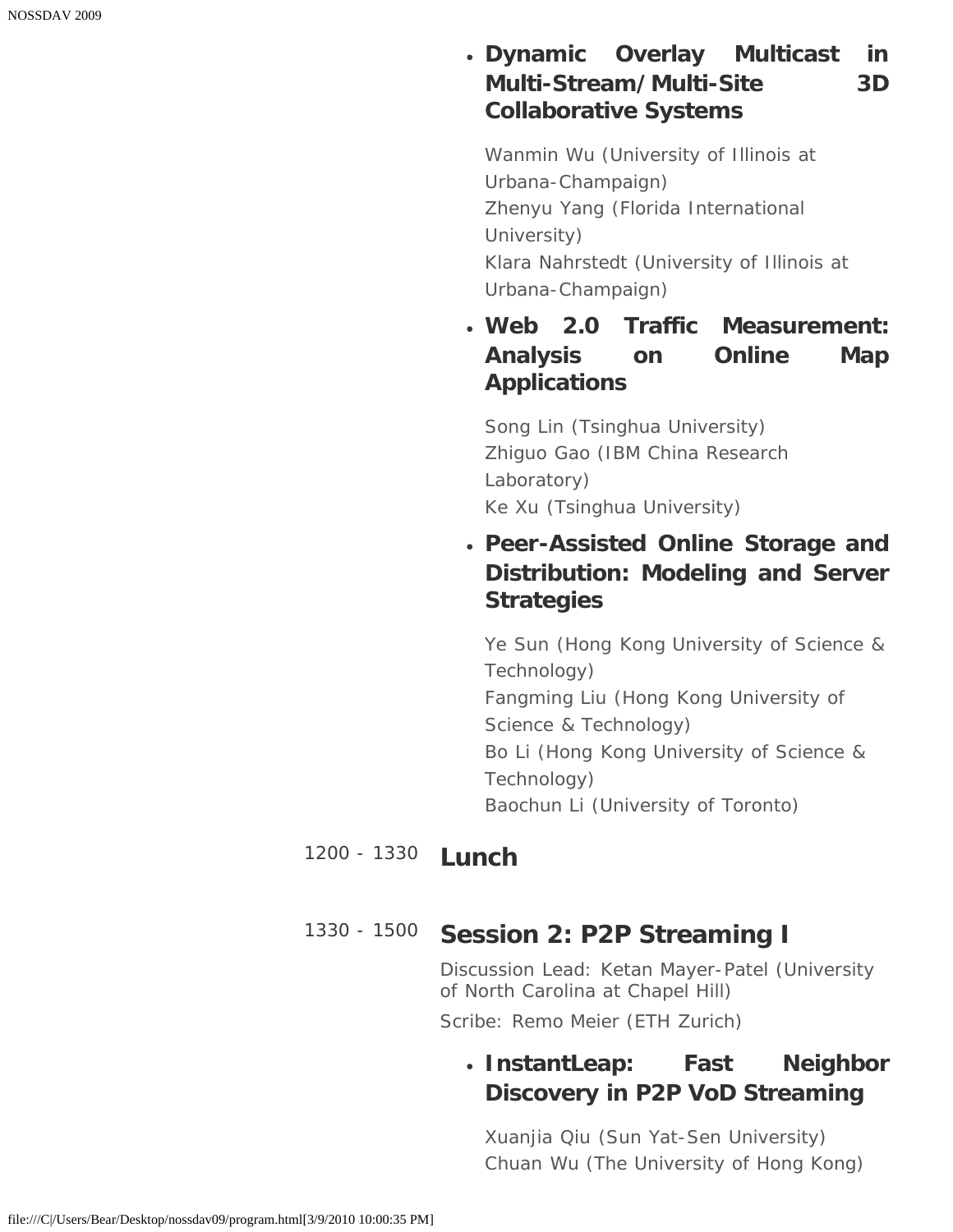*Xiaola Lin (Sun Yat-Sen University) Francis C. M. Lau (The University of Hong Kong)*

## **Overlay Monitoring and Repair in Swarm-based Peer-to-Peer Streaming**

*Nazanin Magharei (University of Oregon) Reza Rejaie (University of Oregon)*

## **Adaptive Overlay Topology for Mesh-Based P2P-TV Systems**

*Richard John Lobb (University of Canterbury) Ana Paula Couto da Silva (Federal University of Juiz de Fora) Emilio Leonardi (Politecnico di Torino) Marco Mellia (Politecnico di Torino) Michela Meo (Politecnico di Torino)*

# 1500 - 1530 **Coffee Break**

# 1530 - 1730 **Session 3: OS and End Systems**

*Discussion Lead: Kevin Almeroth (UC Santa Barbara)*

*Scribe: Ishan Vaishnavi (Centrum voor Wiskunde en Informatica)*

## *Random Network Coding on the iPhone: Fact or Fiction?*

*Hassan Shojania (University of Toronto) Baochun Li (University of Toronto)*

## *SLIPstream: Scalable Low-latency Interactive Perception on Streaming Data*

*Padmanabhan S. Pillai (Intel Research Pittsburgh) Lily B. Mummert (Intel Research Pittsburgh)*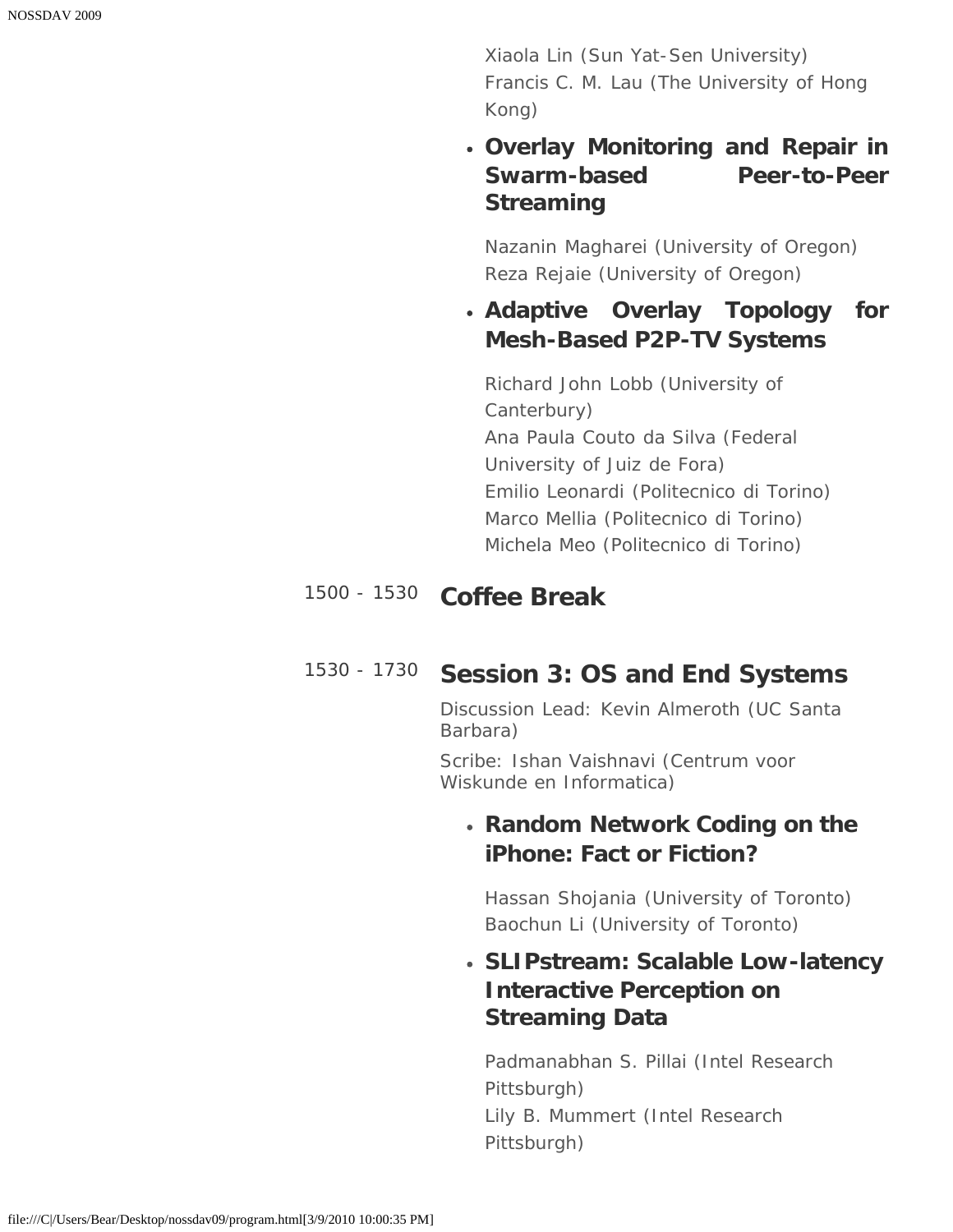*Steven W. Schlosser (Intel Research Pittsburgh) Rahul Sukthankar (Intel Research Pittsburgh) Casey J. Helfrich (Intel Research Pittsburgh)*

### *Server-Efficient High-Definition Media Dissemination*

*Philip W. Frey (IBM Research GmbH) Andreas Hasler (IBM Research GmbH) Bernard Metzler (IBM Research GmbH) Gustavo Alonso (ETH Zurich)*

## *Power Efficient Real-Time Disk Scheduling*

*Damien Le Moal (Hitachi Ltd.) Donald Molaro (Hitachi Global Storage Technologies, San Jose Research Center) Jorge Campello (Hitachi Global Storage Technologies, San Jose Research Center)*

# <sup>1900</sup> **Banquet**

# **05 June 2009**

| 0800 | <b>Registration and Breakfast</b> |
|------|-----------------------------------|
|------|-----------------------------------|

# 0830 - 1000 **Session 4: Virtual Environments and Games**

*Discussion Lead: Kuan-Ta Chen (Academia Sinica)*

*Scribe: Pengpeng Ni (Simula Research Lab and University of Oslo)*

# **A Delaunay Triangulation Architecture Supporting Churn and User Mobility in MMVE-s**

*Mohsen Ghaffari (Sharif University of Technology) Behnoosh Hariri (Sharif University of*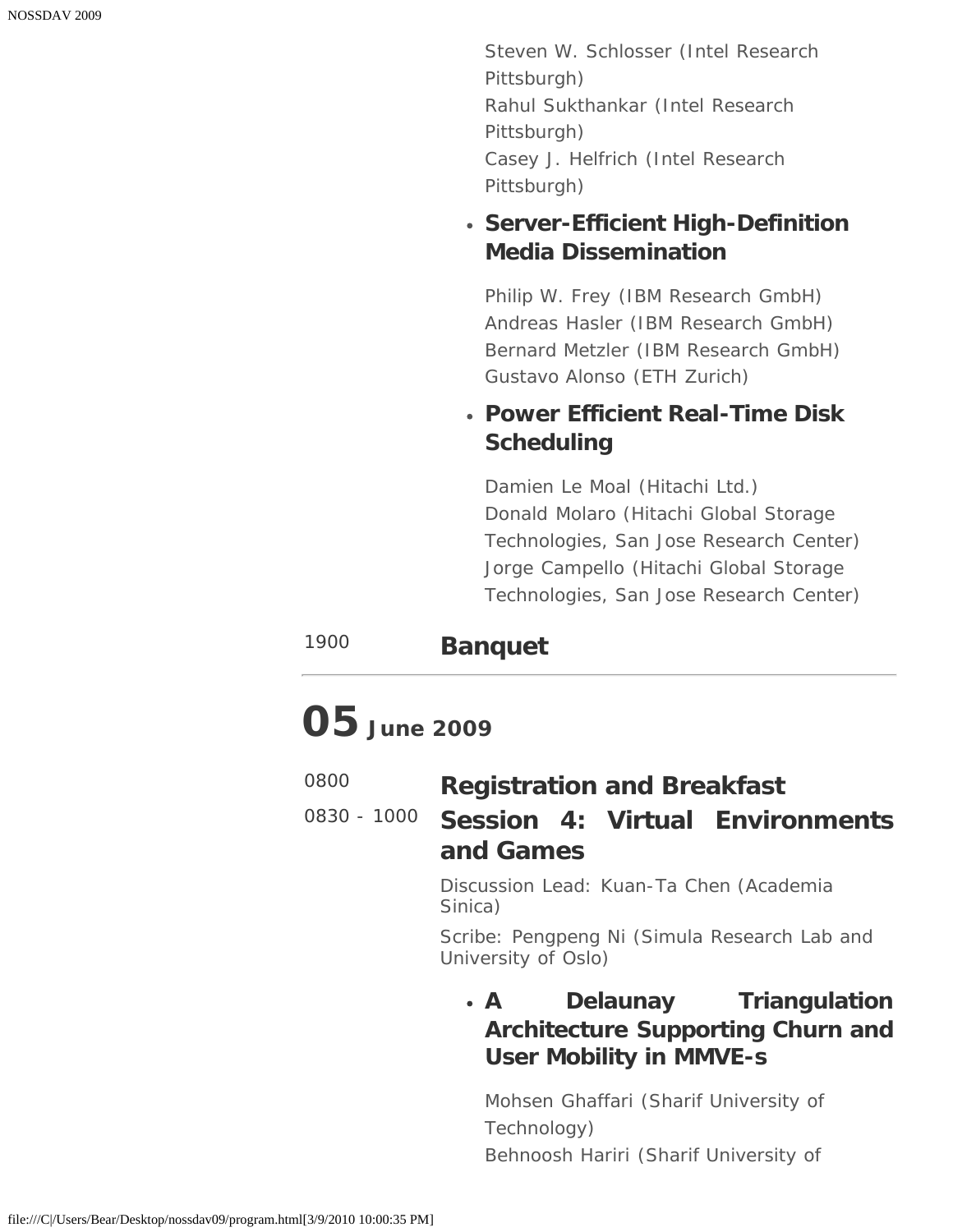*Technology and University of Ottawa) Shervin Shirmohammadi (Sharif University of Technology and University of Ottawa)*

### **Probabilistic Event Resolution with the Pairwise Random Protocol**

*John L. Miller (Microsoft Research and University of Cambridge) Jon Crowcroft (University of Cambridge)*

**Cross-Tree Adjustment for Spatialized Audio Streaming over Networked Virtual Environments**

*Ke Liang (National University of Singapore) Roger Zimmermann (National University of Singapore)*

## 1000 - 1030 **Coffee Break**

# 1030 - 1200 **Session 5: Security**

*Discussion Lead: Klara Nahrstedt (UIUC) Scribe: Liang Ke (National University of Singapore)*

# **End-to-End Secure Delivery of Scalable Video Streams**

*Kianoosh Mokhtarian (Simon Fraser University) Mohamed Hefeeda (Simon Fraser University)*

# **Secure Multimedia Content Delivery with Multiparty Multilevel DRM Architechture**

*Tony Thomas (Nanyang Technological University) Sabu Emmanuel (Nanyang Technological University) Amitabha Das (Nanyang Technological University)*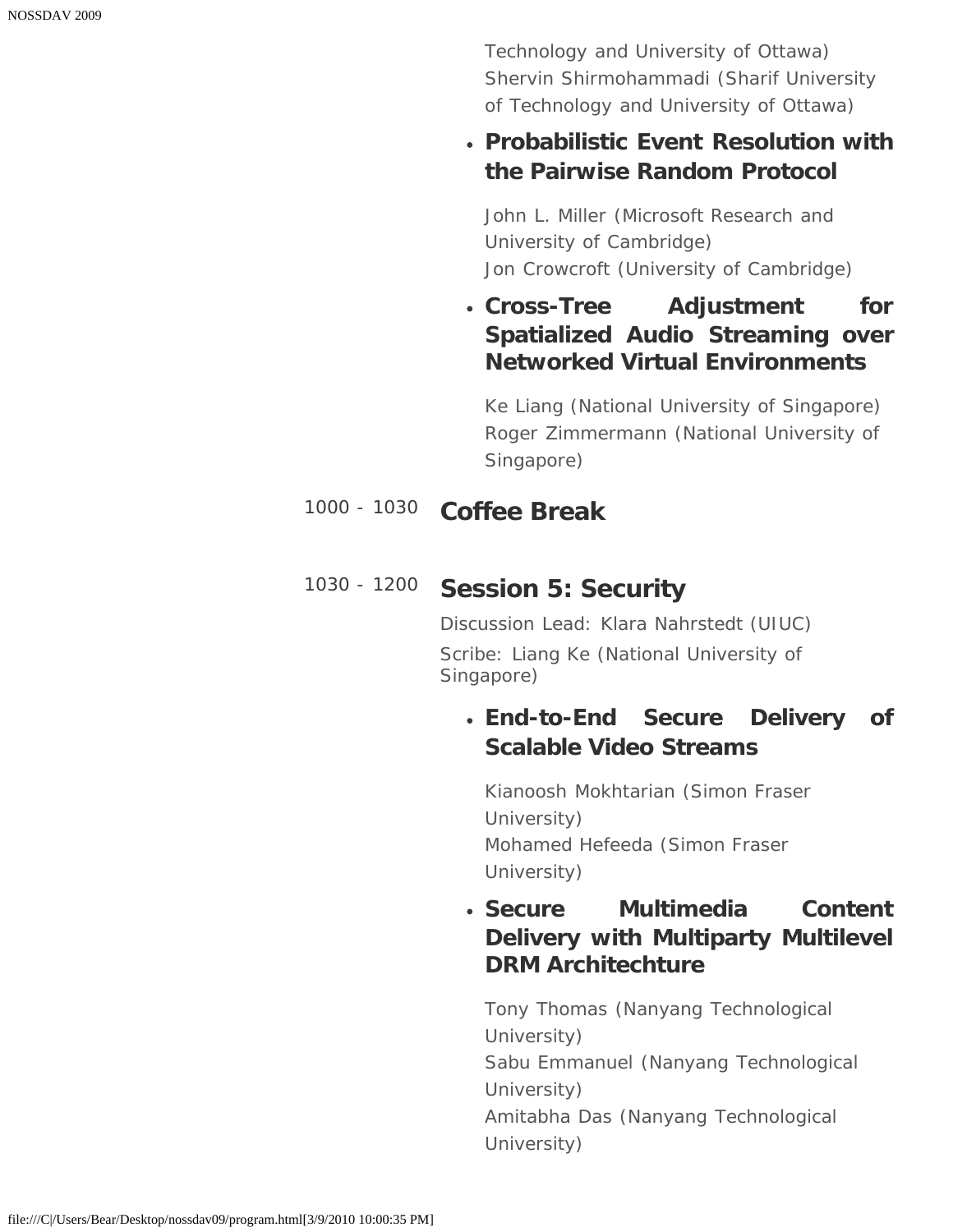*Mohan S. Kankanhalli (National University of Singapore)*

## **Rapid Identification of Skype Traffic**

*Philip A. Branch (Swinburne University of Technology) Amiel Heyde (Swinburne University of Technology) Grenville J. Armitage (Swinburne University of Technology)*

# 1200 - 1330 **Lunch**

# 1330 - 1500 **Session 6: Understanding and Improving User Experience**

*Discussion Lead: Mohamed Hafeeda (Simon Fraser University)*

*Scribe: Wei Cheng (National University of Singapore)*

# **An Empirical Evaluation of VoIP Playout Buffer Dimensioning in Skype, Google Talk, and MSN Messenger**

*Chen-Chi Wu (National Taiwan University) Kuan-Ta Chen (Academia Sinica) Chun-Ying Huang (National Taiwan Ocean University) Chin-Laung Lei (National Taiwan University)*

## **Fine-Grained Scalable Streaming from Course-Grained Video**

*Pengpeng Ni (Simula Research Laboratory and University of Oslo) Alexander Eichhorn (Simula Research Laboratory) Carsten Griwodz (Simula Research Laboratory and University of Oslo) Pål Halvorsen (Simula Research Laboratory and University of Oslo)*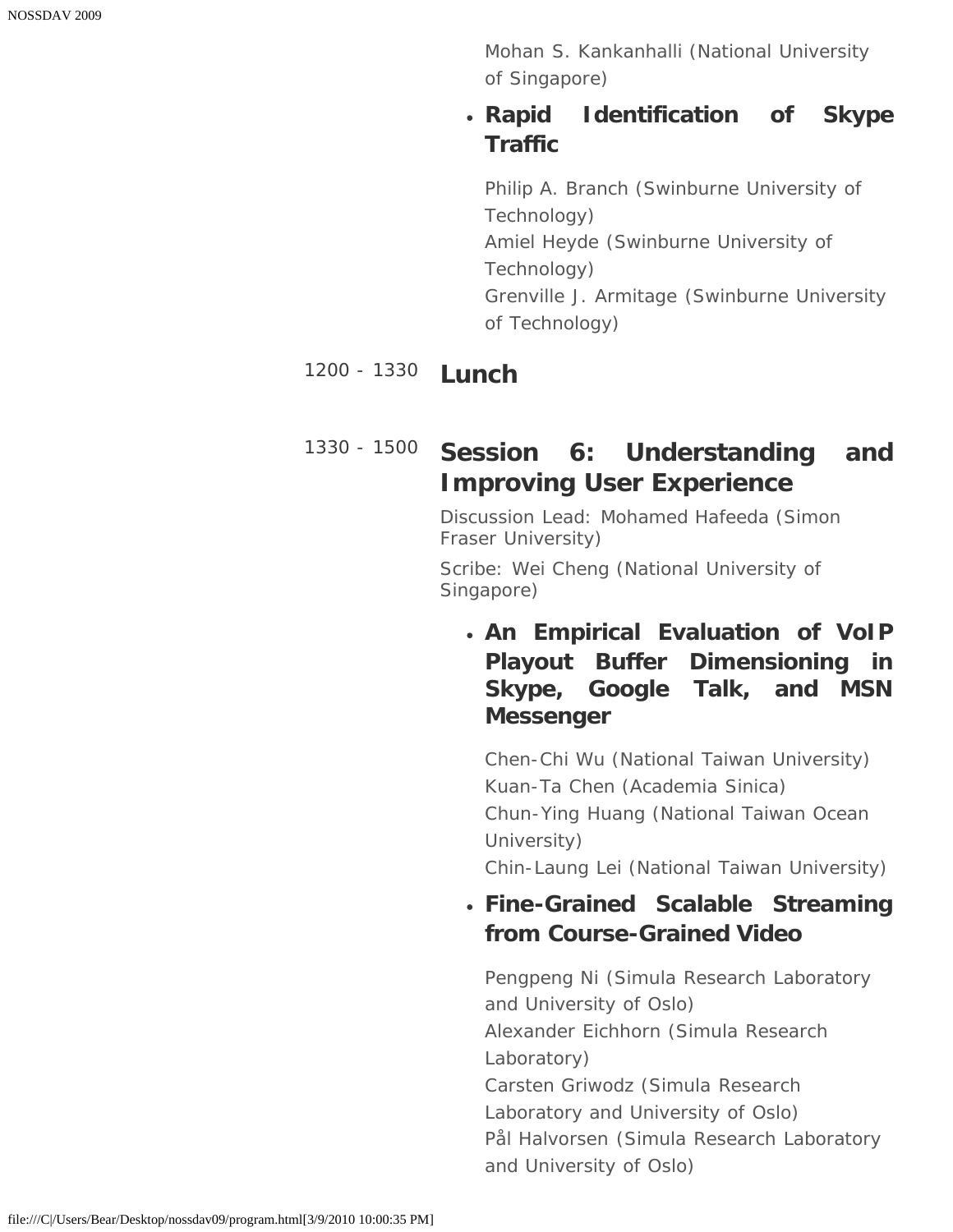**Estimate and Serve: Scheduling Soft Real-Time Packets for Delay Sensitive Media Applications on the Internet**

*Ishan Vaishnavi (Centrum voor Wiskunde en Informatica) Dick C. A. Bulterman (Centrum voor Wiskunde en Informatica)*

#### 1500 - 1530 **Coffee Break**

### 1530 - 1700 **Session 7: P2P Streaming II**

*Discussion Lead: Dongyan Xu (Purdue University) Scribe: Saurabh Ratti (University of Ottawa)*

## **Zebroid: IPTV Data Mining to Support Peer-Assisted VoD Content Delivery**

*Yih-Farn Robin Chen (AT&T Laboratories - Research)*

*Rittwik Jana (AT&T Laboratories - Research) Daniel Stern (AT&T Laboratories - Research) Bin Wei (AT&T Laboratories - Research) Mike Yang (AT&T Laboratories - Research) Hailong Sun (Beihang University)*

### **Robust Live Media Streaming in Swarms**

*Thomas Locher (ETH Zurich) Remo Meier (ETH Zurich) Roger Wattenhofer (ETH Zurich) Stefan Schmid (TU Munich)*

## **Providing Statistically Guaranteed Streaming Quality for Peer-to-Peer Live Streaming**

*Miao Wang (University of Nebraska-Lincoln) Lisong Xu (University of Nebraska-Lincoln)*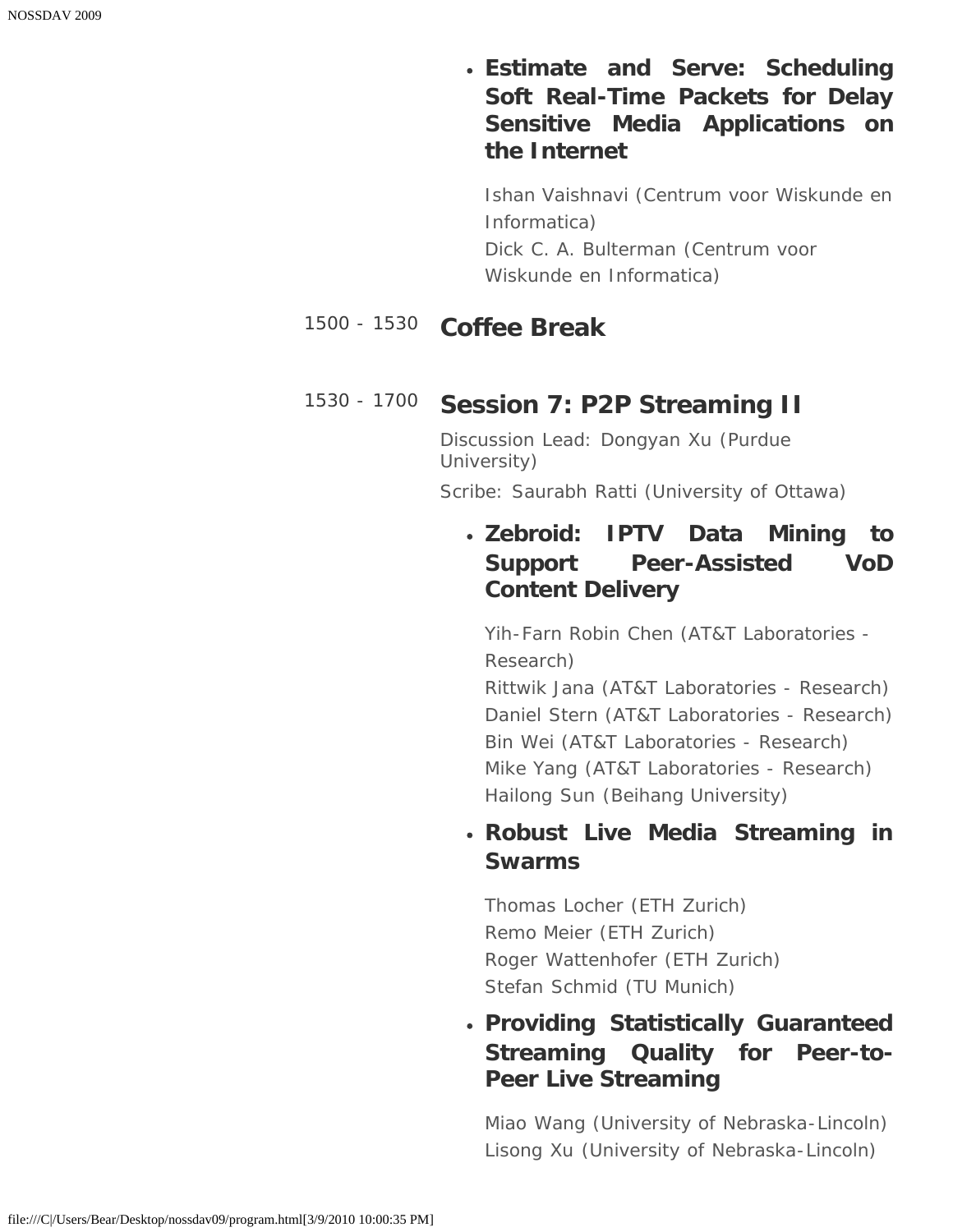*Byrav Ramamurthy (University of Nebraska-Lincoln)*

# 1700 - 1715 **Concluding Remarks**

This website is mirrored at [http://www.nossdav.org/2009/](javascript:if(confirm() and [http://nemesys.comp.nus.edu.sg/nossdav09/](javascript:if(confirm().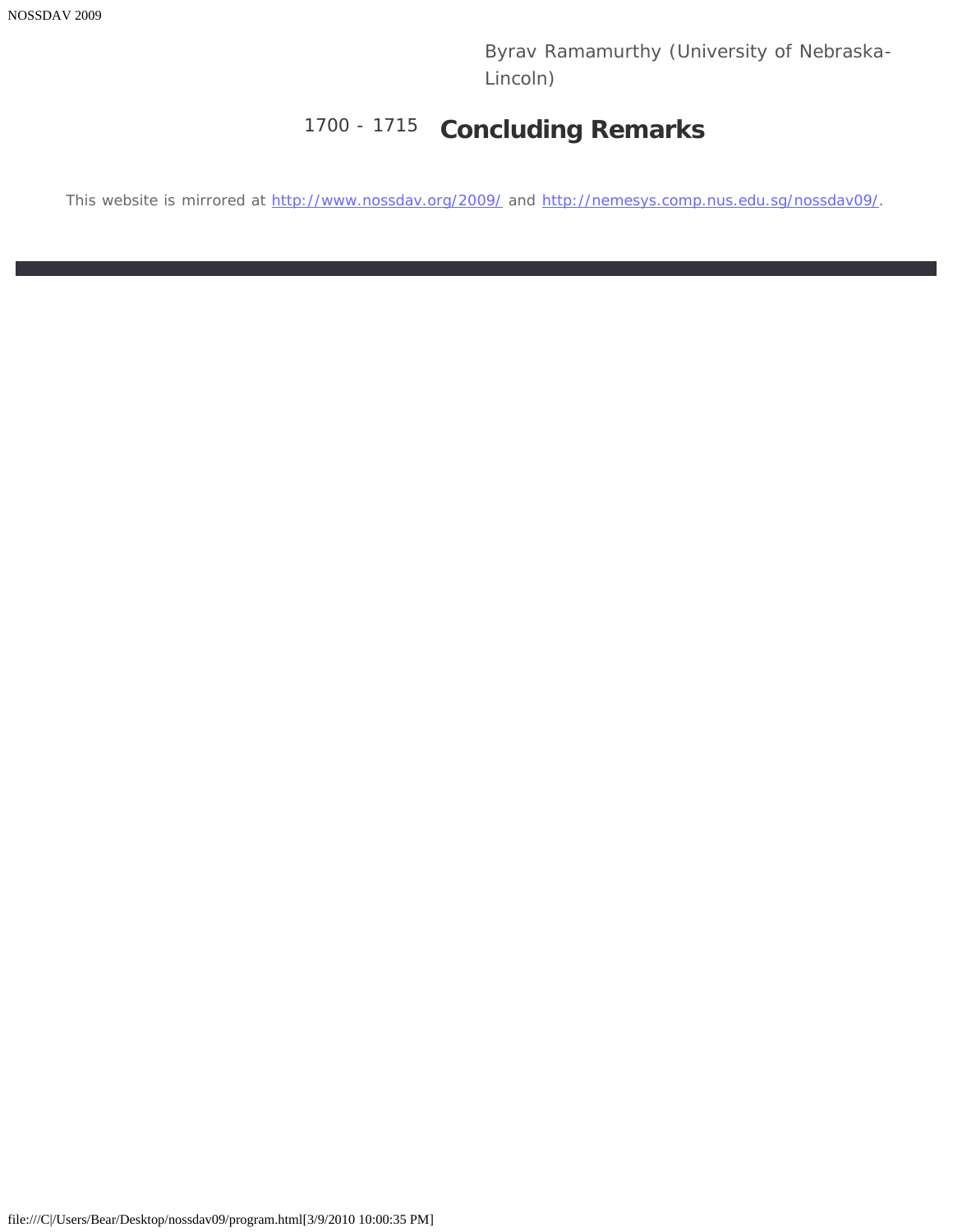# NOSSDAV 2009

<span id="page-18-0"></span>The 19th International Workshop on Network and Operating Systems Support for Digital Audio and Video

Williamsburg, Virginia. June 3-5, 2009

| <b>Home</b><br>Organization                                                                                                   | <b>Scribes From NOSSDAV 2009</b>                                                                                                                                                                                                          |
|-------------------------------------------------------------------------------------------------------------------------------|-------------------------------------------------------------------------------------------------------------------------------------------------------------------------------------------------------------------------------------------|
| <b>Call For Papers</b><br><b>Submit Papers</b>                                                                                | 04 June 2009                                                                                                                                                                                                                              |
| <b>Registration</b><br>Program                                                                                                | <b>Keynote Session</b><br>• Experiences Building Telepresence Systems<br>Keynote Speaker: Prof. Henry Fuchs                                                                                                                               |
| <b>Scribes</b><br><b>Abstracts, Papers,</b><br><b>Slides</b>                                                                  | Federico Gil Professor of Computer Science<br>Adjunct Professor of Biomedical Engineering<br>University of North Carolina at Chapel-Hill                                                                                                  |
| <b>Travel Logistic</b>                                                                                                        | Scribe: Wei Cheng (National University of Singapore)                                                                                                                                                                                      |
| <b>Social Networks</b><br>$\mathbf{f}$                                                                                        | Professor Henry Fuchs from University of North Carolina at<br>Chapel Hill gave the keynote speech titled "Experiences<br>Tele-presence System". The keynote<br><b>Building</b><br>first                                                   |
| <b>Past NOSSDAV</b><br><b>Workshops</b><br>2008<br>2007<br>2006                                                               | explained the term tele-presence, of which the main aim<br>of is to give users convincing immersive experience. Henry<br>then introduced tele-presence systems that have been<br>developed since 1997, underlining the main challenges in |
| 2005<br>more                                                                                                                  | developing such systems. The keynote concluded by<br>highlighting two key system challenges for immerse                                                                                                                                   |
| <b>Sponsored by:</b><br><b>Association for</b><br><b>Computing Machinery</b><br>Advancing Computing as a Science & Profession | environment: (i) a middleware, and (ii) a set of integrated<br>OS components, for common, lower level tele-presence<br>functions, such as display management.                                                                             |
| sısmn<br>In cooperation with:                                                                                                 | The keynote was interleaved with many questions from<br>the audience. Kevin Almeroth (UC Santa Barbara) asked<br>why a new term ``tele-presence" is coined (Answer from                                                                   |
| acm<br><b>SIGOPS SIGCOMM</b>                                                                                                  | Henry: to emphasize human "sense"). Yih-Fan Chen<br>(Robin, AT and T Research) argued that boundary exists<br>naturally between the virtual world and the real world and<br>true immersion cannot be achieved, to which Henry             |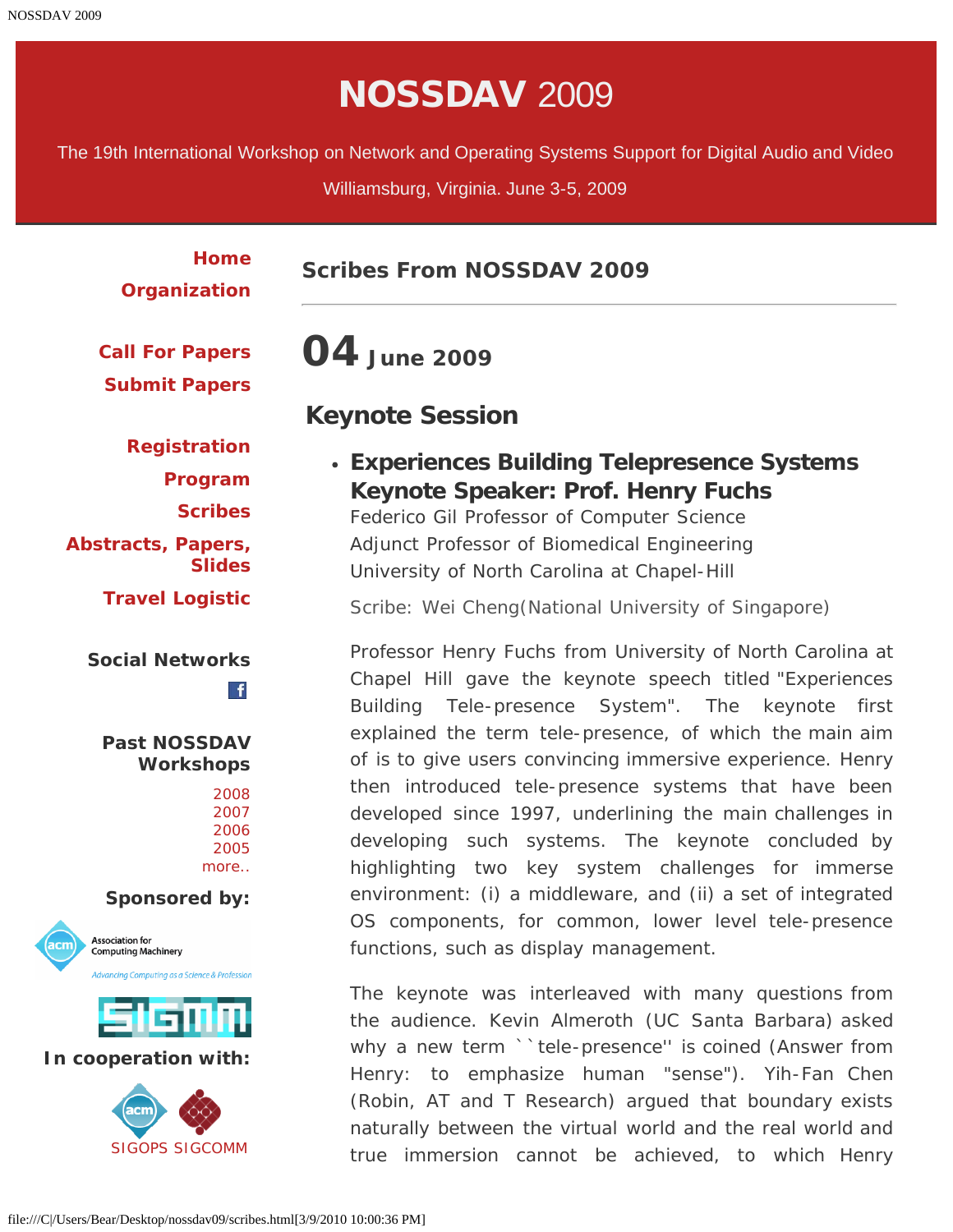agreed. Current solutions to virtual world are either not fully immersive or require wearing of special devices.

The role of using large displays in tele-presence systems were discussed with questions from Dick Bulterman (CWI) and Damien Le Moal (Hitachi). Henry pointed out that using large display helps users in knowing the relative position and context within the data displayed, and allows users to move around more freely. Dick also asked about the relative importance of audio and visual in telepresence system. Henry pointed out that the importance of audio/visual information is a psychological issue and depends on the applications.

Damien asked why OS integration is important in large display system when we can just develop dedicate applications. Henry argued that system tasks (such as windows management) need to be adapted to the new display system, so only an OS supporting the large display system can give users uniform experience in both system tasks and dedicate applications.

Padmanabhan Pillai (Intel Research) and Damien asked about the role of haptic and smell. Henry answered that the sense of touch and smell are important in some cases (e.g., medical applications) but the current technology is limited. Haptic devices confine movement to a small distance, and the basis of smell (like RGB for color) are yet to be found.

#### **Session 1: New Applications and Services**

*Discussion Lead: Wei Tsang Ooi (National University of Singapore) Scribe: Saurabh Ratti (University of Ottawa)*

## **Dynamic Overlay Multicast in Multi-Stream/Multi-Site 3D Collaborative Systems**

*Wanmin Wu (University of Illinois at Urbana-Champaign) Zhenyu Yang (Florida International University) Klara Nahrstedt (University of Illinois at Urbana-Champaign)*

Wanmin Wu from UIUC presented a 3D video collaborative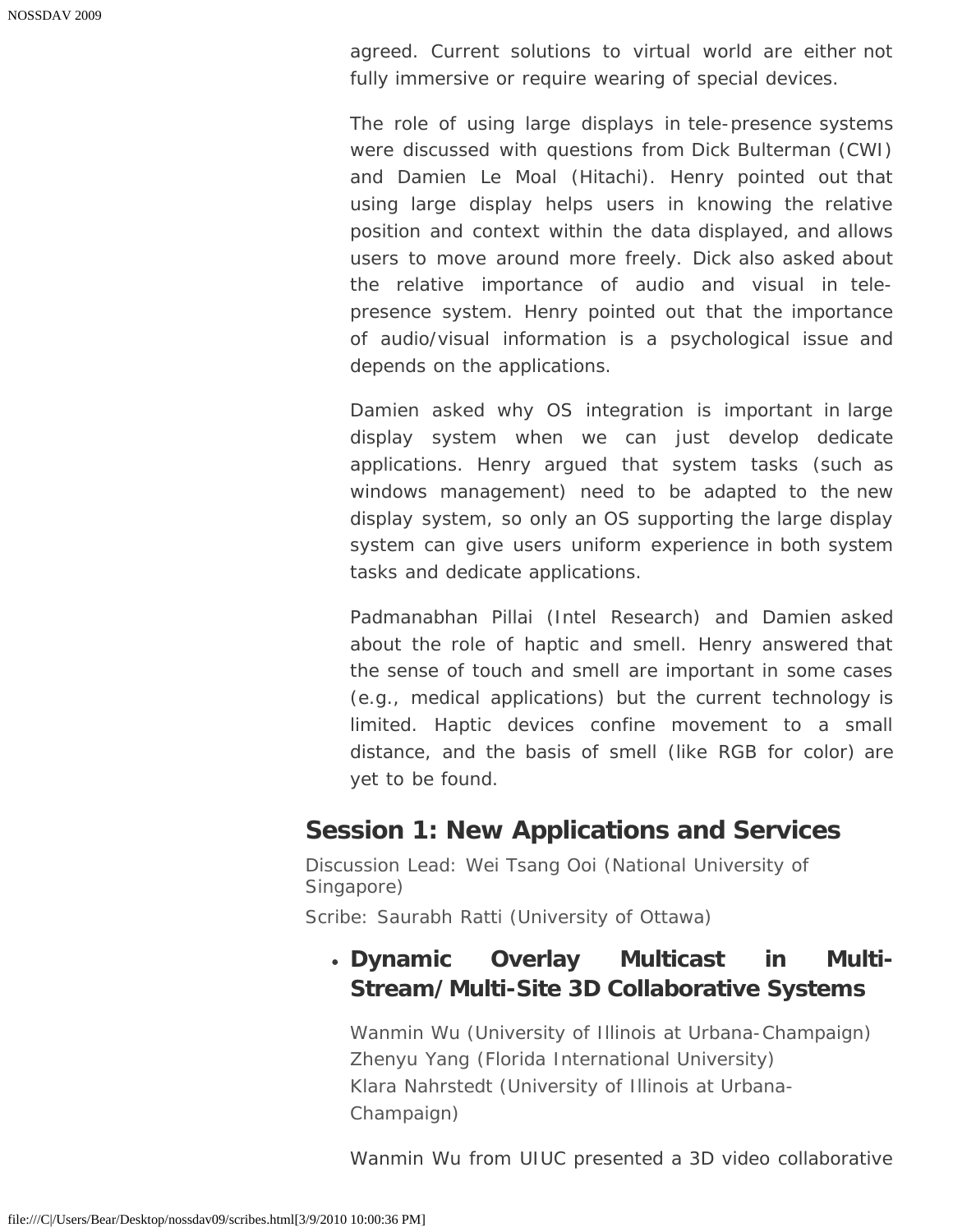system that uses an P2P overlay for dissemination of content streams. Each peer has the capability of producing and rendering multiple 3D video streams (depth as the added dimension). The main contribution of this work is an algorithm that accounts for the contributing factor of streams to the overall view when selecting peers. Experimental results demonstrated that the algorithm performs more efficiently when compared to using view proximity only.

The ensuing discussion on 3D video capturing systems revealed that the current camera technology is very limiting in capturing larger areas, as those currently being developed are being aimed at desktop usage, with ranges of 1 - 3 meters. Wei Tsang Ooi (National University of Singapore) asked about the evaluation of visual quality of 3D video, to which Wanmin replied that designing an objective visual quality metric for 3D video remains an open challenge.

### **Web 2.0 Traffic Measurement: Analysis on Online Map Applications**

*Song Lin (Tsinghua University) Zhiguo Gao (IBM China Research Laboratory) Ke Xu (Tsinghua University)*

Song Lin (Tsinghua University) presented analysis of characteristics of captured traffic generated by four online map applications. The findings of note are (i) the traffic follows diurnal cycles, (ii) the majority of map application traffic consists of image traffic (68.7% for Sogou), (iii) 40% of Google Maps's traffic is from mash-up sources. Due to map hotspots and the applicability of Zipf's law, the study suggests that CDN servers can improve the performance of online map application at these hotspots, especially when the hotspots would differ according to physical location of users.

Wei Cheng (National University of Singapore) asked whether there was any data supporting the conclusion that requests from different physical locations have different map hotspots. Lin replied that data supporting this is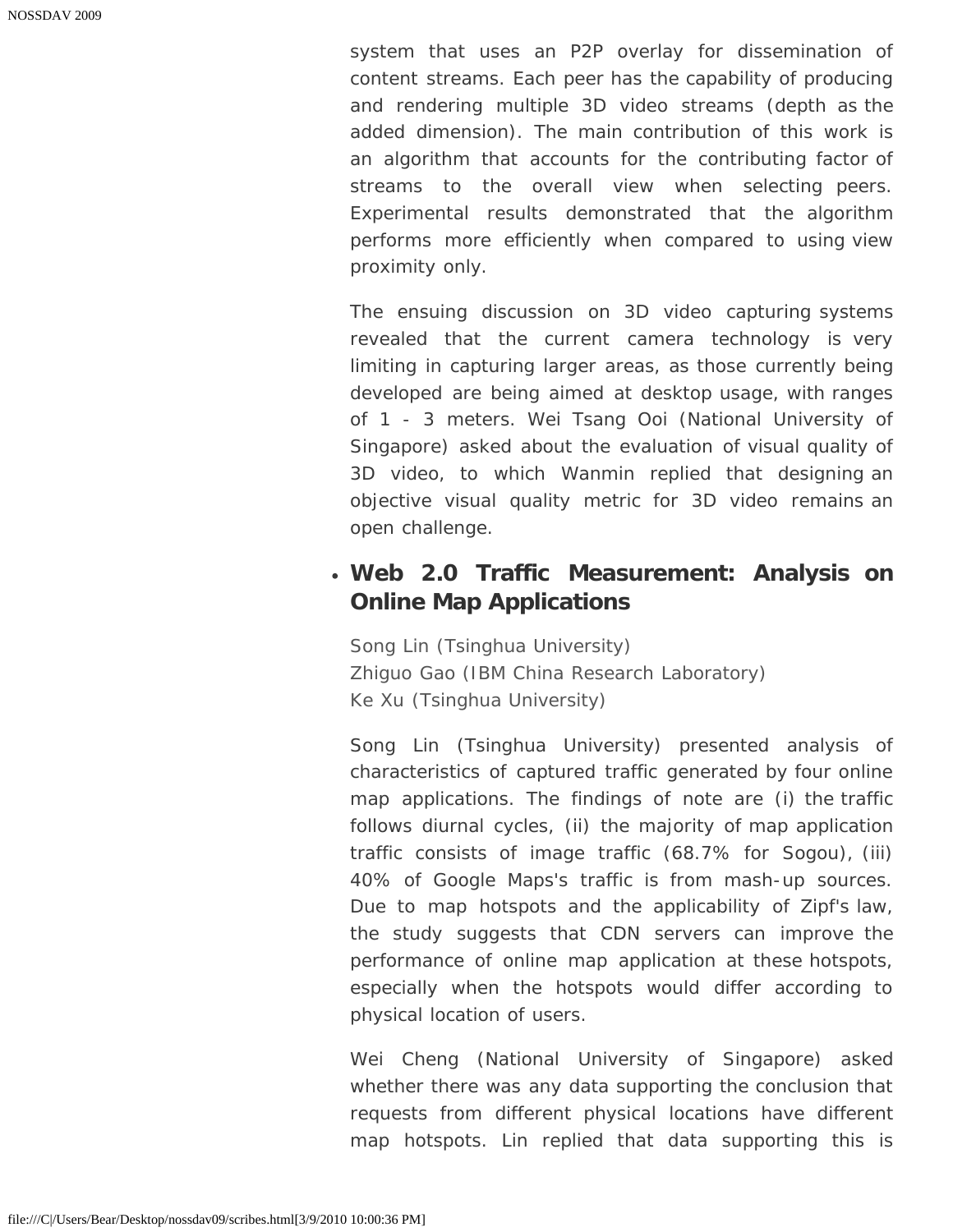difficult to gather, but the conclusion can be inferred from the visual overlay of requests distribution on a geographical map. Wei Tsang inquired what could online map service providers learned from this work. Lin mentioned two lessons. First, providing good API is critical in encouraging other website to mash-up the map data and drive traffic to the map server. Second, CDN and other caching methods are still very relevant in such online applications.

### **Peer-Assisted Online Storage and Distribution: Modeling and Server Strategies**

*Ye Sun (Hong Kong University of Science & Technology) Fangming Liu (Hong Kong University of Science & Technology) Bo Li (Hong Kong University of Science & Technology) Baochun Li (University of Toronto)*

Yuen Feng (University of Toronto) presented, on behalf of the authors, work on modeling a real world peer-assisted online storage system called FS2You, which has become popular in China with 500 GB to 1 TB of data transferred daily. The goal of the work was to derive a lower bound for the average file download time and evaluate the performance of different bandwidth allocation strategies. Using average file download time and peer satisfaction level as metrics for evaluation, it was found that FS2You's current strategy of allocating bandwidth inversely to file popularity has favorable performance, but not when bandwidth is unconstrained.

Wei Cheng asked whether the file popularity in FS2You follows the Zipf distribution, to which Feng replied that it does. Robin asked about the assumption that peers have uniform upload/download rate. Feng explained that this assumption is a simplification to the model and is an area for future work.

## **Session 2: P2P Streaming I**

*Discussion Lead: Ketan Mayer-Patel (University of North Carolina at Chapel Hill) Scribe: Remo Meier (ETH Zurich)*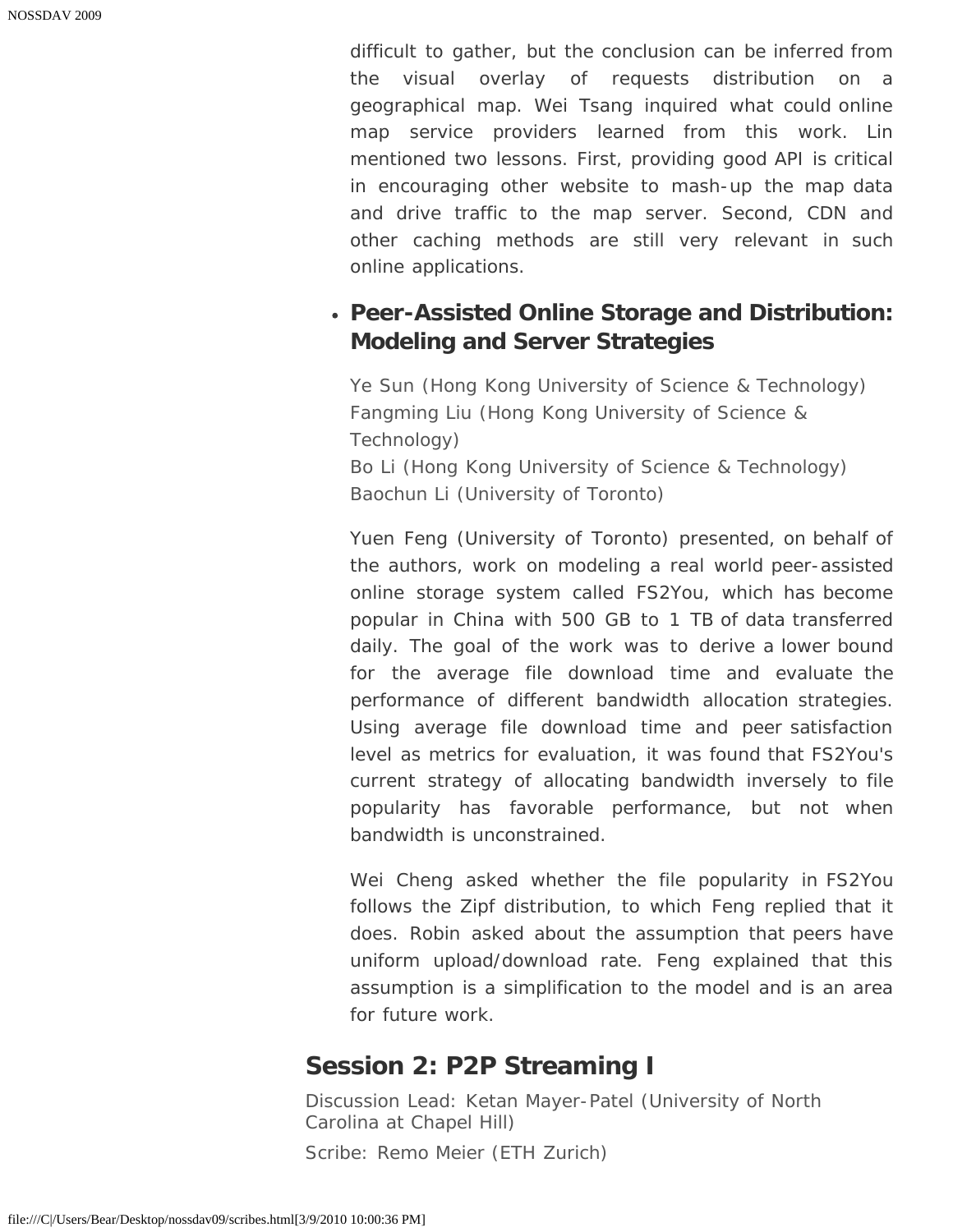Instead of the usual format where each presentation is followed by a Q and A session, Session 2 is organized as a mini-panel, where each presenter takes turn to present their work, followed by a 30 minutes discussion on the work.

## **InstantLeap: Fast Neighbor Discovery in P2P VoD Streaming**

*Xuanjia Qiu (Sun Yat-Sen University) Chuan Wu (The University of Hong Kong) Xiaola Lin (Sun Yat-Sen University) Francis C. M. Lau (The University of Hong Kong)*

Hassan Shojania (University of Toronto) presented the paper on behalf of the authors. An on-demand P2P streaming systems have to handle peers with different playback positions and, consequently, a low block overlap among these peers. Hassan described InstantLeap, a mechanism to quickly discover appropriate peers for a given playback position, improving current systems with a typical O(log(#peers)) communication overhead to O(1) with high probability using a lightweight indexing protocol. The protocol groups peers by their playback locality into segments. Peers then maintain some connections to other peers from the same segment and to some peers from other segments using random exchanges of known peers.

### **Overlay Monitoring and Repair in Swarmbased Peer-to-Peer Streaming**

*Nazanin Magharei (University of Oregon) Reza Rejaie (University of Oregon)*

Nazanin Magharei (University of Oregon) presented her work on clustering of peers and their impact in peer-topeer live streaming systems using a random mesh as P2P overlay. Clusters occur, for example, due to good connectivity among peers having the same Internet Service Provider (ISP). Peers in a clusters may suffer from poor content availability in their neighborhood as the cluster's peers are mostly connected among each other and only to few outside peers. The authors provide a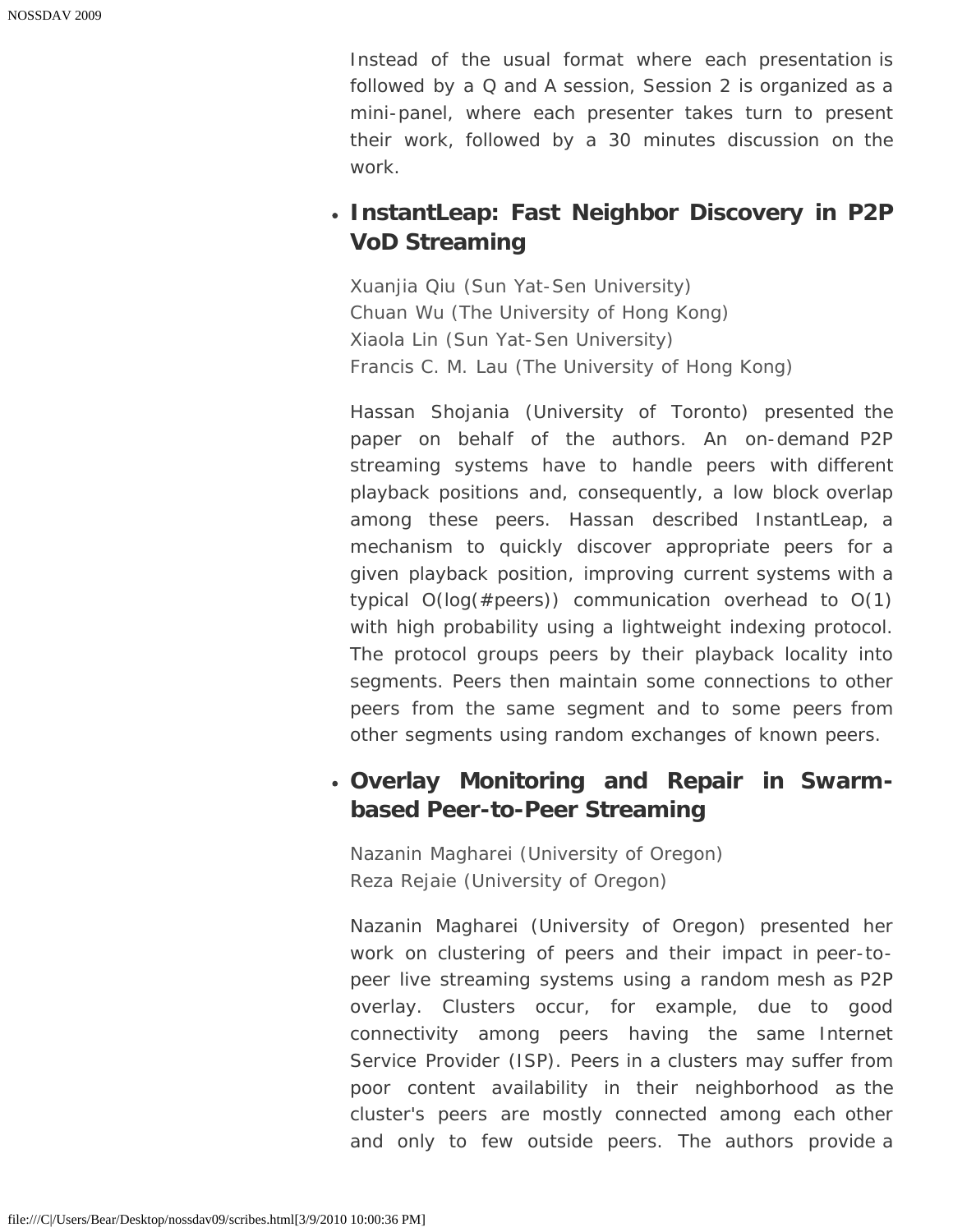mechanism to detect and break-up such clusters. The proposed protocol groups peers by their distance to the source and increases the number of connections to other peers and swaps parents in case of problems. This allows reduction of the buffer size, to improve playback quality, and to reduce the distance to the source.

# **Adaptive Overlay Topology for Mesh-Based P2P-TV Systems**

*Richard John Lobb (University of Canterbury) Ana Paula Couto da Silva (Federal University of Juiz de Fora) Emilio Leonardi (Politecnico di Torino) Marco Mellia (Politecnico di Torino) Michela Meo (Politecnico di Torino)*

Michela Meo (Politecnica di Torino) presented their work addressing the problems of heterogeneous bandwidth availability in P2P live streaming systems. Like in the preceeding talks of this session, a random mesh is used as overlay. The proposed protocol better exploits highbandwidth peers by increasing their connectivity and by positioning them closer to the source. This way, the highbandwidth peers provide a backbone to quickly disseminate new data blocks, benefiting all the peers. The bandwidth of a peer is indirectly estimated based on the fraction of used neighbor connections and without the peer having to explicitly know or measure its bandwidth.

#### **Discussion**

A short panel discussion with all the presenters was held at the end of this session. The main topic of the discussion was the locality-awareness of the proposed protocol, i.e., whether they are aware of the underlying physical topology in order to avoid long distance connections and to keep most traffic within the same ISP or close-by ISPs. Ketan Mayer-Patel (UNC) compared the two work presented by Michela and Nazanin -- one tries to bring structure into the overlay while the other tries to remove structure. Mohamed Hefeeda pointed out that increasing randomness in overlay topology seems to be counter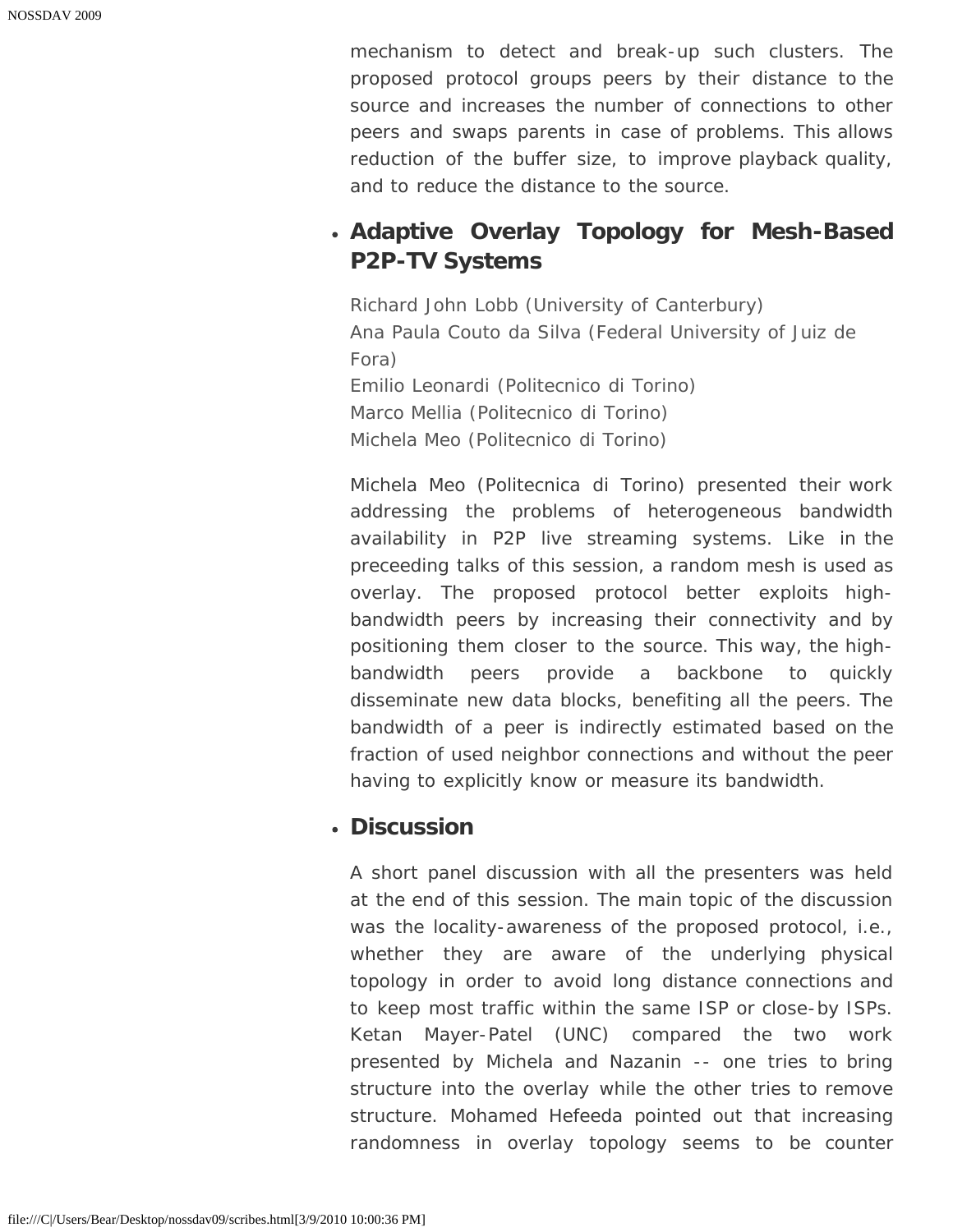intuitive. Nazanin explained that, without random links among peers, content might not flow to other ISPs.

Padmanabhan asked how else can P2P applications become location aware if ISP information is not available. The audience and presenters mentioned several alternatives, including Network Weather Service, CDNbased Relative Network Positioning, and the P4P project.

Padmanabhan also asked whether the overlays account for correlated churn, e.g, when a large number of peers join and leave simultaneously. Such churn, however, are not addressed by the papers.

## **Session 3: OS and End Systems**

*Discussion Lead: Kevin Almeroth (UC Santa Barbara) Scribe: Ishan Vaishnavi (Centrum voor Wiskunde en Informatica)*

## **Random Network Coding on the iPhone: Fact or Fiction?**

*Hassan Shojania (University of Toronto) Baochun Li (University of Toronto)*

Hassan Shojania presented their experience of implementing random network coding on the Apple iPhone and iPod Touch platform. The presentation overviewed network coding technologies and the challenges encountered in migrating the algorithm on a mobile device, with special attention to the lack of SIMD instruction set on the iPod. The presentation compared the coding efficiency over iPod Touch and iPhone, and presented the results of the feasibility study. The presentation also compared CPU-based and a GPU-based implementations.

Robin inquired about the effects of network coding on battery usage. Hassan replied that the interface to power management on the current iPhone is not exposed. He added that the CPU usage was, however, non linear. Hassan said that they were looking forward to the new processor in the forthcoming iPhone, which he believed had better SIMD instruction set support.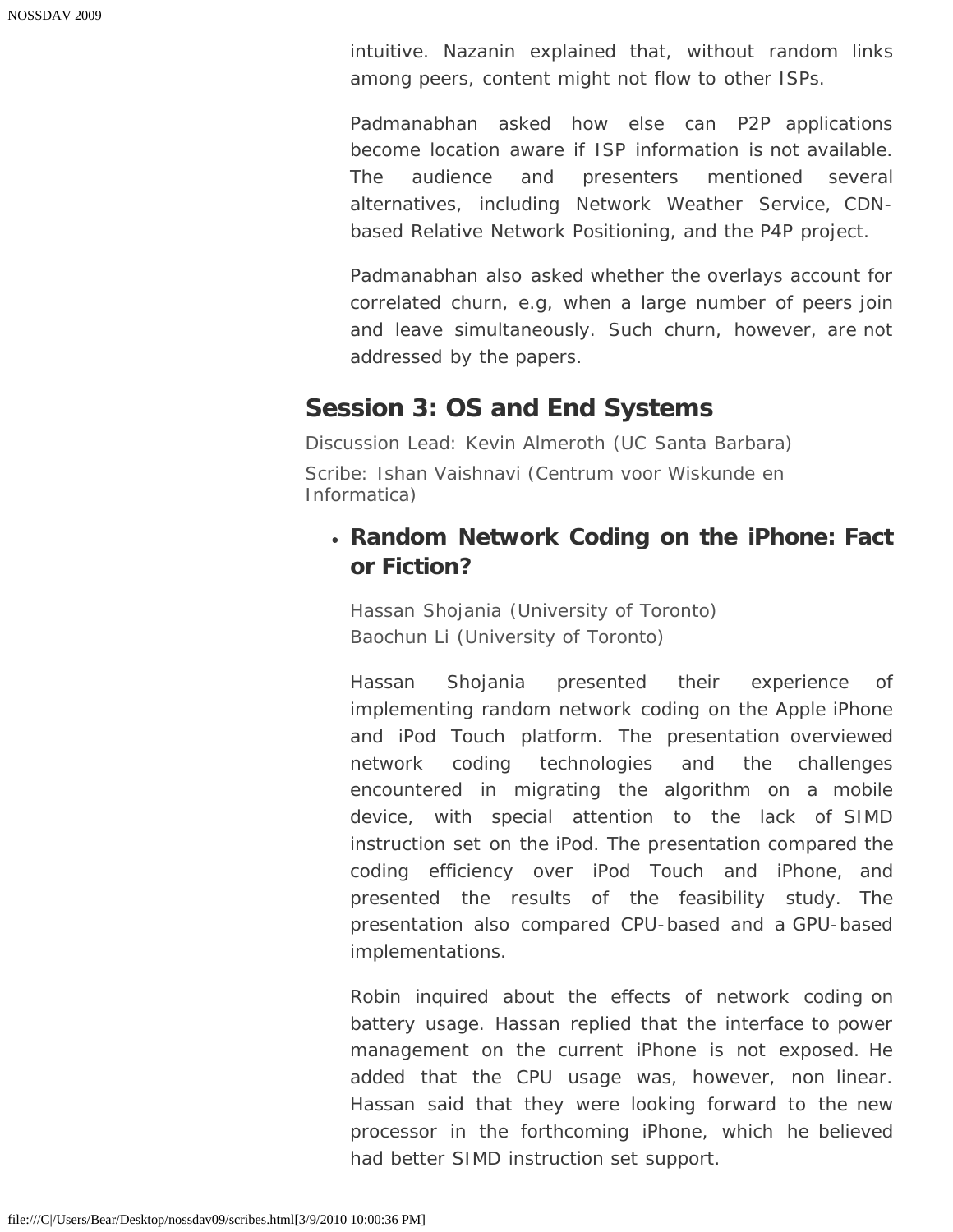# **SLIPstream: Scalable Low-latency Interactive Perception on Streaming Data**

*Padmanabhan S. Pillai (Intel Research Pittsburgh) Lily B. Mummert (Intel Research Pittsburgh) Steven W. Schlosser (Intel Research Pittsburgh) Rahul Sukthankar (Intel Research Pittsburgh) Casey J. Helfrich (Intel Research Pittsburgh)*

Padmanabhan started his presentation with the question ``What can one do in a room with 1000 cameras?'' The presentation then focused on the scale of data and the amount of processing required to extract some constructive information from data from these cameras. The core of the presentation was a runtime system called Sprout, used to identify and split parallel tasks across hundreds of machines with a final goal of achieving low latency for interactive applications with large data processing. The presentation focused on processing event/gesture recognition in videos in "interactive time" and identified three steps in the process: (i) identification of low-level features, (ii) matching low-level data against a training set to extract events of interest, (iii) aggregation of these results into appropriate events/gestures. Padmanabhan noted that the second step involves a sweep over the stream in both time and space, which can be parallelized (even within each frame), providing significant reduction in latency.

Klara Nahrstedt (UIUC) asked how close they were to achieving interactive time. Padmanabhan replied in short "very far" and said that the acquiring time from the cameras was huge since they used off-the-shelf systems. The presenter also added that the networks are not optimized as yet to handle such sudden bursts of packets from multiple synchronized cameras. Dongyan Xu then inquired if they had looked into any compiler techniques and generic code optimization techniques. Padmanabhan said that they had not done any low-level parallelization and had focused on parallelization at a higher level.

**Server-Efficient High-Definition Media**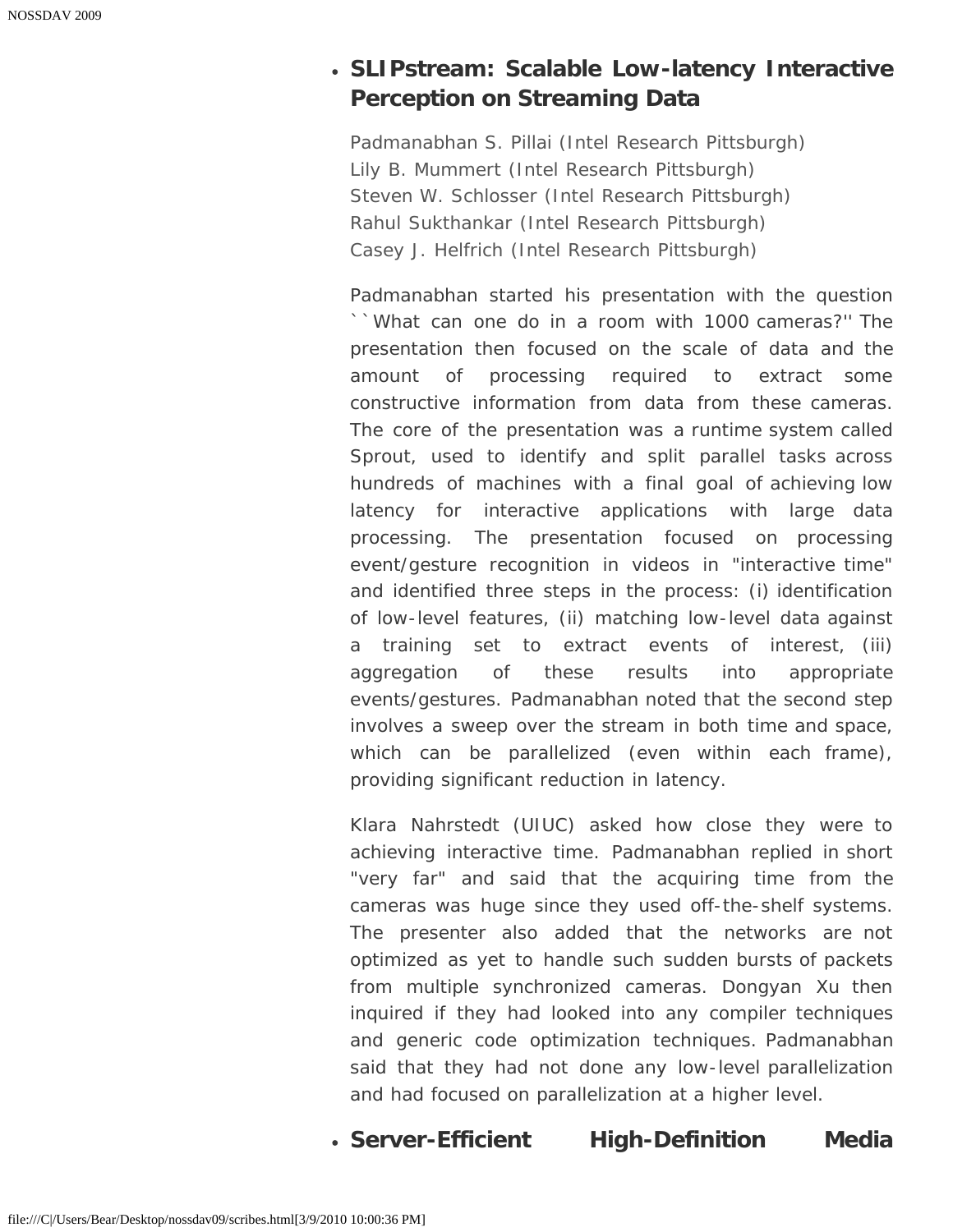#### **Dissemination**

*Philip W. Frey (IBM Research GmbH) Andreas Hasler (IBM Research GmbH) Bernard Metzler (IBM Research GmbH) Gustavo Alonso (ETH Zurich)*

Philip W. Frey from IBM Research started with an assumption that "the network is no longer the bottleneck, but the memory to NIC bus is". The presentation focused on reducing the data fetch request processing time on server by removing the current 4-way copy (two DMA copies and two CPU copies) and two context switches required to send data to an incoming request. The authors proposed new protocol based on RDMA (Remote Direct Memory Access). The presentation showed the CPU usage in HTTP (with and without kernel sendfile() support) and RTP-based servers. They then presented their new clientdriven protocol based on RDMA. Their impressive results showed a zero CPU load using the protocol. They also presented results showing lower context switches and lower interrupt rates. For live-streaming applications, direct memory transfer made their solution a zero-copy solution.

There are several clarifying questions from the audience. Philip explained that RDMA works over TCP and the address space used in the experiments is virtual. A followup question was on the DMA transfer that maybe required for virtual memory access. The speaker replied that such memory access is a one-time cost.

#### **Power Efficient Real-Time Disk Scheduling**

*Damien Le Moal (Hitachi Ltd.) Donald Molaro (Hitachi Global Storage Technologies, San Jose Research Center) Jorge Campello (Hitachi Global Storage Technologies, San Jose Research Center)*

Damien Le Moal (Hitachi Development Laboratory, Japan) spoke about a new method of optimizing disk access in an effort to save power consumption. The presentation distinguished between normal data access and audio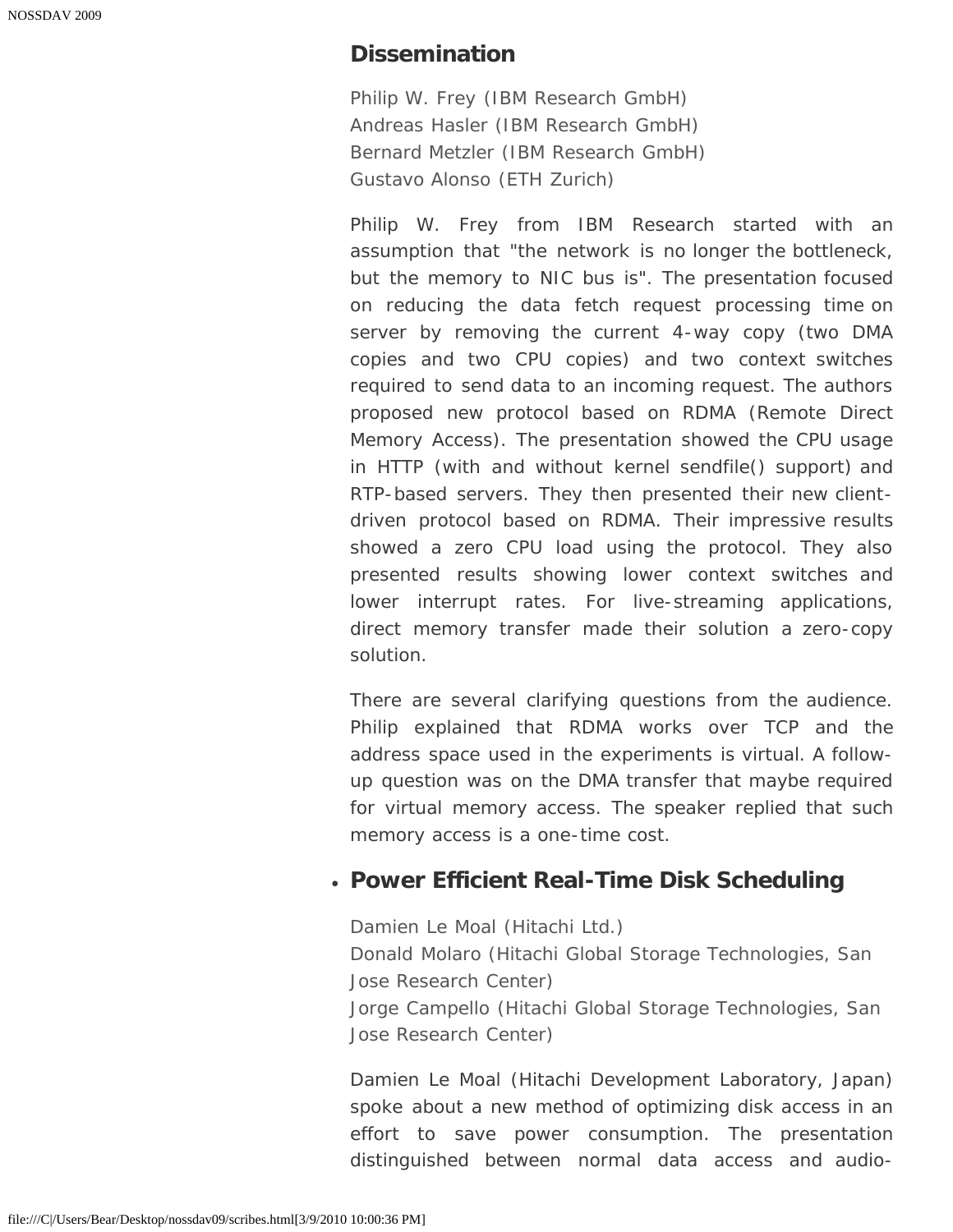visual (AV) data access targeted for set-top boxes, but general enough for use in normal computing systems. The idea is to have a separate file system for AV access, where each AV data request would be associated with a deadline it must meet. Thus, the system can hold all such requests in a queue and schedule them together in a more efficiently re-ordered fashion (according to seek distances). This increases the efficiency of the system by reducing the seek distance between two consecutive requests. The disk can also be spun down when the deadlines are far enough.

Mohamed Hefeeda inquired if scheduling these real time events in such a manner would adversely affect interactivity of multimedia application. Damien replied that as long as the deadlines are selected correctly, it will actually improve the interactivity since the event is now certain to be scheduled before its deadline expires.

# **05 June 2009**

# **Session 4: Virtual Environments and Games**

*Discussion Lead: Kuan-Ta Chen (Academia Sinica) Scribe: Pengpeng Ni (Simula Research Lab and University of Oslo)*

# **A Delaunay Triangulation Architecture Supporting Churn and User Mobility in MMVEs**

*Mohsen Ghaffari (Sharif University of Technology) Behnoosh Hariri (Sharif University of Technology and University of Ottawa) Shervin Shirmohammadi (Sharif University of Technology and University of Ottawa)*

Saurabh Ratti (University of Ottawa) presented, on behalf of the authors, a distributed algorithm for dynamic construction of an overlay topology that supports greedy routing in massively multi-user virtual environments. The idea is to partition the topology into two non-overlapping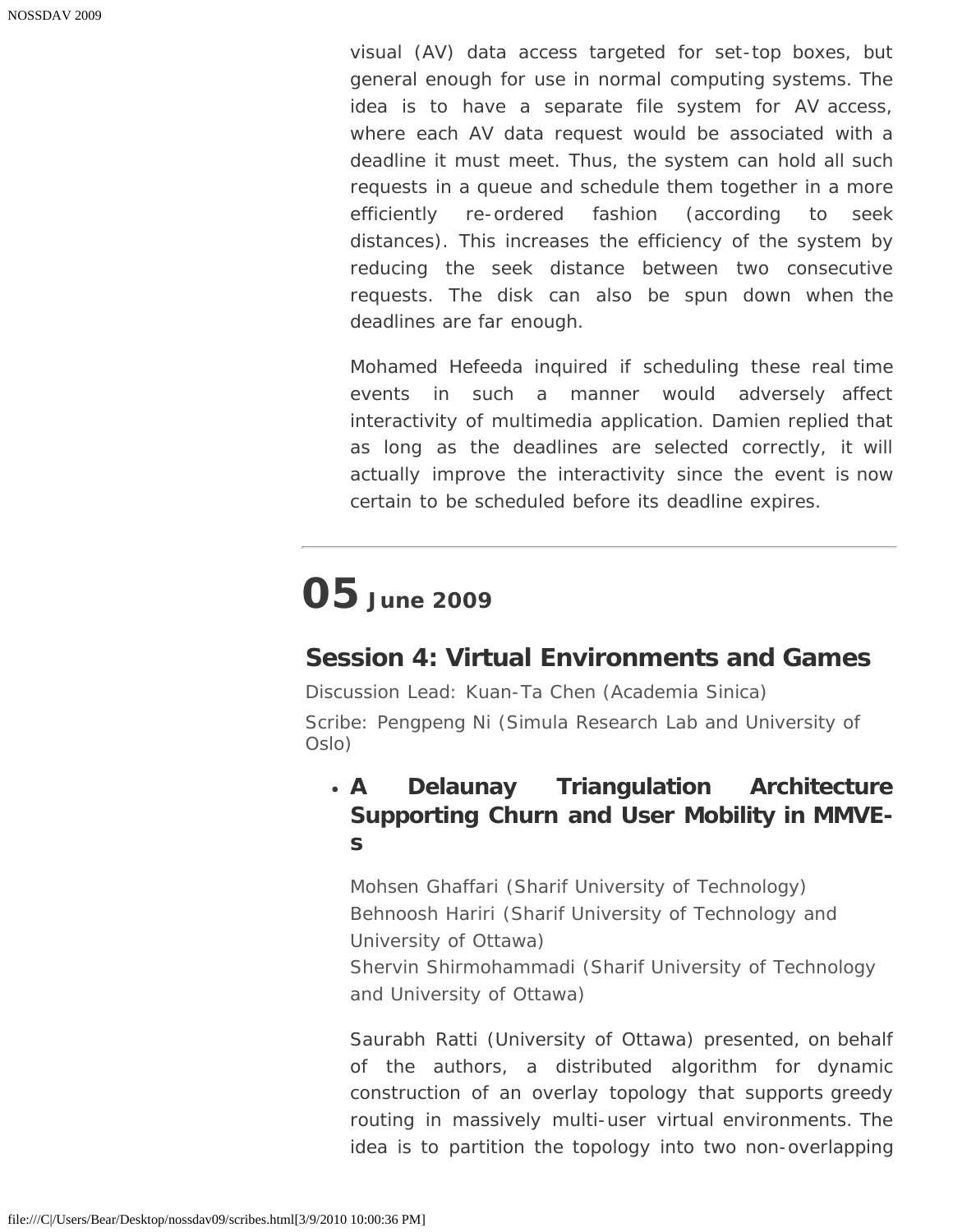sets, where each set is updated in a separate phase using the other set as a reference. After explaining the theoretical background, Saurabh illustrated the algorithm steps and concluded with simulation results.

Dongyan Xu asked how to ensure the robustness of the algorithm against when nodes leave. Saurabh answered that the reliability would be guaranteed if TCP is used. If UDP was used, node leave would be detected in the next update circle. Robin suggested installing a scanner in each geometrical region for detecting the mobility of avatars. Saurabh argued that a decentralized solution is more preferable than centralized approach. Wei Tsang asked if there is any drawback of the algorithm. The response from Saurabh was that the resumption time presented in the simulation results is considerable. Although increasing the number of nodes has little effect on the resumption time, the baseline value of 1.1 seconds is not optimal, especially if the game has multiple updates within a second.

#### **Probabilistic Event Resolution with the Pairwise Random Protocol**

*John L. Miller (Microsoft Research and University of Cambridge) Jon Crowcroft (University of Cambridge)*

John Miller (MSR and University of Cambridge) proposed the use of Pairwise Random protocol (PRP), which uses secure coin flipping to fairly determine the resolution of competition between two avatars in distributed virtual environments. He started his talk with an introduction to some related DVE security researches and explained subsequently the three-way message exchange included in PRP protocol. Performance analysis of three different variations of PRP was presented. John concluded that the choice of the PRP variations was a trade-off between overhead and security compromise.

In response to Dongyan Xu's question about the reliability of the proposed approach, John said that the PRP protocol assumed reliable transmission between the avatars. Wei Tsang asked about the possibility of extending the PRP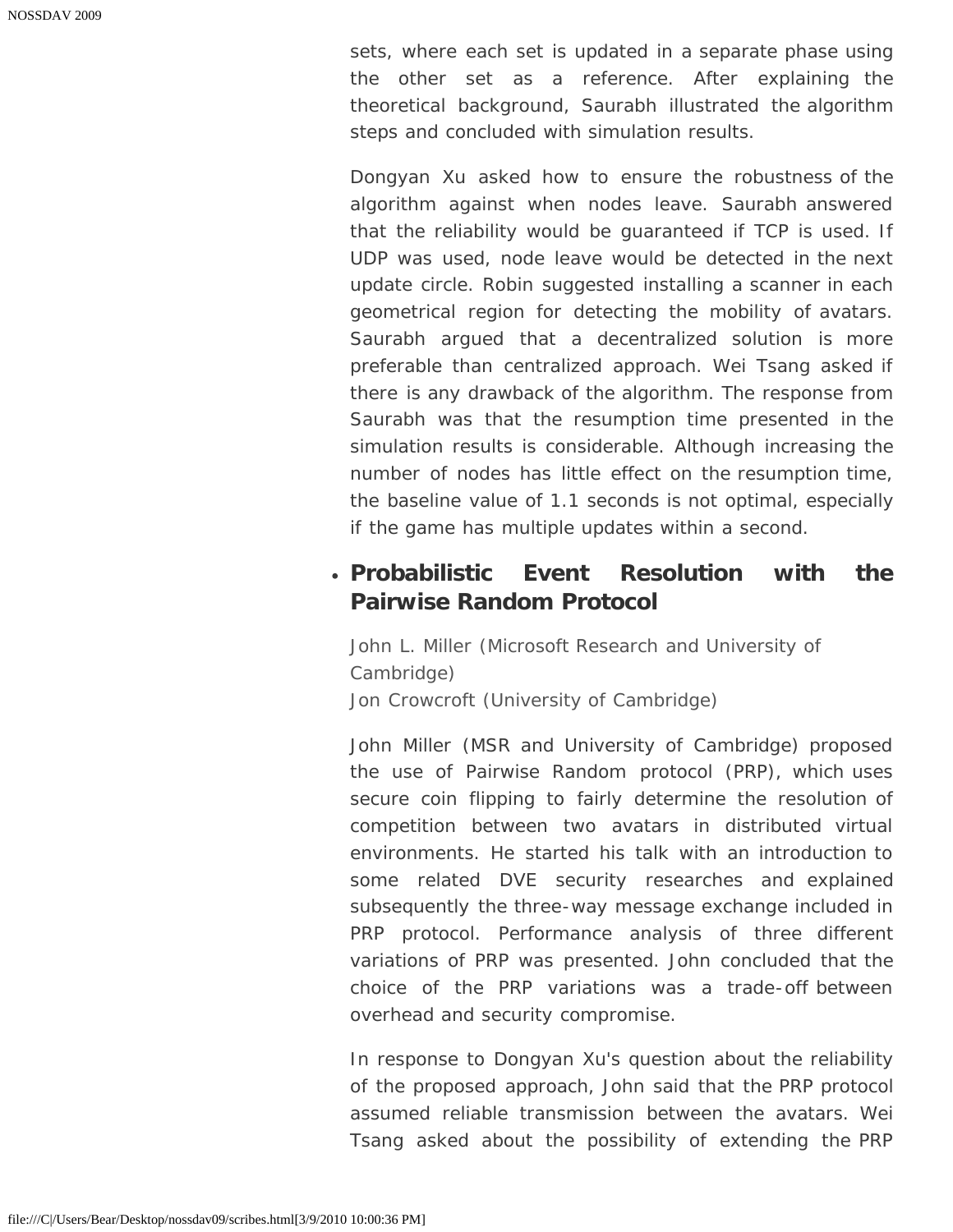protocol to more than two parties. The response was that it was possible to decompose the message exchanges between multiple parties, but the extension would be challenging due to the increased complexity and performance overhead. Ardalan Kangarlou (Purdue University) asked whether there was any mechanism that could validate the hash value used in PRP. John answered the exchanged message itself can be used to prove the correctness of the delivered information.

## **Cross-Tree Adjustment for Spatialized Audio Streaming over Networked Virtual Environments**

*Ke Liang (National University of Singapore) Roger Zimmermann (National University of Singapore)*

Ke Liang presented an algorithm that constructs and adjusts multicast trees for spatialized audio streaming in a peer-to-peer overlay network. The algorithm has two objectives: Maximize total number of audio receivers, subject to nodes' bandwidth limits; while minimizing the average latency of those receivers. Ke interpreted their solution to the problem as achieving a compromise between the two objectives via maximizing the number of receiver that have the minimum latency. Extending from their previous work, Ke proposed the cross-tree adjusting (CTA) algorithm that can re-allocate the upload bandwidth incrementally for nodes with bandwidth conflicts in all existing multicast trees. Simulation results showed that CTA can achieve good performance in terms of fairness and the total number of successful receivers that have low latency.

Klara Nahrstedt asked if the cocktail effect had been considered in the proposed algorithm. The cocktail party effect describes the human's ability to focus one's listening attention on a single talker among a mixture of conversations and background noises. Ke agreed on that the cocktail party effect could be something for further investigation, although it was not covered by their current work. A suggestion to their future work from Klara was that the distance between avatars in the virtual world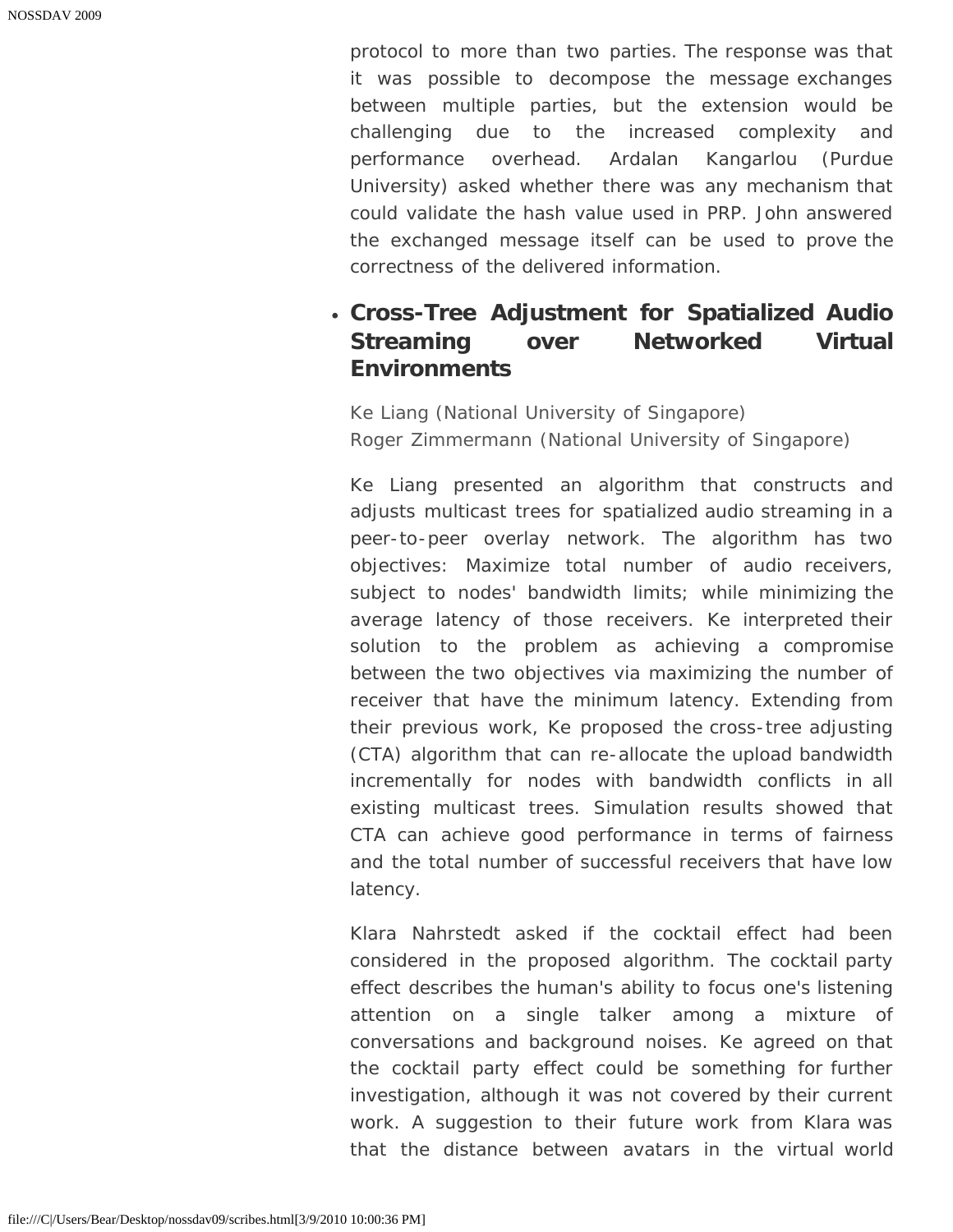could be taken into account when constructing the multicast trees.

## **Session 5: Security**

*Discussion Lead: Klara Nahrstedt (UIUC) Scribe: Liang Ke (National University of Singapore)*

# **End-to-End Secure Delivery of Scalable Video Streams**

*Kianoosh Mokhtarian (Simon Fraser University) Mohamed Hefeeda (Simon Fraser University)*

Mohamed Hefeeda presented their work on the problem of securing the delivery of scalable video streams so that receivers can ensure the authenticity (originality and integrity) of the video. Their focus in the paper is on recent scalable video coding techniques, e.g., H.264/SVC, which can provide three scalability types at the same time: temporal, spatial, and quality (or PSNR). Mohamed presented an efficient authentication scheme that accounts for the full scalability of video streams, enabling verification of all possible substreams that can be extracted and decoded from the original stream.

Dick Bulterman (CWI) wondered if there is any standard fee needed to be charged to scalable video coding techniques. The presenter responded that they are using the open source standard and there are a lot of companies (e.g. Google) that have already use the standard and the reference source code.

# **Secure Multimedia Content Delivery with Multiparty Multilevel DRM Architechture**

*Tony Thomas (Nanyang Technological University) Sabu Emmanuel (Nanyang Technological University) Amitabha Das (Nanyang Technological University) Mohan S. Kankanhalli (National University of Singapore)*

Tony Thomas (Nanyang Technological University) presented a joint watermarking and cryptographic mechanisms for securely delivering multimedia content on multiparty multilevel digital rights management (DRM)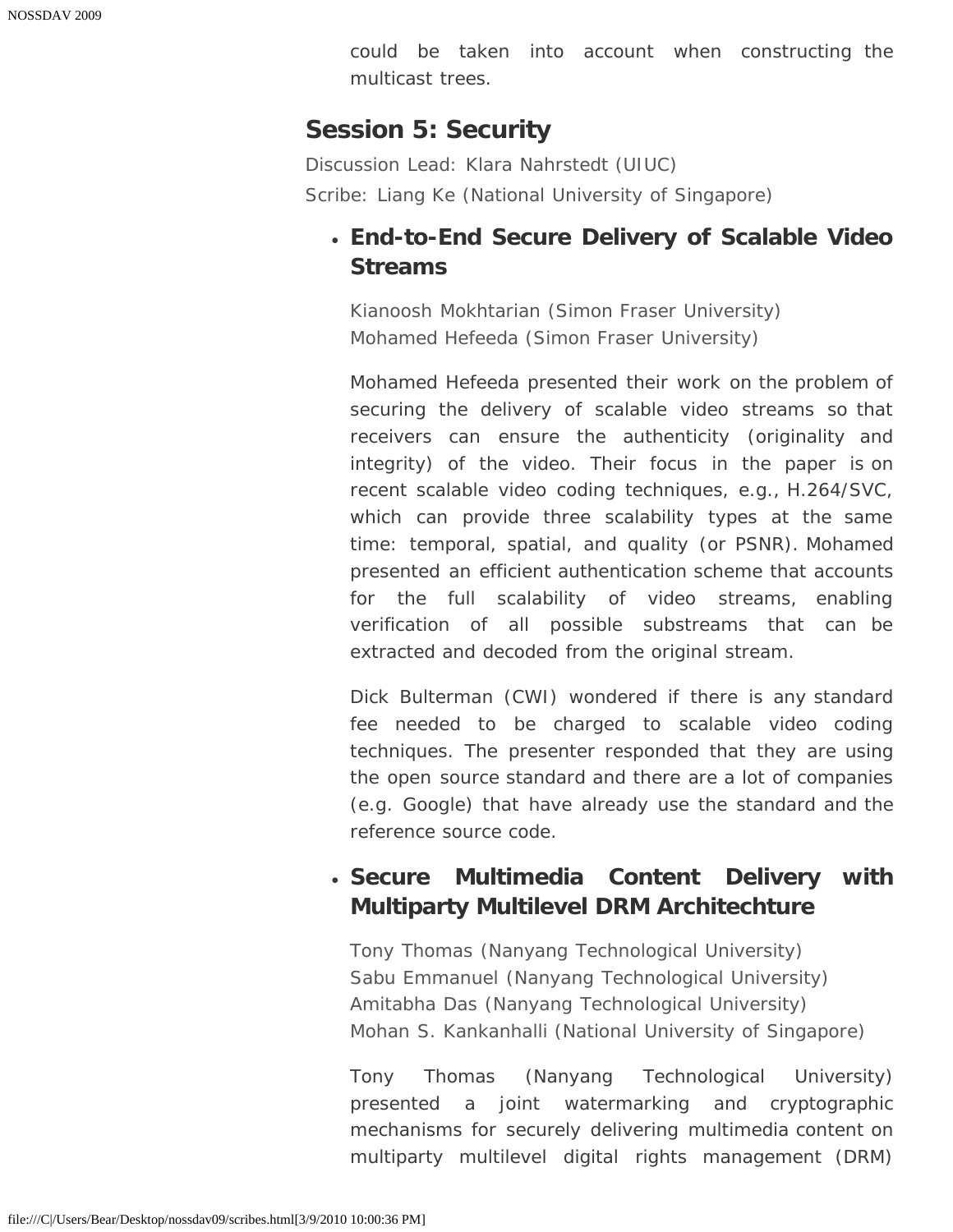architecture, where content are delivered by an owner to a consumer through several levels of distributors. The presenter emphasised that license is more important than content since the content will be encrypted before delivery from the owner or distributors. The authors proposed a mechanism that minimizes the possible degradation of the quality of a content due to embedding of watermark signals. Furthermore, in case the owner or a distributor finds an unauthorized copy, they can identify the traitor with the help of a judge.

Philip Frey (IBM Research GmbH) asked what is the advantage of multi-layer design. Tony answered that the multimedia content is distributed by multiple distributors which will encrypt the contents before distribution. From the client's point of view, it could track the distributor according to the content it received. Alexander Eichhorn (Simula Research) asked why multiple layers of license servers are used. The presenter responded that it is due to business issues. Since clients may be geographically distributed, multiple distributors that may reencrypt the content are used. Thus, client need to request different licenses from different license servers.

#### **Rapid Identification of Skype Traffic**

*Philip A. Branch (Swinburne University of Technology) Amiel Heyde (Swinburne University of Technology) Grenville J. Armitage (Swinburne University of Technology)*

In this talk, the presenter presented results of experimental work using machine learning techniques (decision tree) to rapidly identify Skype traffic. They use a number of feature classes to classify IP flows as being Skype or non-Skype flows. The feature classes they found most effective were the interarrival times between IP packets frequently occurring IP packet lengths less than 80 bytes. Their results show that using three feature classes in a single classifier provided 98 percent precision and 99 percent recall when using a window duration of 5 seconds or more. The presenter emphasizes that their classifiers do not rely on observing any particular part of a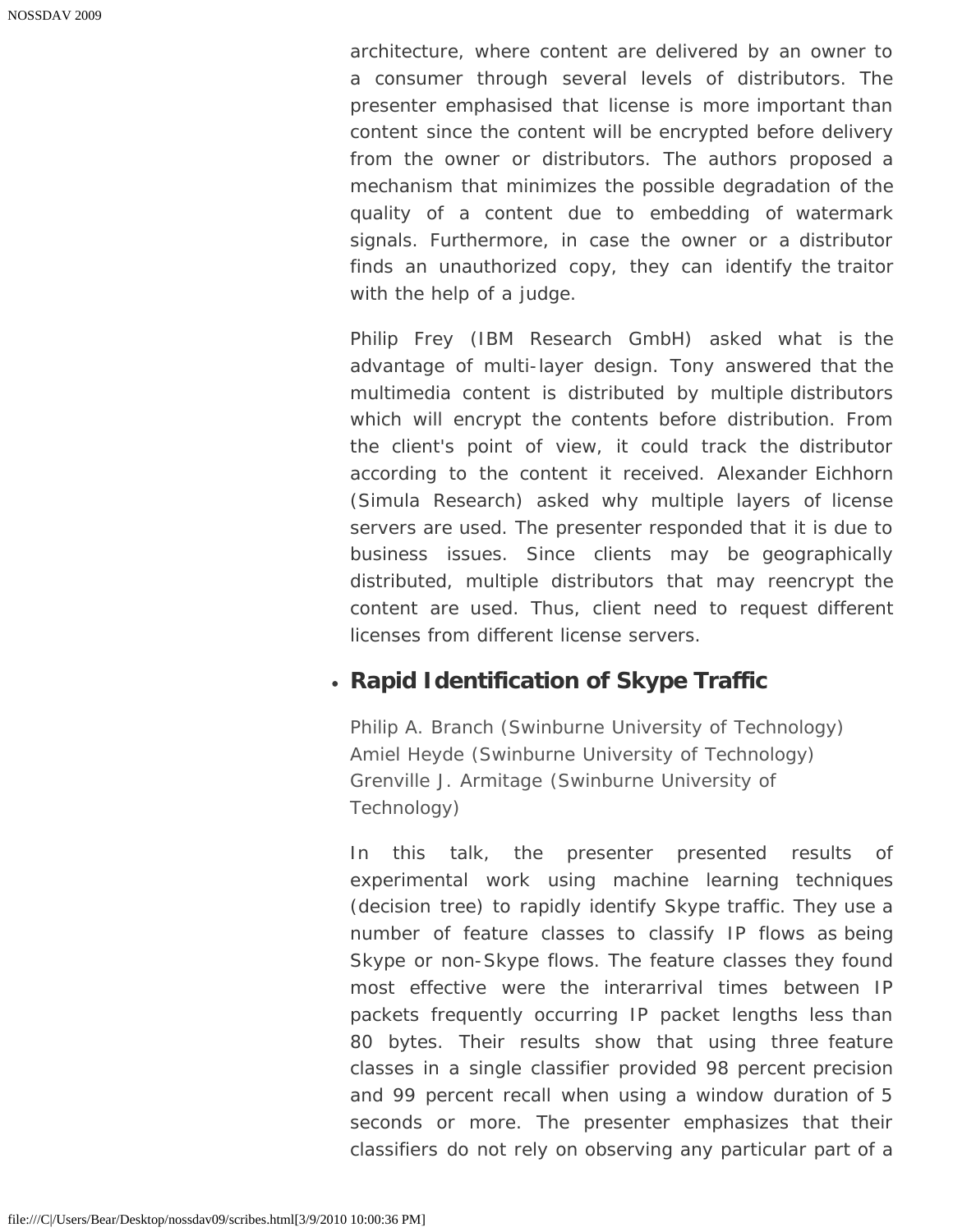flow. They also report on the performance of classifiers built using combinations of two of these features and of each feature in isolation.

Amir Hassan Rasti Ekbatani (University of Oregon) asked the presenter how to detect audio flows. The presenter answered that their approach works on small sequence of any part of flow. Since they make use of techniques of machine learning, they can identify Skype traffic reliably with only a few seconds of traffic, whose characteristics are extracted from short sliding windows and used to train a classifier. Amir also asked if the authors tried using larger packet size, to which Philip answered that they only used SVOPC codec so far with packet size less than 80 bytes. Michela asked what happened when Skype traffic has both audio and video data (i.e. packet size is increased). The presenter answered they still do not have a good solution since their classifier is trained from pure audio flows.

# **Session 6: Understanding and Improving User Experience**

*Discussion Lead: Mohamed Hafeeda (Simon Fraser University) Scribe: Wei Cheng (National University of Singapore)*

## **An Empirical Evaluation of VoIP Playout Buffer Dimensioning in Skype, Google Talk, and MSN Messenger**

*Chen-Chi Wu (National Taiwan University) Kuan-Ta Chen (Academia Sinica) Chun-Ying Huang (National Taiwan Ocean University) Chin-Laung Lei (National Taiwan University)*

In VoIP applications, buffer size needs to be carefully chosen to trade-off between audio quality and delay. Finding optimal buffer size is challenging because many factors are involved. According to their experimental results, real-life VoIP applications, such as Skype, MSN, and gTalk, do not adjust the buffer size well. They proposed a regression-based lightweight algorithm to compute the optimal buffer size in real time.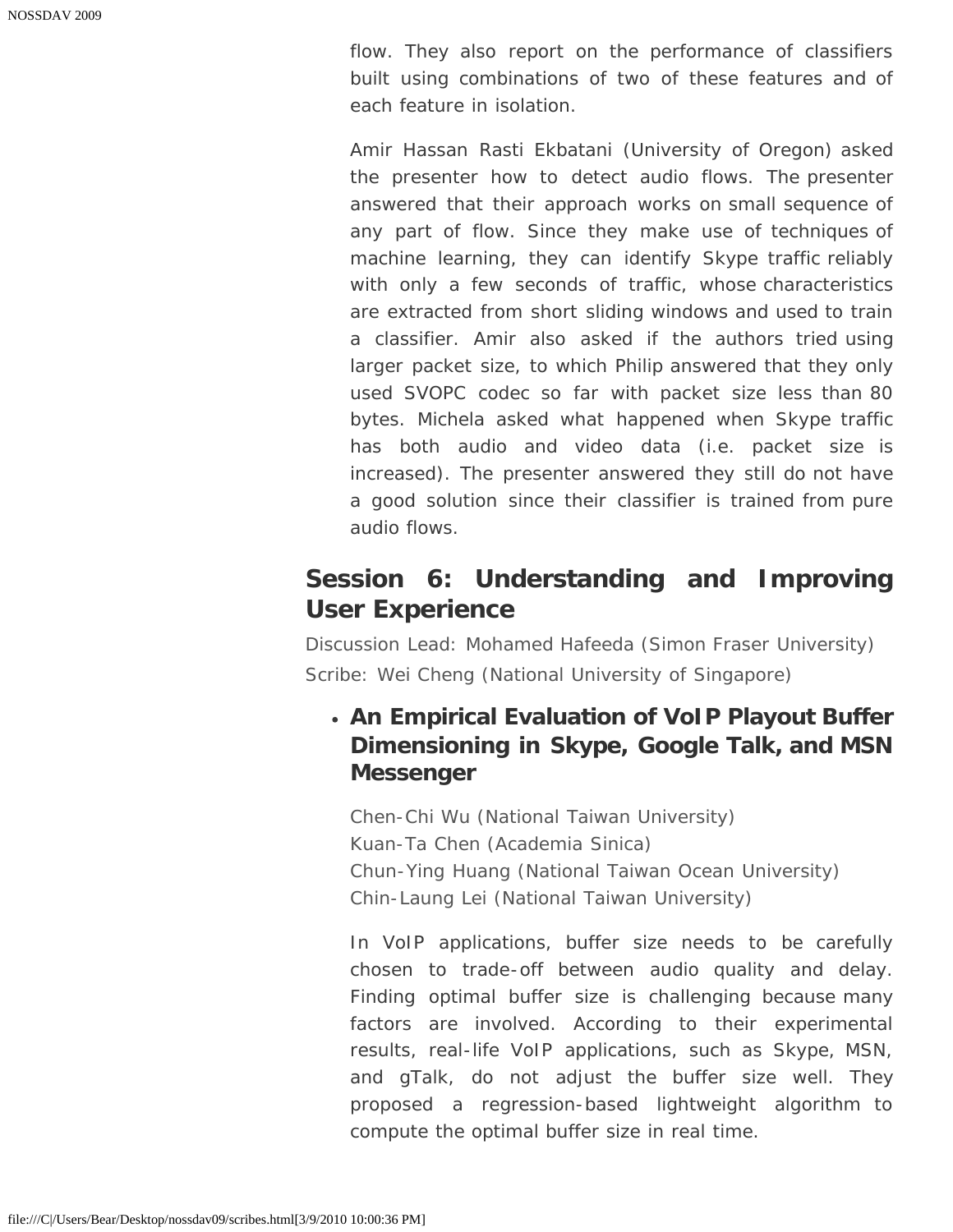Wei Tsang pointed out that some VoIP applications may apply time compression to drop the silent period. He asked whether time compression might affect buffer size estimation. Kuan-Ta Chen said that estimating the buffer size according to time shifting is the only thing that can be done currently. Finding out whether time compression is used by reverse engineering may work better but needs large number of experiments. Mohamed asked which factor affects the user experience most as many factors exist. Kuan-Ta answered that it is still an open question and his personal opinion is that the codec may be the most important factor.

## **Fine-Grained Scalable Streaming from Course-Grained Video**

*Pengpeng Ni (Simula Research Laboratory and University of Oslo) Alexander Eichhorn (Simula Research Laboratory) Carsten Griwodz (Simula Research Laboratory and University of Oslo) Pål Halvorsen (Simula Research Laboratory and University of Oslo)*

In scalable video streaming, the granularity of bit rate adaptation with CGS is limited, while using MGS brings high signal overhead. Pengpeng Ni proposed that by switching between layers quickly, arbitrary bandwidth could be achieved without high overhead. To understand and compare the user experience when different switching patterns are used, the authors conducted a user study. The result shows that frequent layer switching is effective and could be better than quality downscaling, with the switching period as a crucial design parameter.

Damien Le Moal asked whether the nominal frame rate is considered. Pengpeng answered that only 25 and 12 fps is used in user study as covering different frame rate variations in the user study is time-consuming. Saurabh asked whether the consistency of the user response is considered. Pengpeng answered that during binary measurement, two sequence may appear twice with different order (A, B and B, A), so it could be used to test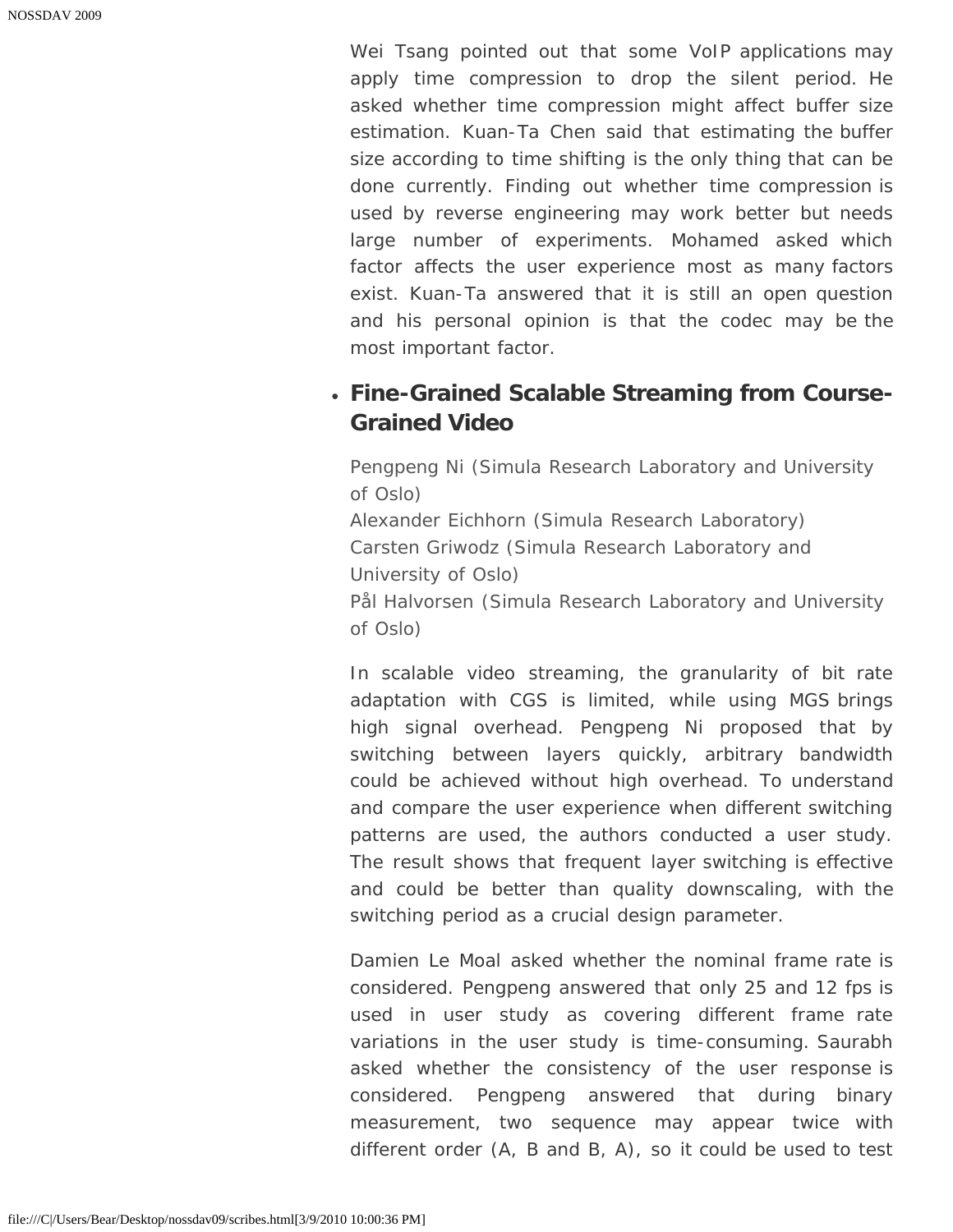the consistency of user response. Padmanabhan asked whether experiments are done on CRT since LCD, which has lower refresh rate, may reduce the negative effect of low frame rate. Pengpeng pointed out since the field study is done on iPhone, only LCD is used. Mohamed asked whether the lighting condition is considered and whether the experiments are done following the ITU regulation. According to Pengpeng, they find field study more interesting than experiments in a controlled lab since the former is closer to the real world usage.

# **Estimate and Serve: Scheduling Soft Real-Time Packets for Delay Sensitive Media Applications on the Internet**

*Ishan Vaishnavi (Centrum voor Wiskunde en Informatica) Dick C. A. Bulterman (Centrum voor Wiskunde en Informatica)*

Ishan highlighted that scheduling at intermediate nodes is essential in soft real-time applications. After he briefly introduced the traditional IntServ and DiffServ and their disvantages, Ishan proposed a new method that compares the estimated transmission time and deadline in each node and schedules the packet with shortest per-hop time first. The main advantage of this method is (i) bursts are better handled, (ii) packets cannot meet the deadline are discarded to avoid wasting bandwidth, and (iii) the server is stateless.

Alexander asked which router is used in the implementation since this method requires clock synchronization and other computation. Ishan answered that currently only Linux machines with IP forwarding enabled are used, but they plan to use Cisco routers in the future. Padmanabhan asked about misbehaving node that reports false deadline requirement to gain advantage. Ishan argued that packets that cannot meet deadline will be dropped, so a misbehavior flow may be dropped to benefit other flows. John Miller asked how to obtain the value of TTL and deadline. Ishan answered that TTL value can be measured by nodes in the first round trip transmission and the deadline is decided according to the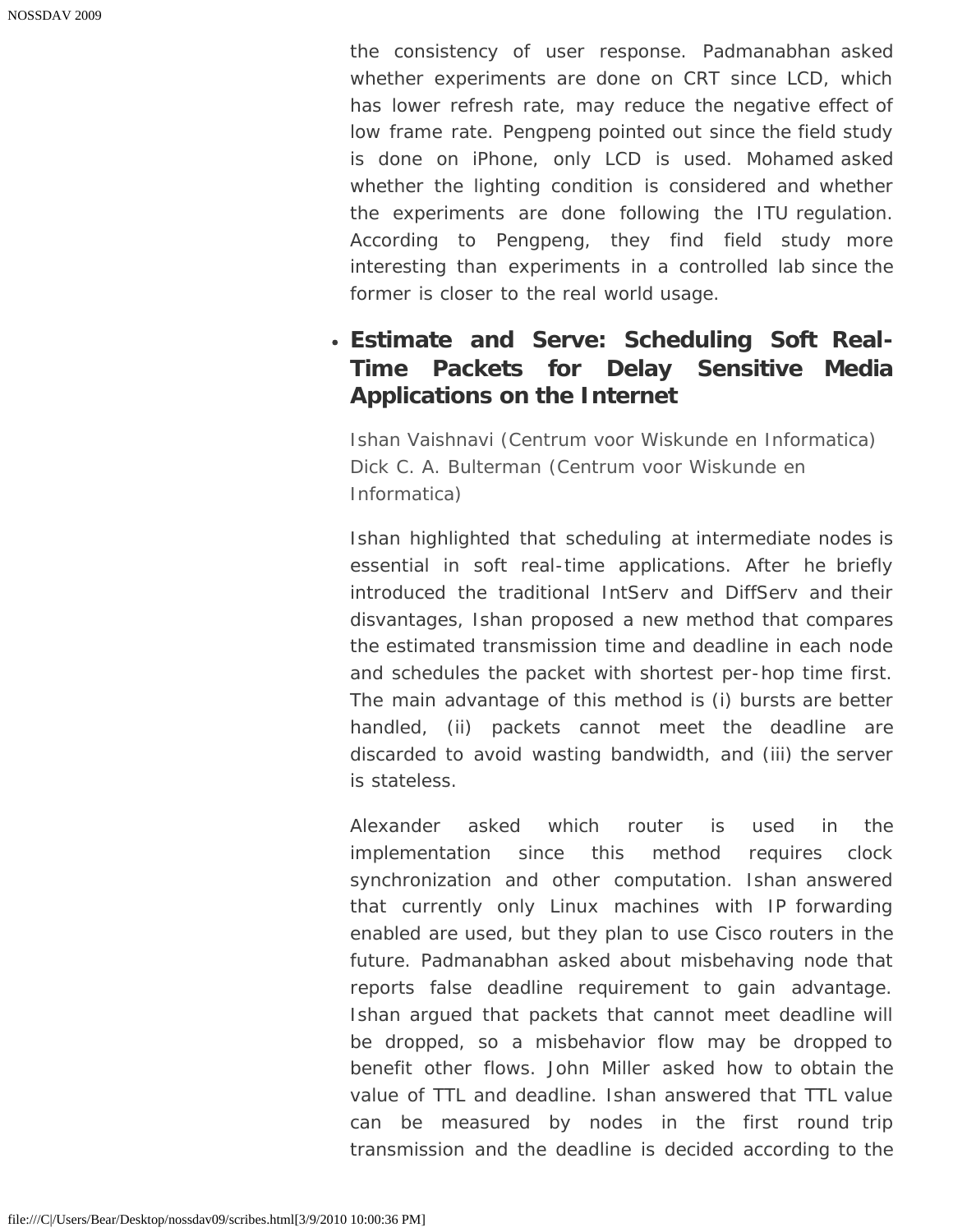requirement of the application.

# **Session 7: P2P Streaming II**

*Discussion Lead: Dongyan Xu (Purdue University) Scribe: Amir Hassan Rasti Ekbatani (University of Oregon)*

## **Zebroid: IPTV Data Mining to Support Peer-Assisted VoD Content Delivery**

*Yih-Farn Robin Chen (AT&T Laboratories - Research) Rittwik Jana (AT&T Laboratories - Research) Daniel Stern (AT&T Laboratories - Research) Bin Wei (AT&T Laboratories - Research) Mike Yang (AT&T Laboratories - Research) Hailong Sun (Beihang University)*

Robin opened his talk by emphasizing on the difference between Internet TV and IPTV. The former is applied to the best effort delivery of video content over a broadband connection and the latter is defined by ITU-T to provide security, reliability, and interactivity. He showed AT&T's architecture for IPTV, where optical media connects the video source to the DSLAM switch, which are connected to models using high bandwidth DSL links. The uplink bandwidth of a DSLAM switch is 1 Gbps and thus only supports a small number of IPTV users concurrently. The speaker then explained their proposed peer-assisted system for IPTV, Zebroid, where popular video-on-demand content is pre-striped on user set-top boxes (STB) during idle hours. The STBs will then form a peer-assisted streaming overlay to deliver the VoD content to each interested user during the peak hours. Zebroid also tries to predict the probability of a node failure which happens when an STB is turned off and provision a level of redundancy accordingly. The simulation-based evaluation shows that their proposed peer-assisted delivery is only possible for the 8Mbps and 12 Mbps neighborhoods and only when the number of requesting peers is at most 8.

## **Robust Live Media Streaming in Swarms**

*Thomas Locher (ETH Zurich) Remo Meier (ETH Zurich)*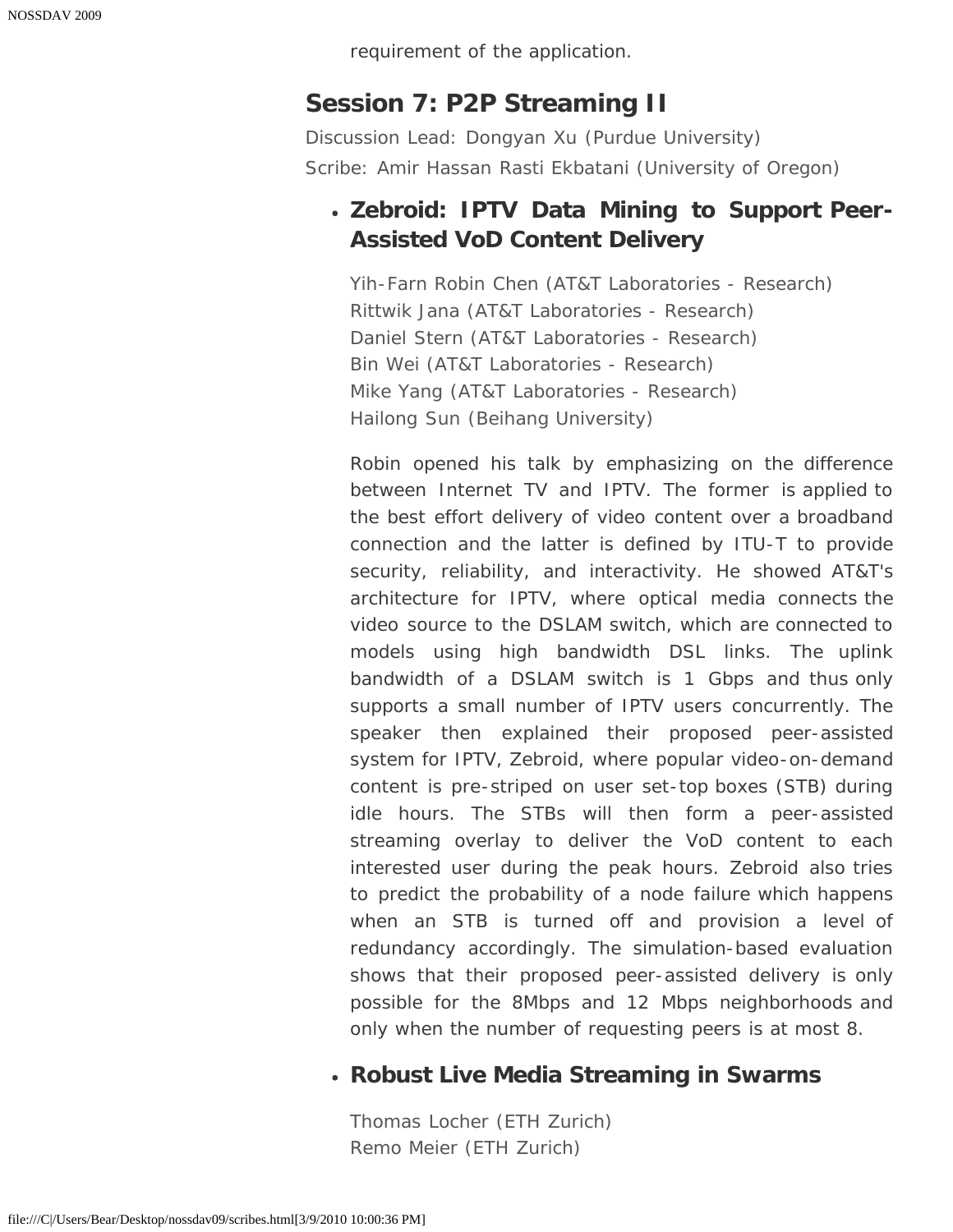#### *Roger Wattenhofer (ETH Zurich) Stefan Schmid (TU Munich)*

Remo Meier started by talking about the challenges introduced by the P2P application model, including peer heterogeneity, robustness against randomness and selfishness, as well as system's fairness among peers. The presenter mentioned the features of a hypercubic overlay including simplicity of construction and maintenance as well as neighbor selection flexibility. Remo then presented the proposed P2P streaming mechanism in which the peers form multiple hypercubic trees and push the content blocks down the tree to reach a quarter of the peers. In the next phase, with a BitTorrent-like pull-based mechanism, the content is distributed among all peers. Using simulation-based evaluation, Meier showed that their proposed system successfully limits free riders. Peers who share too few packets often suffer from underflows. He suggested that by using layered audio/video codecs, it is possible to accommodate heterogenenous peer groups.

## **Providing Statistically Guaranteed Streaming Quality for Peer-to-Peer Live Streaming**

*Miao Wang (University of Nebraska-Lincoln) Lisong Xu (University of Nebraska-Lincoln) Byrav Ramamurthy (University of Nebraska-Lincoln)*

Lisong Xu opened his talk by positing that a common problem for P2P streaming was the ``best-effort'' quality. Due to user dynamics and system complexity, achieving a guaranteed quality is hard. The speaker defined the paper's goal as providing statistical guarantee on the overall upload bandwidth of a P2P streaming system using admission control. The paper uses a queueing model used based on heterogeneous upload bandwidth and includes user dynamics as well as admission control, and defines the statistical guarantee problem as deciding whether to admit a new peer to maintain the probability of having enough upload bandwidth. Toward this end, they show that a dynamic admission control algorithm that exploit state information leads to lower rejection rate with the same level of guarantee. The speaker also explore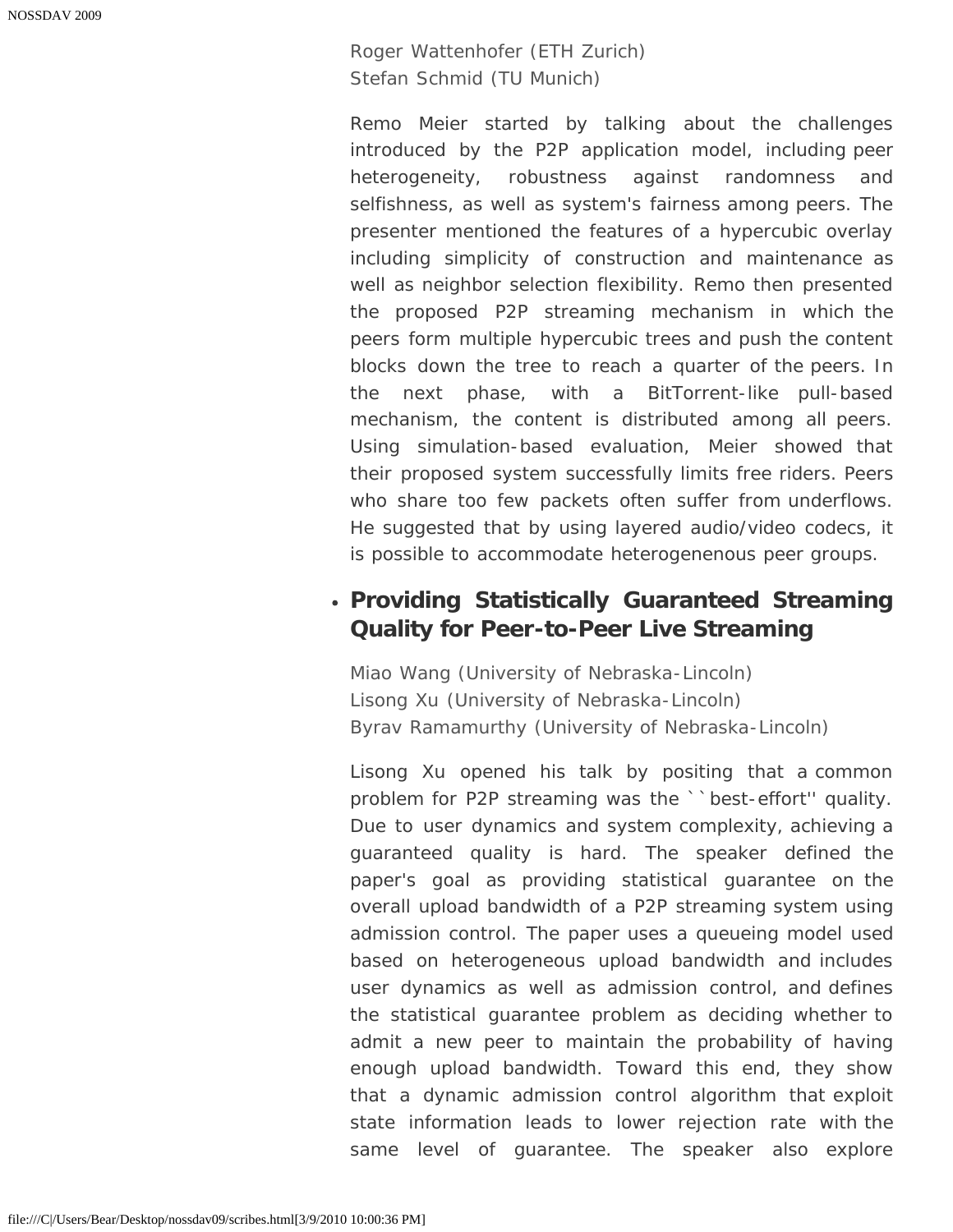admission control's sensitivity to user lifetime distribution and user arrival process. and concluded that there is a fundamental tradeoff between user rejection rate and user behavior insensitivity.

#### **Discussion**

The session continued with a question/answer panel including all three speakers.

Mohamed asked the last speaker where the admission control algorithms were to be executed. Lisong pointed out that their paper had assumed a central entity responsible for admission control. Mohamed then asked the first speaker whether in Zebroid provides multiple encoding rates or scalable oding for the same TV channel to accommodate users who want to receive HD or SD versions of each channel. Robin Chen was not sure whether multiple encoding rates were provided, yet he pointed out that in future such schemes would be necessary to provide IPTV service to mobile devices.

Ardalan asked Remo about the possibility of unbalanced delivery tree. Remo responded that due to randomness of IDs, unbalanced tree is rare, however, their algorithm periodically ensure that the tree is balance.

Michela raised the concern of energy consumption at the set-top boxes in Zebroid during the idle hours when the boxes would be otherwise off or stand-by. Robin Chen explained that the set-top boxes have the potential to be the next battlefield for a variety of applications similar to cell phones and could stay on most of the time.

Hassan asked Robin about the mention of erasure code in his presentation. Robin clarified that erasure code is necessary to compensate for the peers that are not up during the content push time or at the peak hour. However, such mechanism was not implemented into Zebroid yet.

Saurabh asked Robin about the level of peer outage considered. Robin explained that they assume 80% of the peers are up at all times, and this rate is based on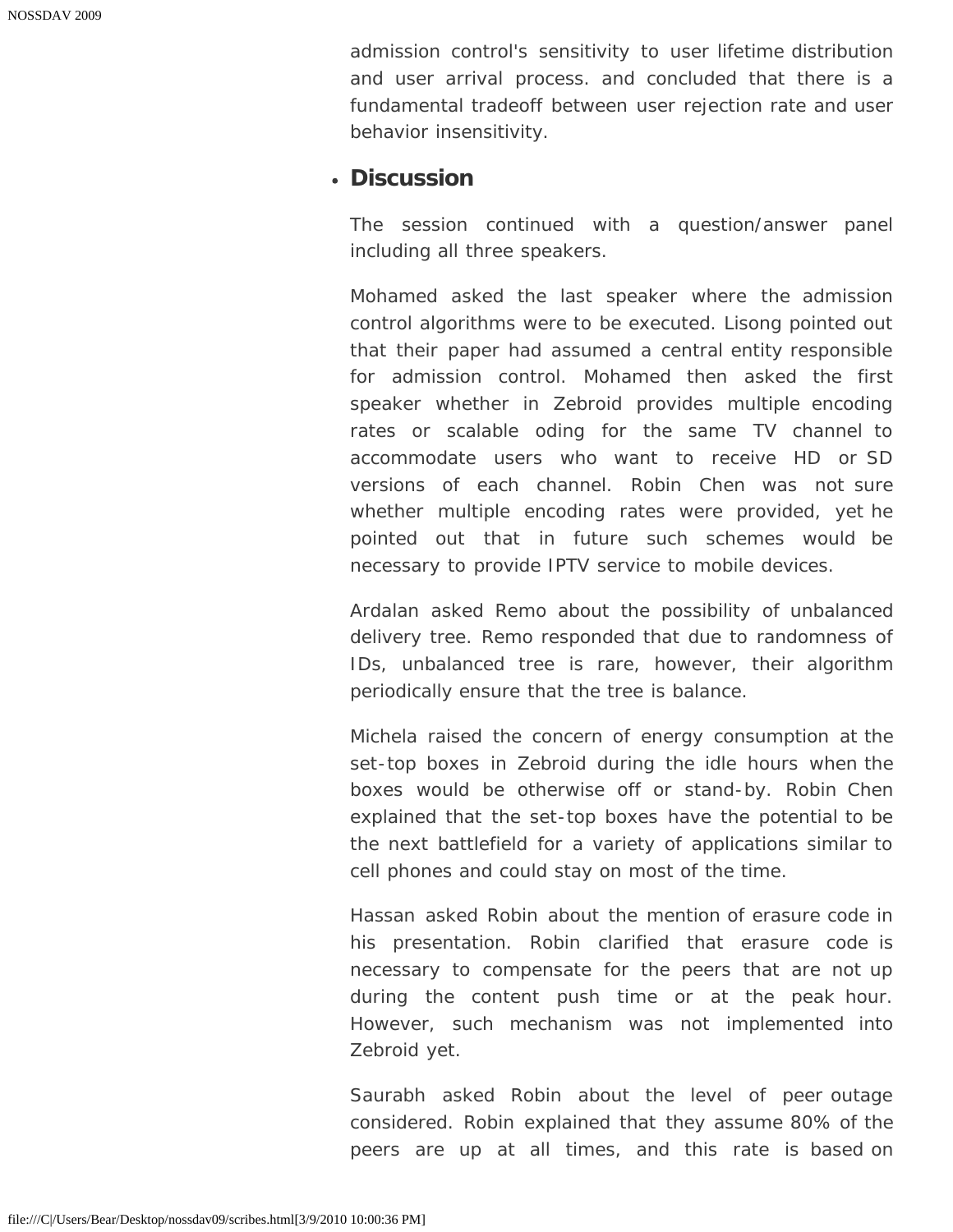measurement data.

Mohamed asked Robin if data pushed to each client has any correlation with the usage history of that user. Chen responded that they plan to include a mechanism to predict the usage of each user and consider that prediction in pushing the data and then refining the predictions gradually with the user's choices. Discussion ensued about the privacy issues on this approach.

Philip asked Remo about ID conflict between clients since IDs are assigned randomly. Remo Meier explains that although the probability is low, they had proposed a mechanism to ensure that does not happen in another paper.

Dongyan then asked the panelists how they assessed their proposed systems' robustness. Robin mentioned that they could configure the system to ensure that the user had no access to the set-top box, while Remo pointed out that their approach designed each peer's behavior to be as greedy as possible, therefore they would not expect any manipulation to change the code to make it more selfish.

This website is mirrored at [http://www.nossdav.org/2009/](javascript:if(confirm() and [http://nemesys.comp.nus.edu.sg/nossdav09/](javascript:if(confirm().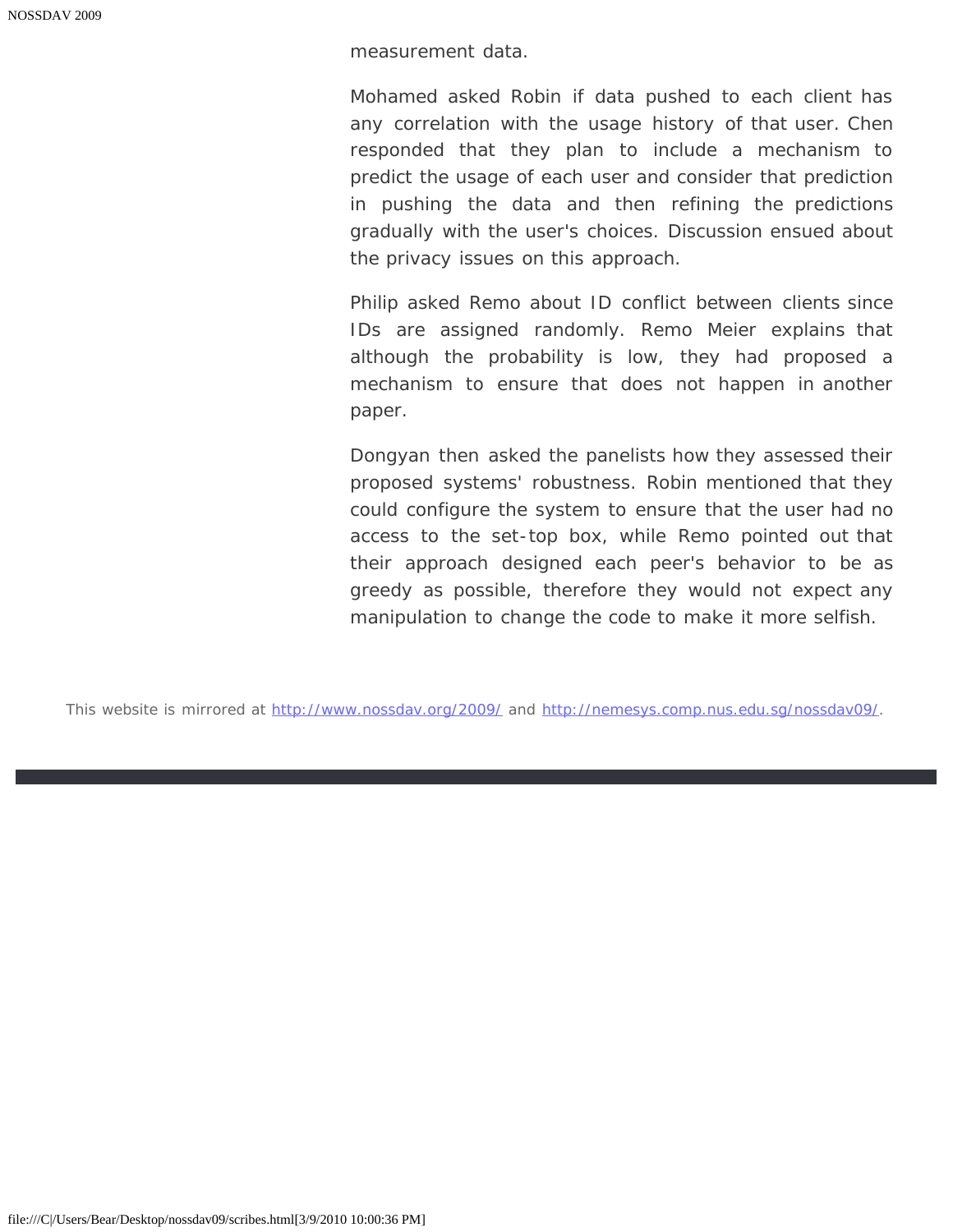# NOSSDAV 2009

<span id="page-39-0"></span>The 19th International Workshop on Network and Operating Systems Support for Digital Audio and Video

Williamsburg, Virginia. June 3-5, 2009

| Home                                                                                                                    | <b>Technical Program</b>                                 |                                                                                                                                                                                                                      |
|-------------------------------------------------------------------------------------------------------------------------|----------------------------------------------------------|----------------------------------------------------------------------------------------------------------------------------------------------------------------------------------------------------------------------|
| Organization<br><b>Call For Papers</b><br><b>Submit Papers</b>                                                          | <b>03</b> June 2009<br>1800<br><b>Registration Opens</b> |                                                                                                                                                                                                                      |
| <b>Registration</b><br>Program                                                                                          | 1900<br><b>Reception</b>                                 |                                                                                                                                                                                                                      |
| <b>Scribes</b><br>Abstracts, Papers,                                                                                    | 04 June 2009                                             |                                                                                                                                                                                                                      |
| <b>Slides</b><br><b>Travel Logistic</b>                                                                                 | 0800<br>0830 - 0845                                      | <b>Registration and Breakfast</b><br><b>Welcome Address</b>                                                                                                                                                          |
| <b>Social Networks</b><br>$\mathbf{f}$                                                                                  | 0845 - 1000                                              | <b>Keynote Session</b>                                                                                                                                                                                               |
| <b>Past NOSSDAV</b><br><b>Workshops</b><br>2008<br>2007<br>2006<br>2005<br>more<br><b>Sponsored by:</b>                 | iources<br>iction of                                     | Discussion Lead: Dongyan Xu<br><b>Building</b><br><b>Experiences</b><br><b>Telepresence Systems</b><br>Keynote Speaker: Prof. Henry<br><b>Fuchs</b><br>Federico<br>Gil Professor<br>Computer<br>Οf<br><b>Science</b> |
| <b>Association for</b><br>acm<br><b>Computing Machinery</b><br><b>Advancing Computing as a Science &amp; Profession</b> |                                                          | Adjunct Professor<br><b>Biomedical</b><br>of<br>Engineering<br>University of North Carolina at Chapel-                                                                                                               |
| SIGMA<br>In cooperation with:                                                                                           | 1000 - 1030                                              | Hill<br><b>Coffee Break</b>                                                                                                                                                                                          |
| acm<br><b>SIGOPS SIGCOMM</b>                                                                                            | 1030 - 1200                                              | Session 1:<br><b>New Applications</b><br>and Services                                                                                                                                                                |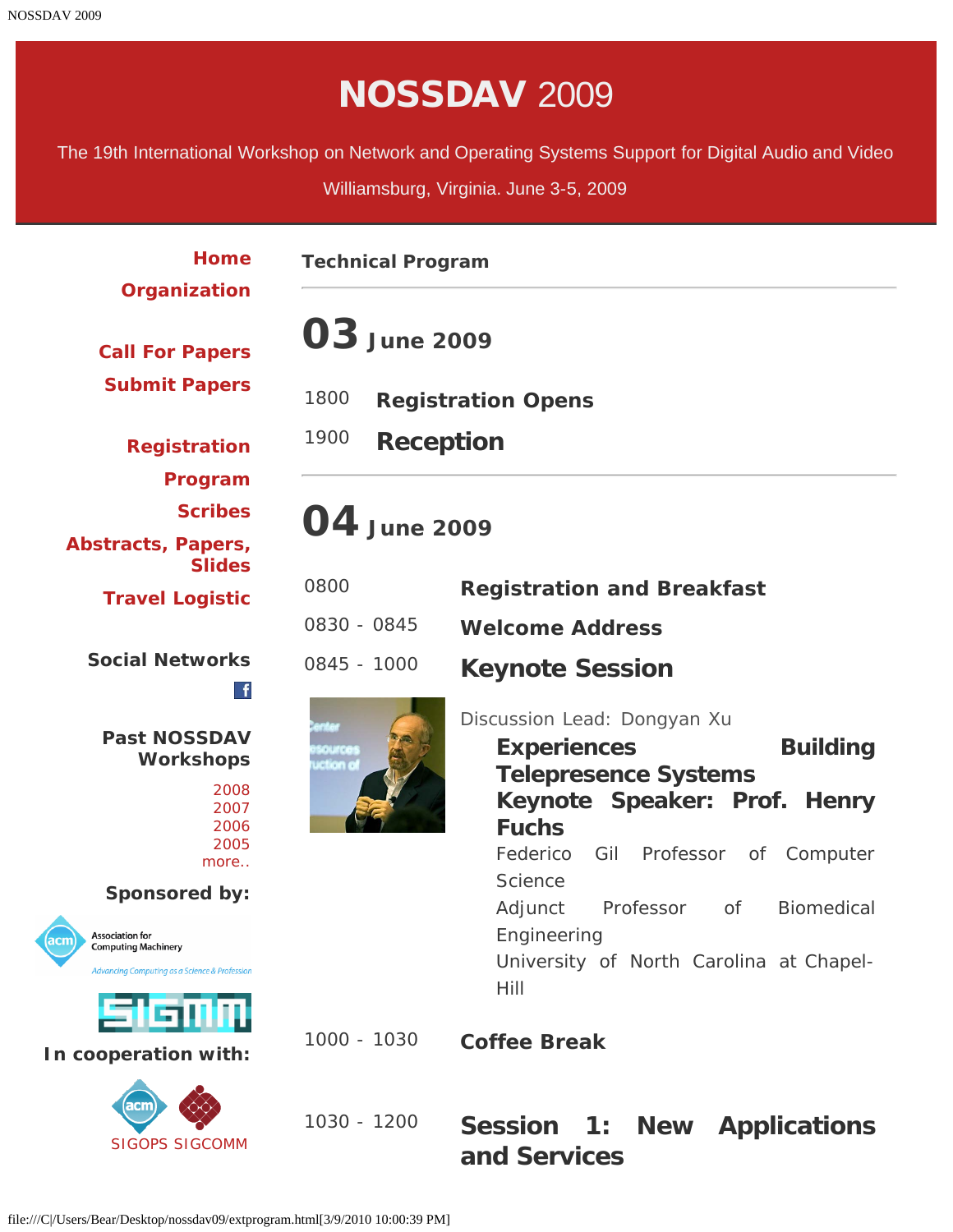*Discussion Lead: Wei Tsang Ooi (National University of Singapore) Scribe: Saurabh Ratti (University of Ottawa)*



Presented by: Wanmin Wu *(University of Illinois at Urbana-Champaign)*



**[Dynamic Overlay Multicast in Multi-](javascript:if(confirm()[Stream/Multi-Site 3D Collaborative](javascript:if(confirm() [Systems](javascript:if(confirm()**

*Wanmin Wu (University of Illinois at Urbana-Champaign) Zhenyu Yang (Florida International University) Klara Nahrstedt (University of Illinois at Urbana-Champaign)*

Multi-stream/multi-site 3D video collaborative systems are promising as they enable remote users to interact in a 3D virtual space with a sense of copresence. However, the decentralized content dissemination remains a challenge. In this work, we explore approaches to construct adaptive overlay based on the users' visual interest in the collaborative space. Particularly, we consider the practical challenge that the user's interest might change dynamically. We propose, compare, and evaluate three algorithms to handle the view dynamics. With extensive experiments, we demonstrate that an algorithm that exploits view locality can achieve efficient bandwidth utilization, high topology stability, and great scalability.



Presented by:

### **[Web 2.0 Traffic Measurement:](javascript:if(confirm() [Analysis on Online Map](javascript:if(confirm() [Applications](javascript:if(confirm()**

*Song Lin (Tsinghua University) Zhiguo Gao (IBM China Research*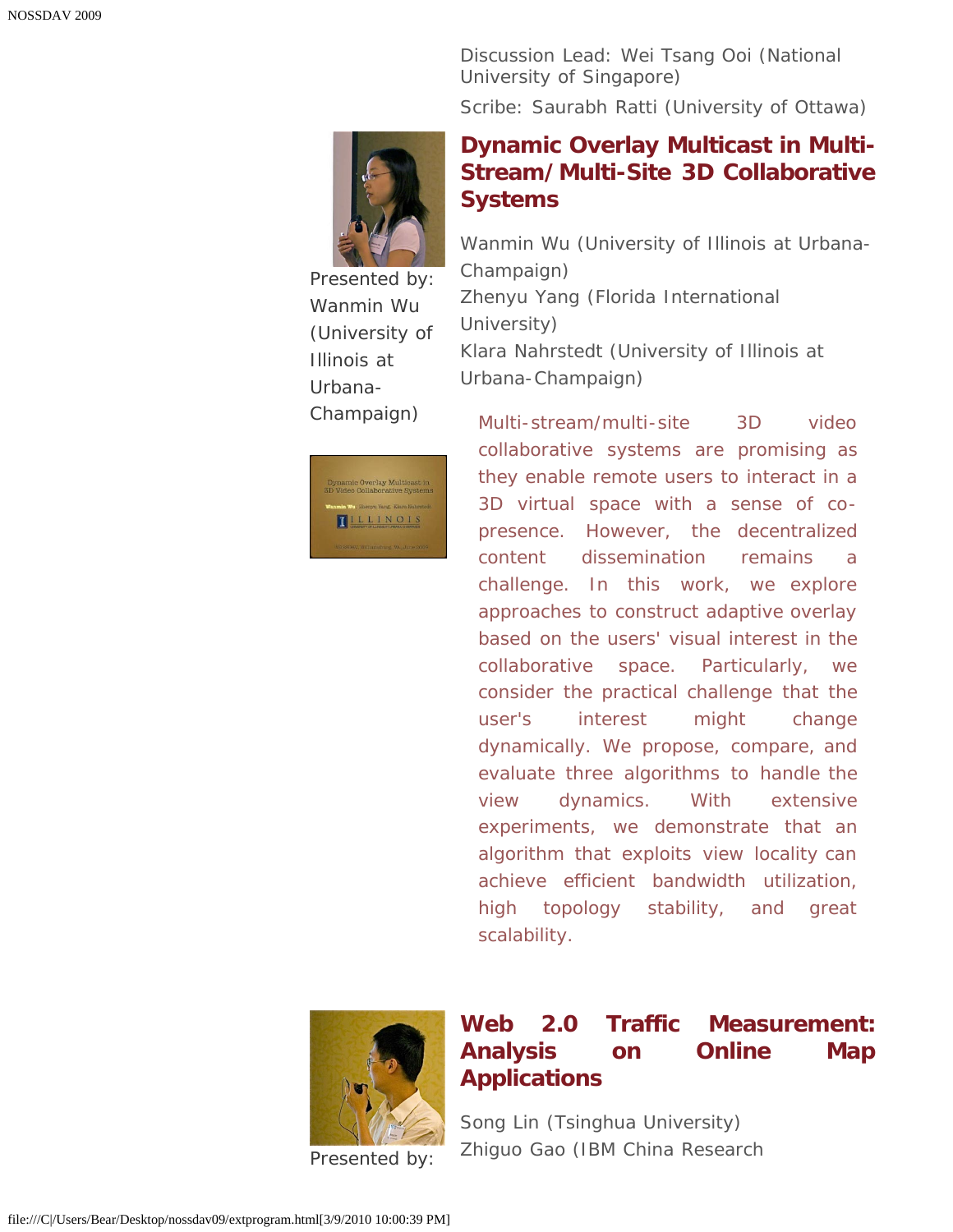Song Lin *(Tsinghua University)*



*Laboratory) Ke Xu (Tsinghua University)*

In recent years, web based online map applications have been getting more and more popular, such as Google Maps, Yahoo Maps. Many new Web 2.0 techniques such as mash-up and AJAX were adopted in these map applications to improve user experiences. But few researches have been done on traffic analysis of the Web 2.0 based online map applications. In this paper, we introduced our research on features of online map applications that previous studies hadn't cover. In our research, we captured map application related HTTP traffic in a campus network while not violating user privacy. We introduced the traffic overview, mash-up and web caching characteristics of four map web sites (Google Maps, Yahoo Maps, Sogou Maps and Baidu Maps). For the first time, the mash-up characteristics of Google map traffic were analyzed using a new method proposed in this paper. The same method could be applied to other mash-up analysis works. These results can help us optimize the future web application designs and CDN based accelerating solution designs.



Presented by: Yuen Feng *(University of Toronto)*

## **[Peer-Assisted Online Storage and](javascript:if(confirm() [Distribution: Modeling and Server](javascript:if(confirm() [Strategies](javascript:if(confirm()**

*Ye Sun (Hong Kong University of Science & Technology) Fangming Liu (Hong Kong University of Science & Technology) Bo Li (Hong Kong University of Science &*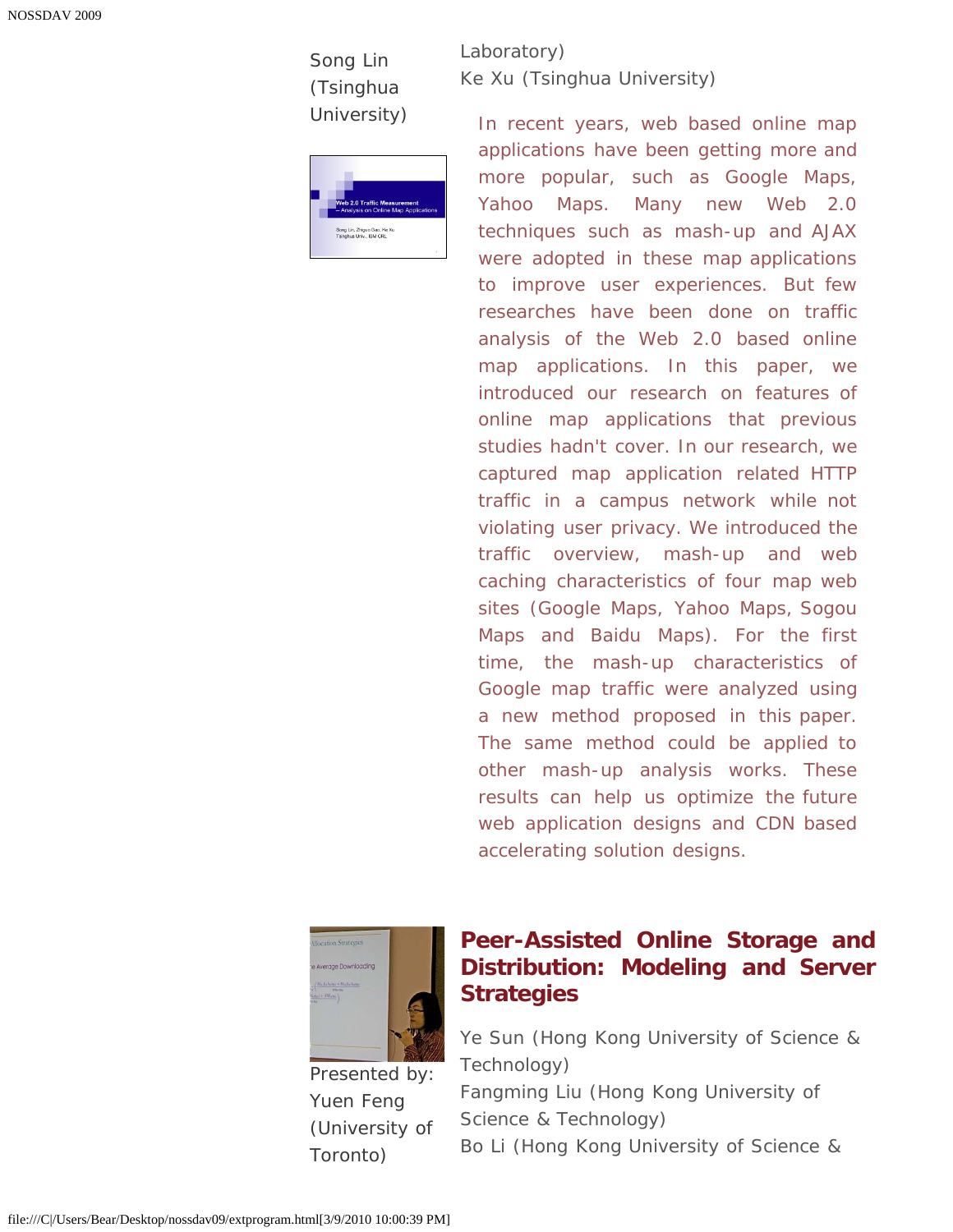| Peer-Assisted Online Storage and Distribution:<br>Modeling and Server Strategies      |
|---------------------------------------------------------------------------------------|
|                                                                                       |
|                                                                                       |
|                                                                                       |
|                                                                                       |
|                                                                                       |
| <b>Speaker: Yoan Feng</b>                                                             |
| University of Toronto                                                                 |
|                                                                                       |
|                                                                                       |
| Authors: Ye Sun. Fangtring Liu, Bo Li<br>Hong Kong University of Science & Technology |
|                                                                                       |
| Recebus I/                                                                            |

#### *Technology) Baochun Li (University of Toronto)*

Peer-assisted online storage and distribution systems have recently enjoyed large-scale deployment gaining increased popularity for multimedia content sharing in the Internet. Such systems typically deploy dedicated servers while effectively leveraging peer bandwidth in a complementary fashion, in order to guarantee adequate levels of service quality and minimize server cost. In this paper, motivated by our recent empirical study on a real-world system, FS2You, we develop a mathematical model to characterize and understand peer-assisted online storage systems serving multiple files of different popularity. Specifically, we examine and compare representative server bandwidth allocation strategies, and investigate the critical performance metrics and factors. We demonstrate that different server strategies may lead to remarkably different service qualities in terms of average downloading times, peer satisfaction levels and service quality differentiation. In particular, the current server strategy in FS2You is able to offer system-wide average downloading times comparable to the theoretical bound derived from our model.

#### 1200 - 1330 **Lunch**

#### 1330 - 1500 **Session 2: P2P Streaming I**

*Discussion Lead: Ketan Mayer-Patel (University of North Carolina at Chapel Hill)*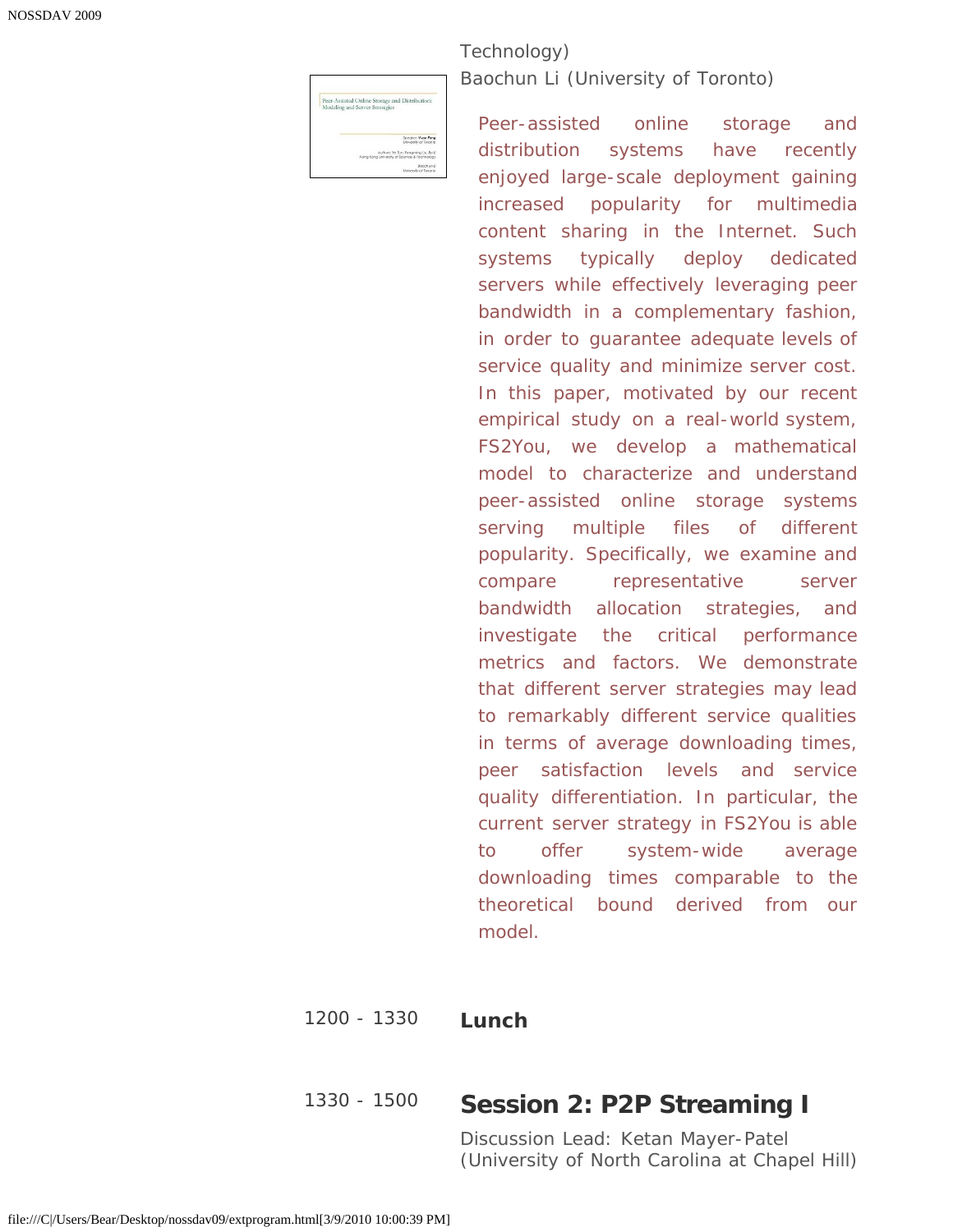#### *Scribe: Remo Meier (ETH Zurich)*



Presented by: Hassan Shojania *(University of Toronto)*

| InstantLeap: Fast Neighbor Discovery<br>in P2P VoD Streaming                                                        |
|---------------------------------------------------------------------------------------------------------------------|
| Xuania Qiu, Chuan Wu, Xiaola Lin, Francis C.M. Lau<br>Department of Computer Science, Sun Yai-Sen University, China |
| Department of Computer Spierce: The University of Hong Kong, Hong Kong, China.                                      |
| NOSSDAVOS June 4, 2009                                                                                              |

#### **[InstantLeap: Fast Neighbor](javascript:if(confirm() [Discovery in P2P VoD Streaming](javascript:if(confirm()**

*Xuanjia Qiu (Sun Yat-Sen University) Chuan Wu (The University of Hong Kong) Xiaola Lin (Sun Yat-Sen University) Francis C. M. Lau (The University of Hong Kong)*

A fundamental challenge in peer-to-peer (P2P) Video-on-Demand (VoD) streaming is to quickly locate new supplying peers whenever a VCR command is issued, in order to achieve smooth viewing experiences. For most existing commercial systems which resort to tracking servers for such neighbor discovery, the increasing scale of P2P VoD systems has brought heavy load onto the dedicated servers. To avoid overloading the servers and achieve instant neighbor discovery over the self-organizing P2P overlay, we design a novel method of organizing peers watching the same video, that constitutes a light-weighted indexing structure to support efficient streaming and fast neighbor discovery at the same time. InstantLeap achieves an O(1) neighbor discovery efficiency upon any playback ``leaps'' across the media stream in streaming overlays of any sizes, with a low messaging cost for the overlay maintenance. We support our design with rigorous analysis and extensive simulations.

### **[Overlay Monitoring and Repair in](javascript:if(confirm() [Swarm-based Peer-to-Peer](javascript:if(confirm() [Streaming](javascript:if(confirm()**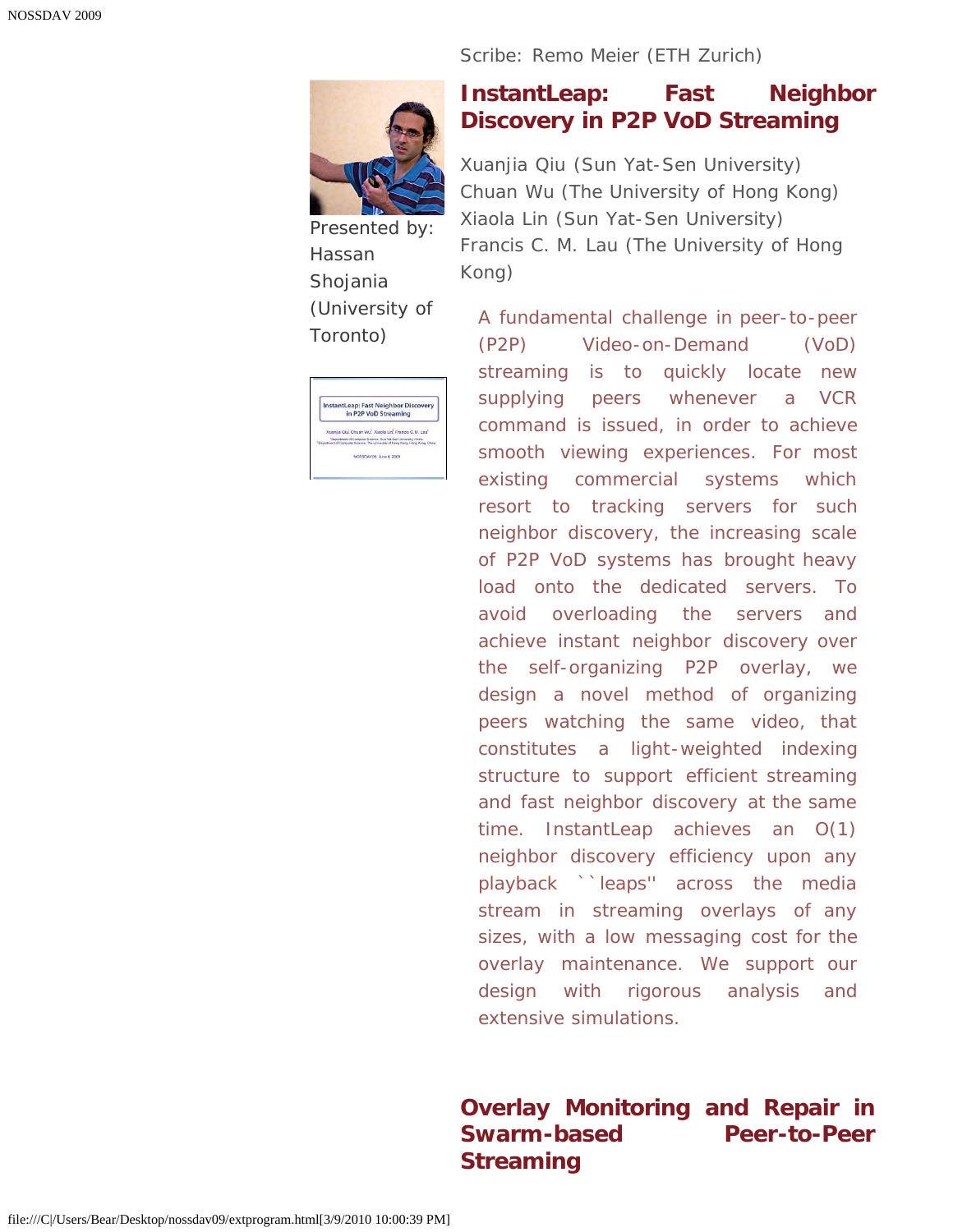

Presented by: Nazanin Magharei *(University of Oregon)*

| Overlay Monitoring and Repair in |
|----------------------------------|
| Swarm-based Peer-to-Peer         |
| <b>Streaming</b>                 |
|                                  |
|                                  |
|                                  |
| Nazanin Magharei, Reza Rejaie    |
| University of Oregon             |
| http://mirage.cs.uoregon.cdu     |

*Nazanin Magharei (University of Oregon) Reza Rejaie (University of Oregon)*

In Swarm-based Peer-to-Peer Streaming (SPS) mechanisms, participating peers form a randomly connected mesh over which they incorporate swarm-like content delivery. In practice, a subset of participating peers may form clusters in the overlay due to various reasons such as localization of connectivity within edge ISPs. Despite the commonly held assumptions, the appearance of such clusters could significantly degrade the delivered quality to participating peers in SPS mechanisms. This paper examines the effect of overlay clustering on the performance of SPS mechanisms for live content. Leveraging the notion of twophase content delivery in SPS mechanisms, we illustrate the effect of overlay clustering on content delivery. We propose the Overlay Monitoring and Repair (OMR) mechanism as a distributed and scalable approach to maintain proper overlay connectivity in SPS mechanisms. The key idea is to use delivered quality to individual peers as an indication of poor connectivity from other regions of the overlay. OMR employs a probabilistic approach to ensure an adequate number of properlypositioned peers reacts to detected clustering in the overlay without any coordination. Reacting peers rewire a small number of carefully-selected connections in the overlay to significantly improve the performance of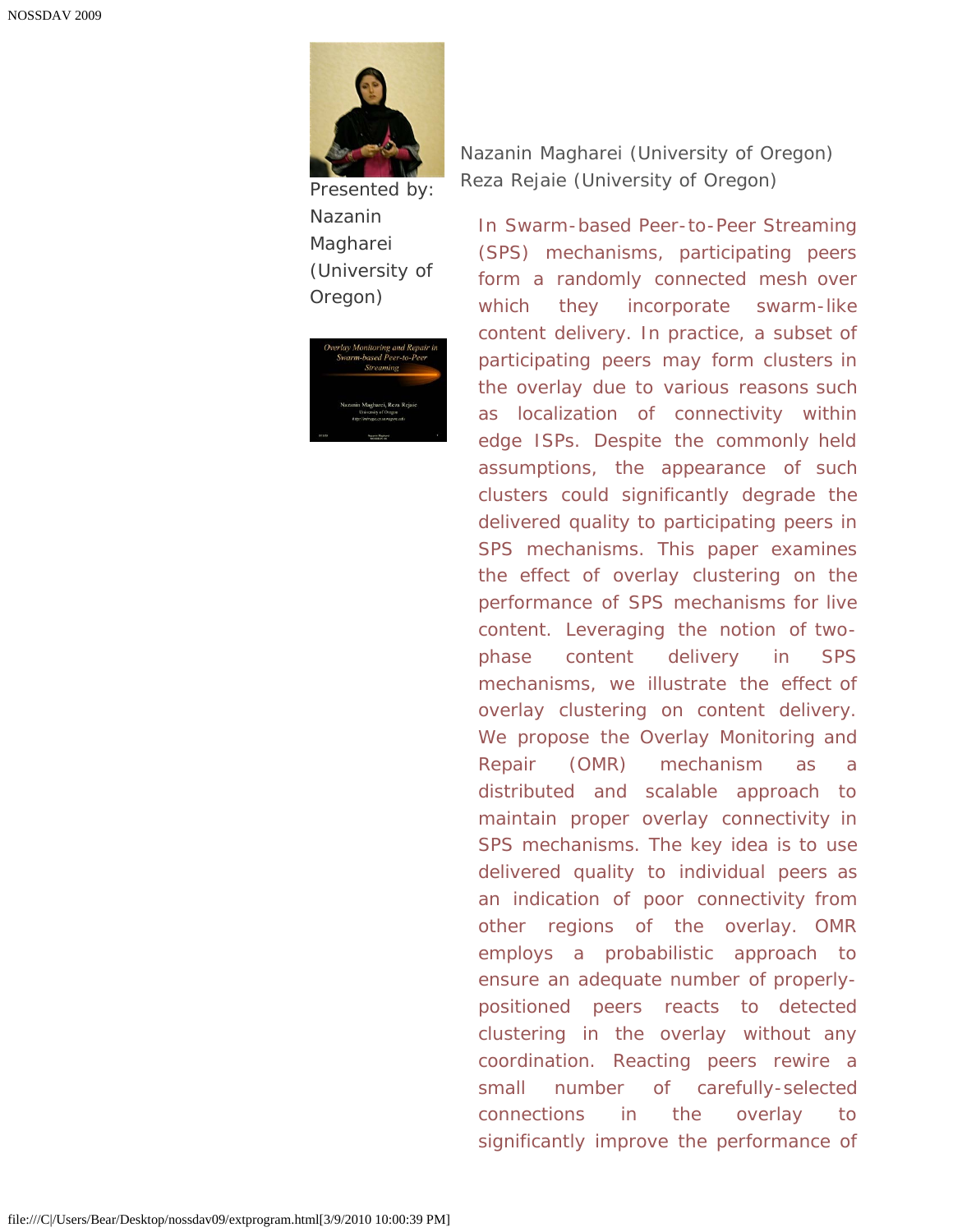content delivery. Our preliminary evaluations demonstrate that OMR mechanism can achieve its goals.



Presented by: Michela Meo *(Politecnico di Torino)*

|                                     | <b>Adaptive Overlay Topology for</b>              |
|-------------------------------------|---------------------------------------------------|
|                                     | Mesh-Based P2P-TV Systems                         |
| Richard Lobb (Univ. Conterbury, NZ) |                                                   |
|                                     | Ana Paula Couto da Silva (Univ. Juiz de Fora, BR) |
| Emilio Leonardi                     |                                                   |
| Marco Mellia                        |                                                   |
| Michela Meo                         | Politecnico di Torino, Italy                      |
|                                     |                                                   |

#### **[Adaptive Overlay Topology for](javascript:if(confirm() [Mesh-Based P2P-TV Systems](javascript:if(confirm()**

*Richard John Lobb (University of Canterbury) Ana Paula Couto da Silva (Federal University of Juiz de Fora) Emilio Leonardi (Politecnico di Torino) Marco Mellia (Politecnico di Torino) Michela Meo (Politecnico di Torino)*

In this paper, we propose a simple and fully distributed mechanism for constructing and maintaining the overlay topology in mesh-based P2P-TV systems. Our algorithm optimizes the topology to better exploit large bandwidth peers, so that they are automatically moved close to the source. This improves the chunk delivery delay so that all peers benefit, not just the high bandwidth ones. A key property of the proposed scheme is its ability to indirectly estimate the upload bandwidth of peers without explicitly knowing or measuring it. Simulation results show that our scheme significantly outperforms overlays with homogeneous properties, achieving up to 50% performance improvement. Moreover, the algorithm is robust to both parameter setting and changing conditions, e.g., peer churning.

1500 - 1530 **Coffee Break**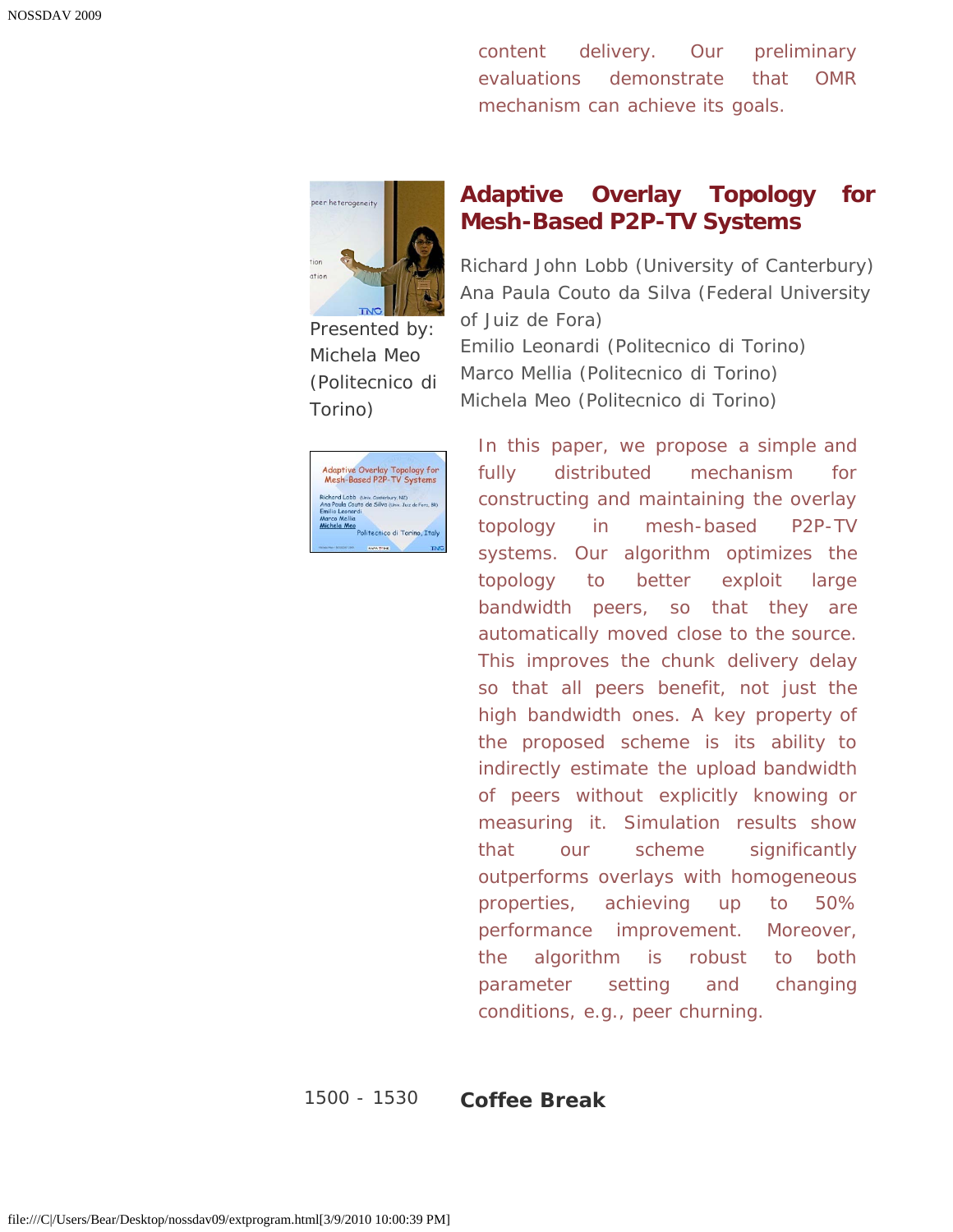### 1530 - 1730 **Session 3: OS and End Systems**

**[iPhone: Fact or Fiction?](javascript:if(confirm()**

*Discussion Lead: Kevin Almeroth (UC Santa Barbara)*

**[Random Network Coding on the](javascript:if(confirm()**

*Scribe: Ishan Vaishnavi (Centrum voor Wiskunde en Informatica)*



Presented by: Hassan Shojania *(University of Toronto)*



*Hassan Shojania (University of Toronto) Baochun Li (University of Toronto)*

In multi-hop wireless networks, random network coding represents the general design principle of transmitting random linear combinations of blocks in the same ``batch" to downstream relays or receivers. It has been recognized that random network coding in multi-hop wireless networks may improve unicast throughput in scenarios when multiple paths are simultaneously utilized between the source and the destination. However, the computational complexity of random network coding, and its energy consumption implications, may potentially limit its applicability and practicality in mobile devices. In this paper, we present our real-world implementation of random network coding on the Apple iPhone and iPod Touch mobile platforms, and offer an indepth investigation with respect to the difficulties towards such an implementation, the limitations of the ARM processor and the hardware platform, as well as our hand-tuning efforts to maximize coding performance on the iPhone platform. With our implementation deployed on both the iPhone 3G and the second-generation iPod Touch, we report its coding performance, energy consumption rates,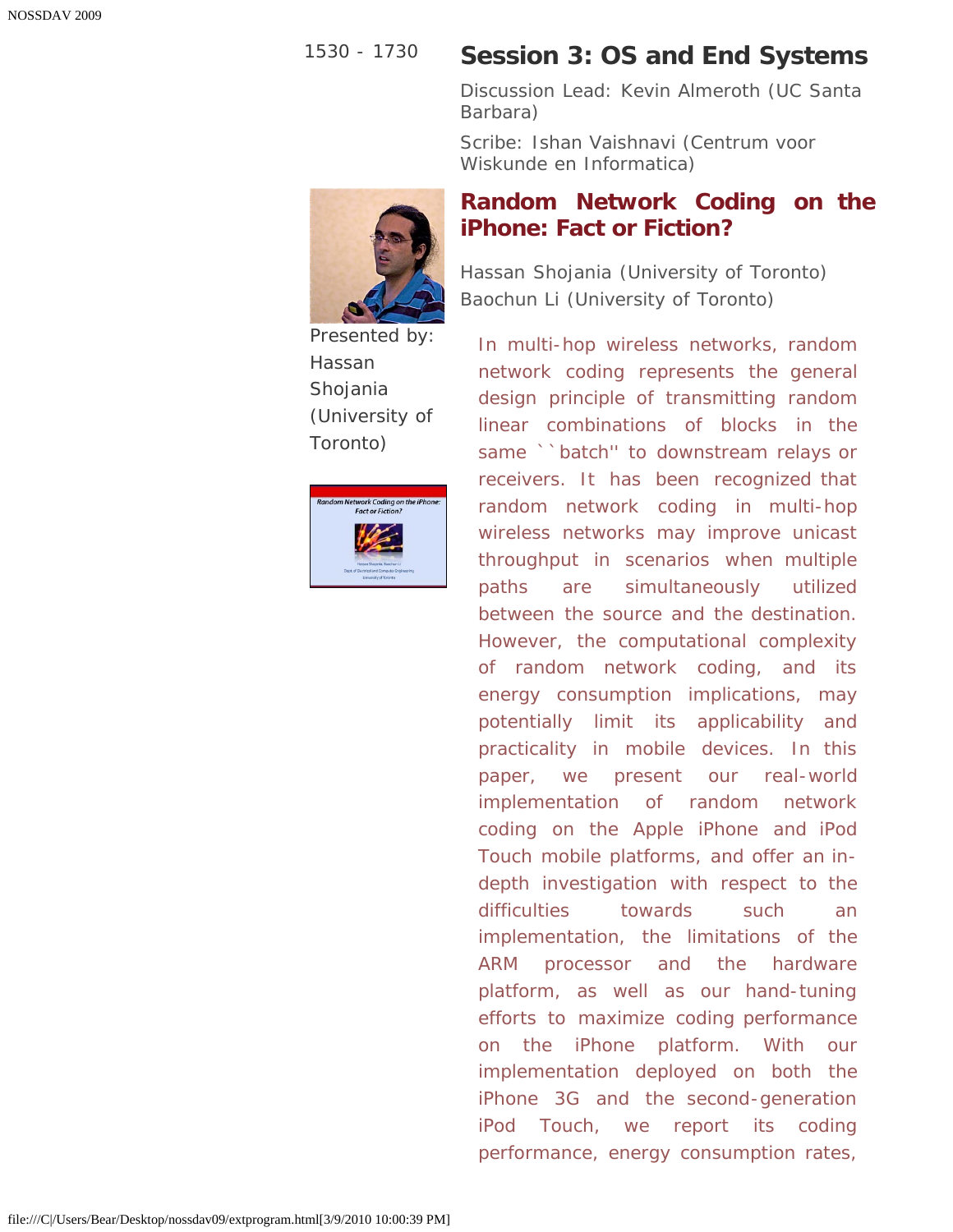as well as CPU usage with multimedia streaming.



#### **[SLIPstream: Scalable Low-latency](javascript:if(confirm() [Interactive Perception on](javascript:if(confirm() [Streaming Data](javascript:if(confirm()**

Presented by: Padmanabhan Pillai *(Intel Research Pittsburg)*

*Padmanabhan S. Pillai (Intel Research Pittsburgh) Lily B. Mummert (Intel Research Pittsburgh) Steven W. Schlosser (Intel Research Pittsburgh) Rahul Sukthankar (Intel Research Pittsburgh) Casey J. Helfrich (Intel Research Pittsburgh)*

| <b>SLIPstream:</b>                       |                                                    |
|------------------------------------------|----------------------------------------------------|
| on streaming data                        | <b>Scalable Low-latency Interactive Perception</b> |
| Padmanabhan (Babu) Pillai, Lily Mummert, | Steven Schlosser, Rahul Sukthankar, Casey Helfrich |
| <b>Intel Research Petaburgh</b>          |                                                    |

A critical problem in implementing interactive perception applications is the considerable computational cost of current computer vision and machine learning algorithms, which typically run one to two orders of magnitude too slowly to be used interactively. Fortunately, many of these algorithms exhibit coarse-grained task and data parallelism that can be exploited across machines. The SLIPstream project focuses on building a highly-parallel runtime system called Sprout that can harness the computing power of a cluster to execute perception applications with low latency. This paper makes the case for using clusters for perception applications, describes the architecture of the Sprout runtime, and presents two compute-intensive yet interactive applications.

#### **[Server-Efficient High-Definition](javascript:if(confirm() [Media Dissemination](javascript:if(confirm()**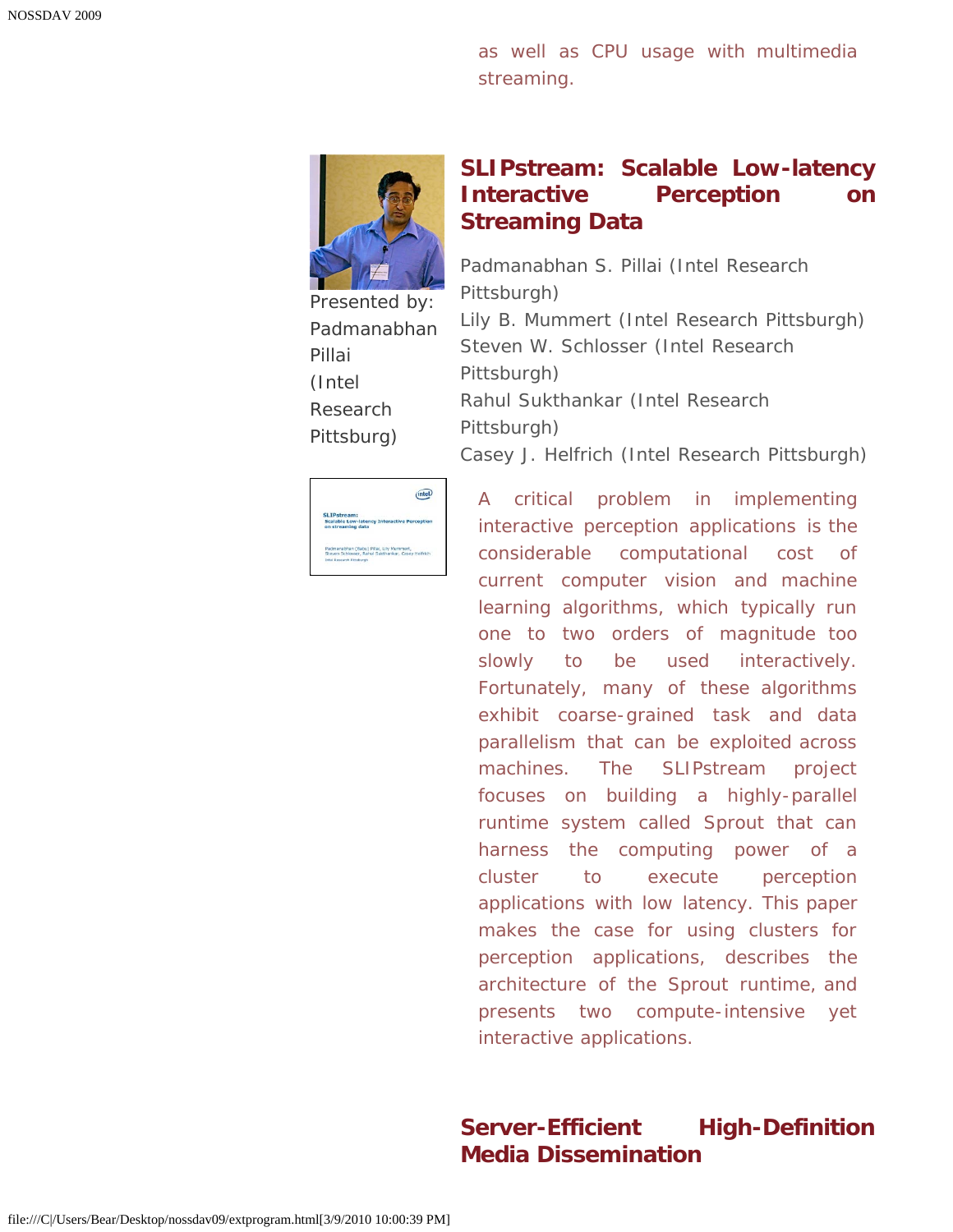

Presented by: Philip Frey *(IBM Research GmbH)*



*Philip W. Frey (IBM Research GmbH) Andreas Hasler (IBM Research GmbH) Bernard Metzler (IBM Research GmbH) Gustavo Alonso (ETH Zurich)*

Internet usage has changed dramatically in the past few years. Content is no longer dominated by static websites, but comprises an increasing number of multimedia streams. With the widespread availability of broadband connections, the quality of the media provided by video-on-demand as well as streaming services increases constantly. Even though today most videos are still encoded with a rather low bit rate, large Internet service providers already foresee high definition media becoming the predominant format in the near future. However, a larger number of clients requesting media at high bit rates poses a challenge for the server infrastructure. Conventional stream dissemination methods, such as RTP over UDP or HTTP over TCP, result in high server loads due to excessive local data copy, context switching, and interrupt processing overhead. In this paper, we illustrate and discuss this problem in detail through extensive experiments with existing solutions. We then present a new approach based on zero-copy protocol stack implementations in software as well as dedicated RDMA hardware. Our performance experiments indicate that these optimizations allow servers to scale better and remove most of the overhead caused by current approaches.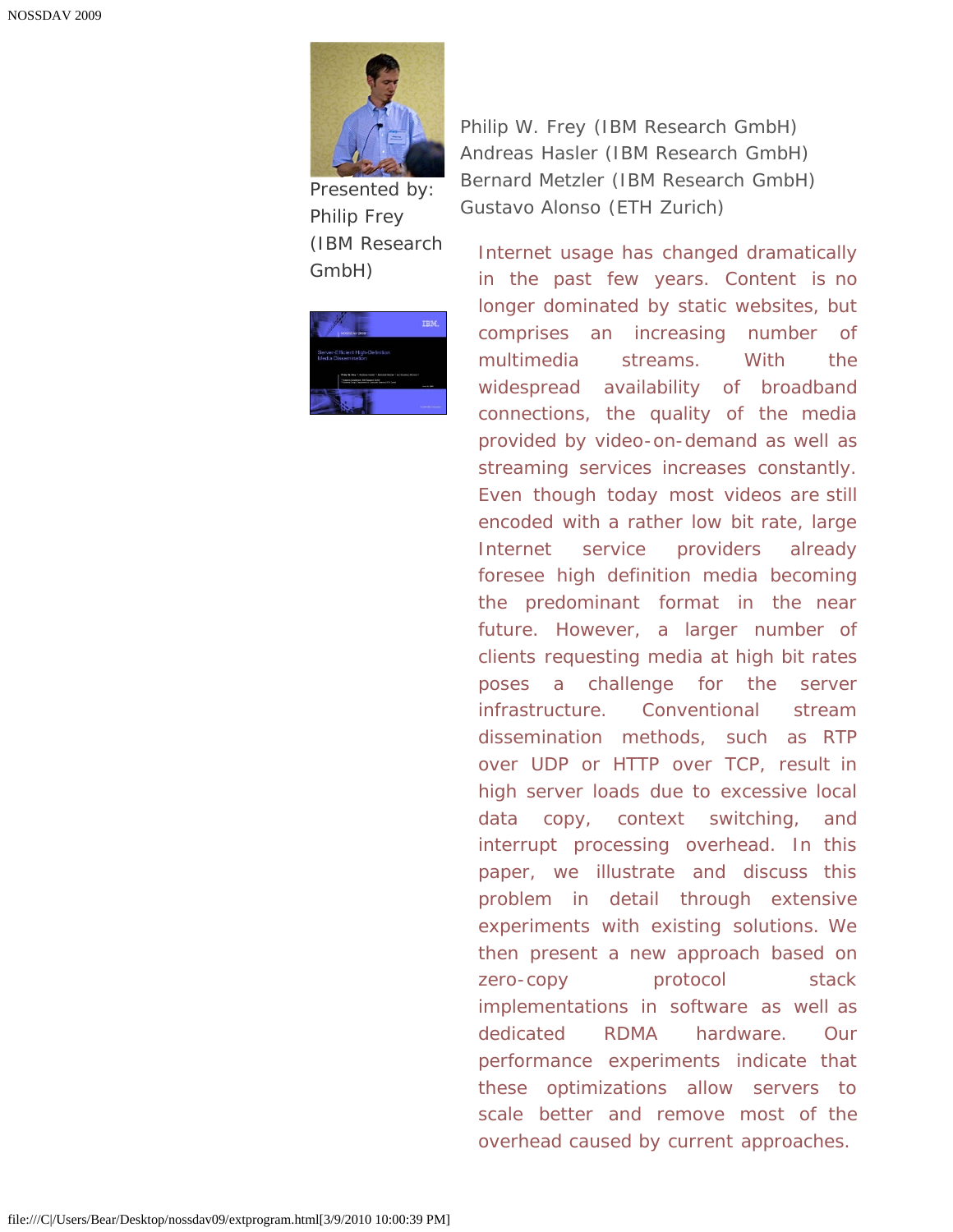

Presented by: Damien Le Moal *(Hitachi Ltd.)*

| -----<br>76 F                              | 77<br>.<br><b>The Commercial Property Commercial Property Commercial</b> |  |
|--------------------------------------------|--------------------------------------------------------------------------|--|
|                                            | <b>Mariana</b>                                                           |  |
| m - St<br>----<br>the contract of the con- |                                                                          |  |

## **[Power Efficient Real-Time Disk](javascript:if(confirm() [Scheduling](javascript:if(confirm()**

*Damien Le Moal (Hitachi Ltd.) Donald Molaro (Hitachi Global Storage Technologies, San Jose Research Center) Jorge Campello (Hitachi Global Storage Technologies, San Jose Research Center)*

Hard-disk drive power consumption reduction methods focus mainly on increasing the amount of time the disk is in standby mode (disk spun down) by implementing aggressive data readahead and caching at the operating system and/or application level. However, these methods cannot be applied efficiently to systems with limited memory and high bit-rate requirements such as digital video recorders handling high-definition video. In this paper, we introduce the Audio/Video File System (AVFS), composed of a file system and a disk I/O scheduler. Compared to traditional methods, the proposed scheduler reduces seek overhead by processing real-time requests to video files using batches built dynamically depending on the requests deadlines. Evaluation results show an important reduction in disk utilization rates and a reduction of up to 20 % of the disk power consumption with only 4 MB of data buffer per video stream.

1900 **Banquet**

**05 June 2009**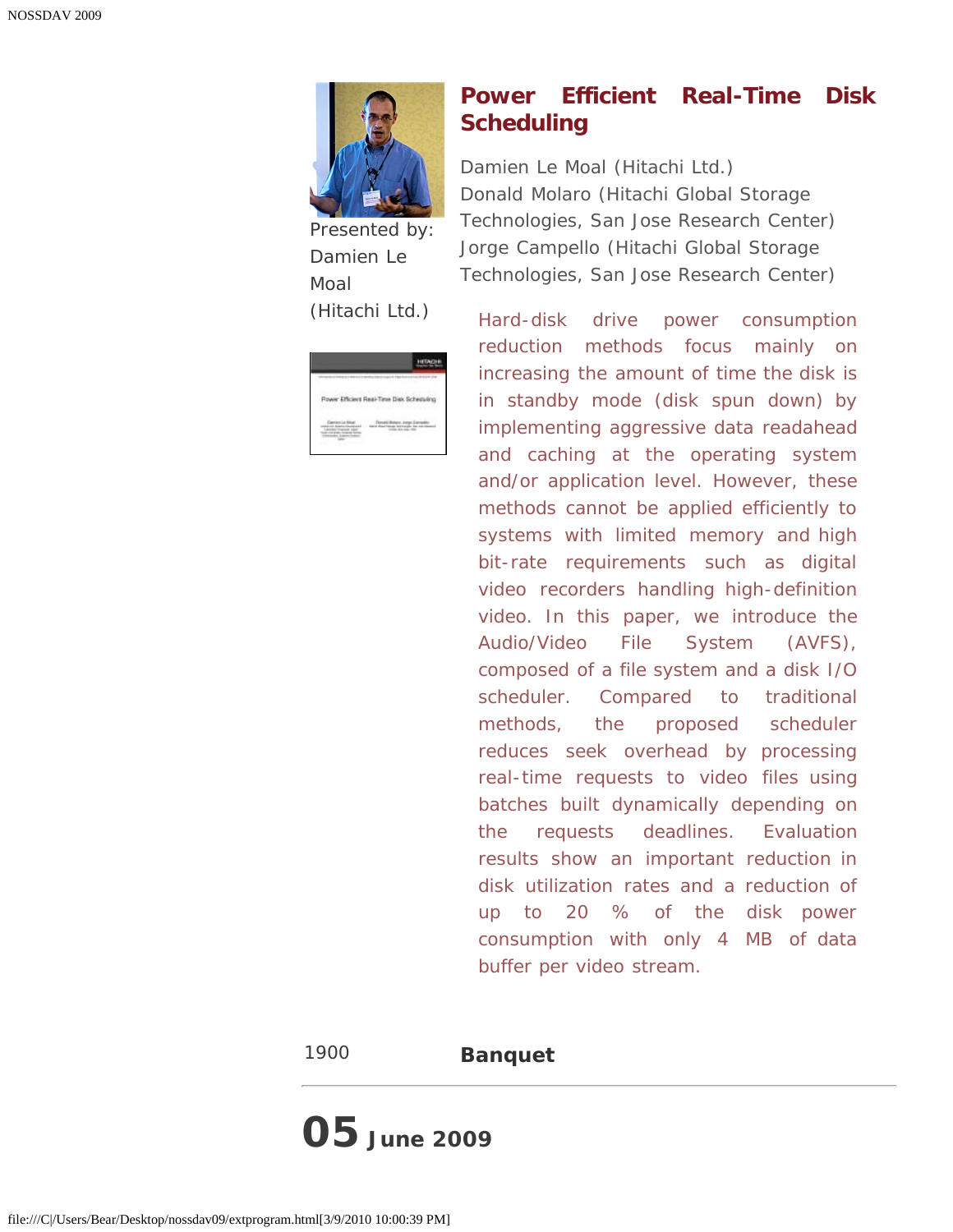#### 0800 **Registration and Breakfast**

# 0830 - 1000 **Session 4: Virtual Environments and Games**

*Discussion Lead: Kuan-Ta Chen (Academia Sinica)*

*Scribe: Pengpeng Ni (Simula Research Lab and University of Oslo)*

# **[A Delaunay Triangulation](javascript:if(confirm() [Architecture Supporting Churn and](javascript:if(confirm() [User Mobility in MMVE-s](javascript:if(confirm()**

Presented by: Saurabh Ratti *(University of Ottawa)*

| Technology)                                 |  |
|---------------------------------------------|--|
| Behnoosh Hariri (Sharif University of       |  |
| Technology and University of Ottawa)        |  |
| Shervin Shirmohammadi (Sharif University of |  |
| Technology and University of Ottawa)        |  |
|                                             |  |

*Mohsen Ghaffari (Sharif University of*

This article proposes a new distributed architecture for update message exchange in massively multi-user virtual environments (MMVE). MMVE applications require delivery of updates among various locations in the virtual environment. The proposed architecture here exploits the location addressing of geometrical routing in order to alleviate the need for IPspecific queries. However, the use of geometrical routing requires careful choice of overlay to achieve high performance in terms of minimizing the delay. At the same time, the MMVE is dynamic, in sense that users are constantly moving in the 3D virtual space. As such, our architecture uses a distributed topology control scheme that aims at maintaining the requires QoS to best support the greedy geometrical routing, despite user mobility or churn. We will further prove the functionality and performance of the proposed scheme through both theory and

**Compover** 

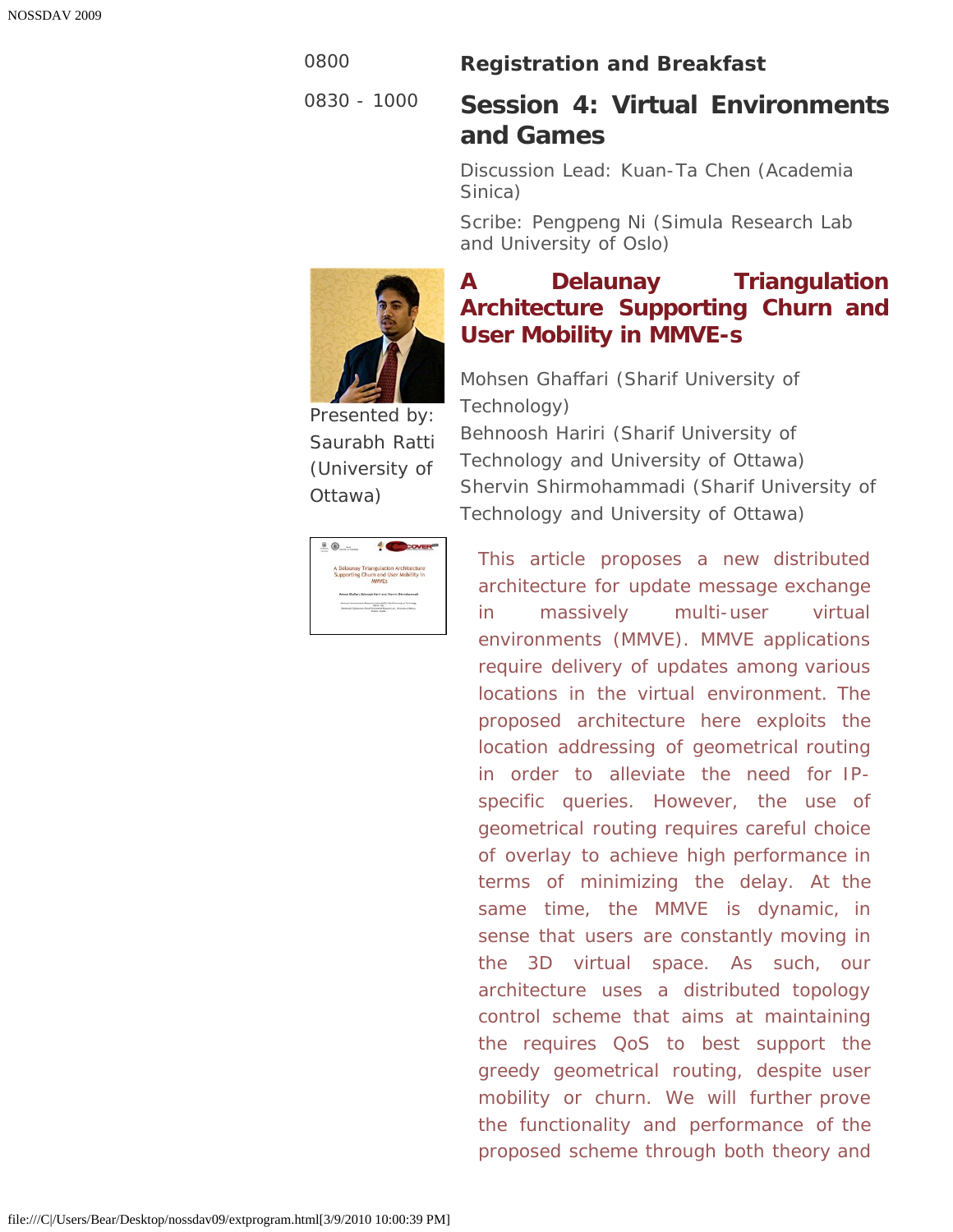simulation.



Presented by: John Miller *(Microsoft Research and University of Cambridge)*



### **[Probabilistic Event Resolution with](javascript:if(confirm() [the Pairwise Random Protocol](javascript:if(confirm()**

*John L. Miller (Microsoft Research and University of Cambridge) Jon Crowcroft (University of Cambridge)*

Peer-to-peer distributed virtual environments (DVE's) distribute state tracking and state transitions. Many DVE's - such as online games - require ways to fairly determine the outcome of probabilistic events. While trivial when a trusted third party is involved, resolving these actions fairly between adversaries without a trusted third party is much more difficult. This paper proposes the Pairwise Random Protocol (PRP), which uses secure coin flipping to enable adversaries to fairly determine the result of a probabilistic event without a trusted third party. Three different variations of PRP are presented, and the time impact and network overhead are examined. We conclude that PRP enables DVE's to distribute the work of determining probabilistic events between adversaries without loss of security or fairness, and with acceptable overhead.



Presented by: Ke Liang *(National*

# **[Cross-Tree Adjustment for](javascript:if(confirm() [Spatialized Audio Streaming over](javascript:if(confirm() [Networked Virtual Environments](javascript:if(confirm()**

*Ke Liang (National University of Singapore) Roger Zimmermann (National University of Singapore)*

In recent years, integrated spatialized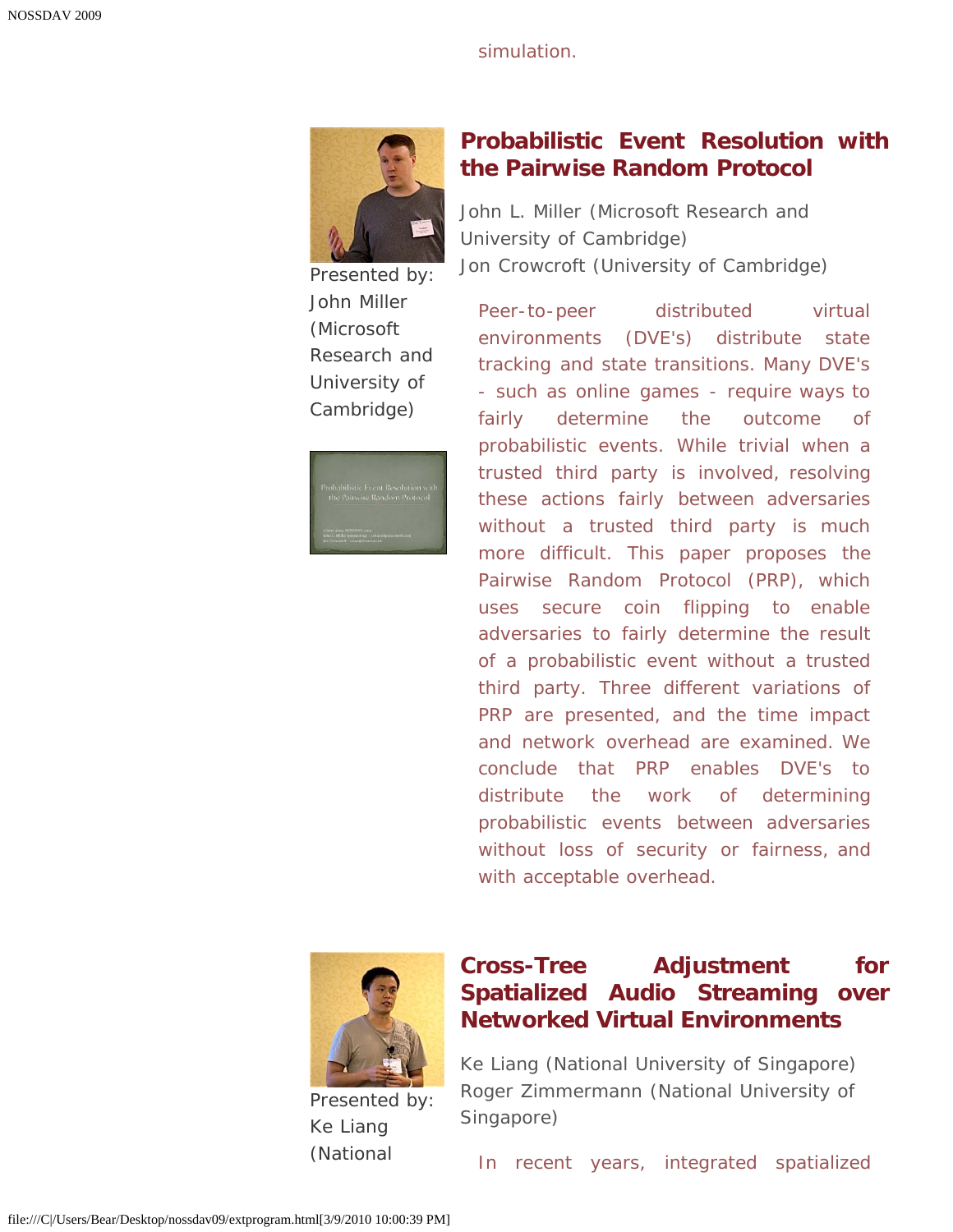*University of Singapore)*

| Cross-Tree Adjustment for Spatialized Audio Streaming<br>over Networked Virtual Environment |
|---------------------------------------------------------------------------------------------|
| Ke Liang, Roger Zimmermann                                                                  |
| Dept. of Computer Science<br>School of Computing<br>National University of Singapore        |
| June 5, 2009                                                                                |

voice services have become an appealing application for networked virtual environments (NVE), e.g., Second Life. With a spatialized voice service, people can identify who is talking if there are several participants in the vicinity. The key challenge in a spatialized audio streaming application is how to disseminate audio streams while observing bandwidth limits of end-user computers and tight latency constraints, and it can be modeled as NP-complete problem. In this paper, we propose a heuristic algorithm called CTA for spatialized audio streaming over NVEs in a peer-to-peer manner. The proposed algorithm was applied to real avatar mobility traces collected from Second Life, and the simulation results demonstrate that (a) CTA can achieve a high ratio of successful to candidate receivers and (b) CTA enables most of the successful receivers to enjoy minimum latency.

#### 1000 - 1030 **Coffee Break**

1030 - 1200 **Session 5: Security**

*Discussion Lead: Klara Nahrstedt (UIUC) Scribe: Liang Ke (National University of Singapore)*



*(Simon Fraser*

Presented by: Mohamad Hefeeda

*Kianoosh Mokhtarian (Simon Fraser University)*

*Mohamed Hefeeda (Simon Fraser University)*

We investigate the problem of securing the delivery of scalable video streams so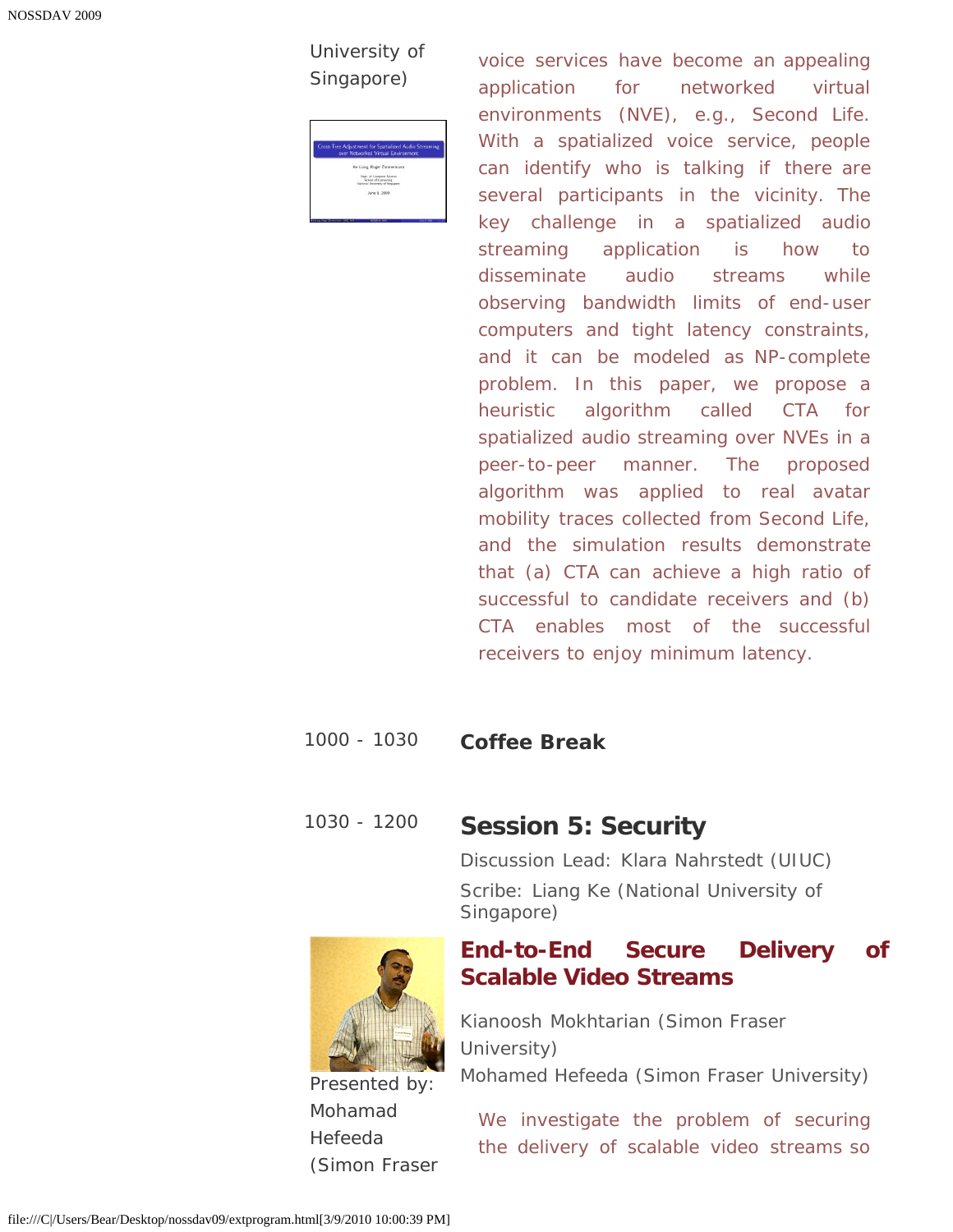*University)*

| <b>School of Computing Science</b><br>Simon France University, Canada |  |
|-----------------------------------------------------------------------|--|
| <b>End-to-End Secure Delivery of</b>                                  |  |
| <b>Scalable Video Streams</b>                                         |  |
| <b>Mahamod Hefcods</b>                                                |  |
| (Joint work with Kinnoch Mokhtarian)                                  |  |
| 4. June 1989<br><b>MONTH VEHICLE</b>                                  |  |
|                                                                       |  |

that receivers can ensure the authenticity (originality and integrity) of the video. Our focus is on recent scalable video coding techniques, e.g., H.264/SVC, that can provide three scalability types at the same time: temporal, spatial, and quality (or PSNR). This three-dimensional scalability offers a great flexibility that enables customizing video streams for a wide range of heterogeneous receivers and network conditions. This flexibility, however, is not supported by current stream authentication schemes in the literature. We propose an efficient authentication scheme that accounts for the full scalability of video streams: it enables verification of all possible substreams that can be extracted and decoded from the original stream. Our evaluation study shows that the proposed authentication scheme is robust against packet losses, adds low communication and computation overheads, and is suitable for live streaming systems as it has short delay.



Presented by: Tony Thomas *(Nanyang Technological University)*

cure Multimedia Content le Muttineula content<br>livery with Multiparty<br>ilevel DRM Architecture

## **[Secure Multimedia Content Delivery](javascript:if(confirm() [with Multiparty Multilevel DRM](javascript:if(confirm() [Architechture](javascript:if(confirm()**

*Tony Thomas (Nanyang Technological University) Sabu Emmanuel (Nanyang Technological University) Amitabha Das (Nanyang Technological University) Mohan S. Kankanhalli (National University of Singapore)*

For scalability of business, multiparty multilevel digital rights management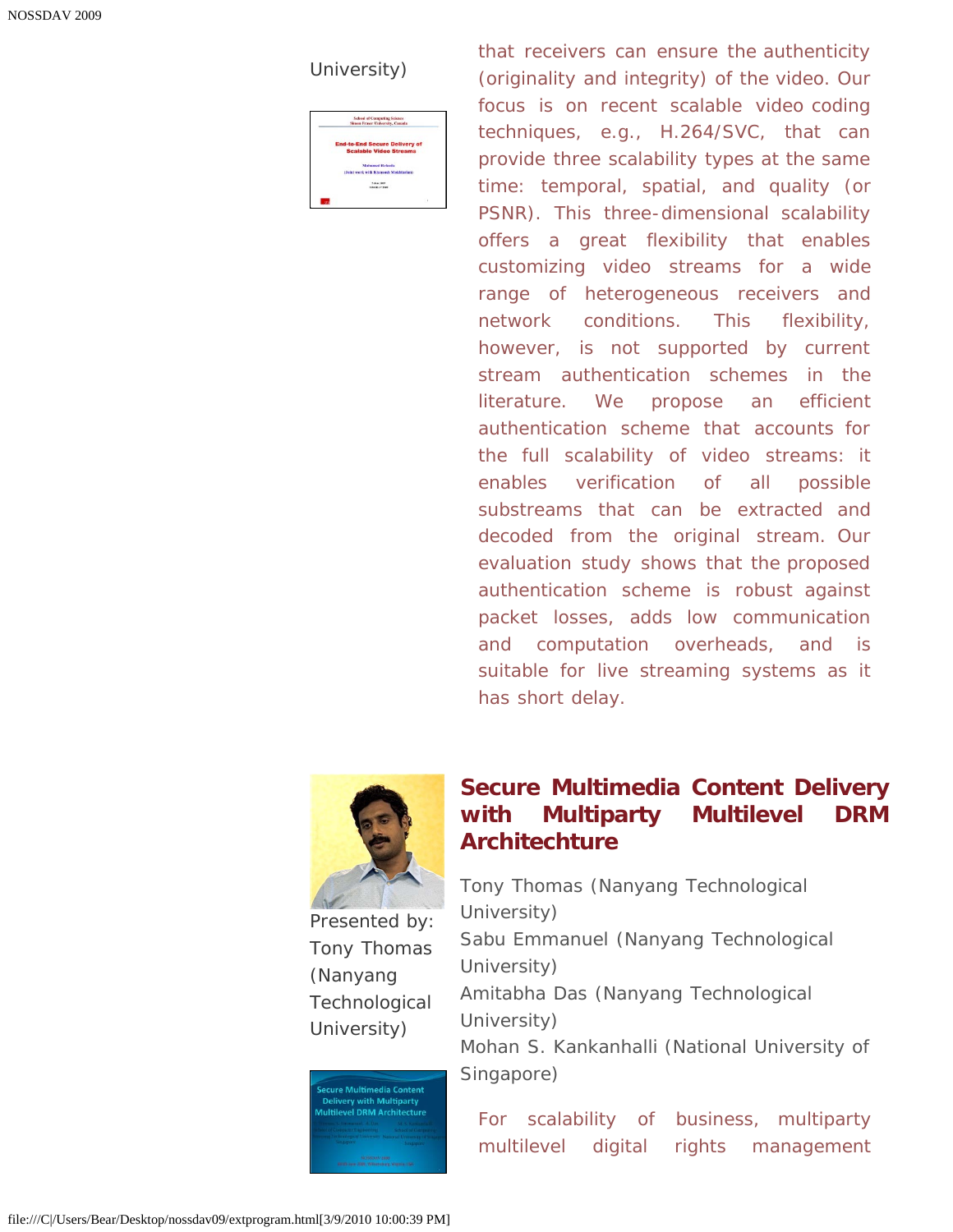(DRM) architecture, where a multimedia content is delivered by an owner to a consumer through several levels of distributors has been suggested as an alternative to the traditional two party (buyer-seller) DRM architecture. A combination of cryptographic and watermarking techniques are usually used for secure content delivery and protecting the rights of seller and buyer in the two party DRM architecture. In a multiparty multilevel DRM architecture the cryptographic and watermarking mechanism need to ensure the secure delivery of the content as well as the security concerns of the owner, multiple levels of the distributors and the consumer. In this paper, we propose a mechanism which takes care of the above security issues, for delivering multimedia content through multiparty multilevel DRM architecture.



Presented by: Philip Branch *(Swinburne University of Technology)*



#### **[Rapid Identification of Skype Traffic](javascript:if(confirm()**

*Philip A. Branch (Swinburne University of Technology) Amiel Heyde (Swinburne University of Technology) Grenville J. Armitage (Swinburne University of Technology)*

In this paper we present results of experimental work using machine learning techniques to rapidly identify Skype traffic. We show that Skype traffic can be identified by observing 5 seconds of a Skype traffic flow, with recall and precision better than 98%. We found the most effective features for classification were characteristic packet lengths less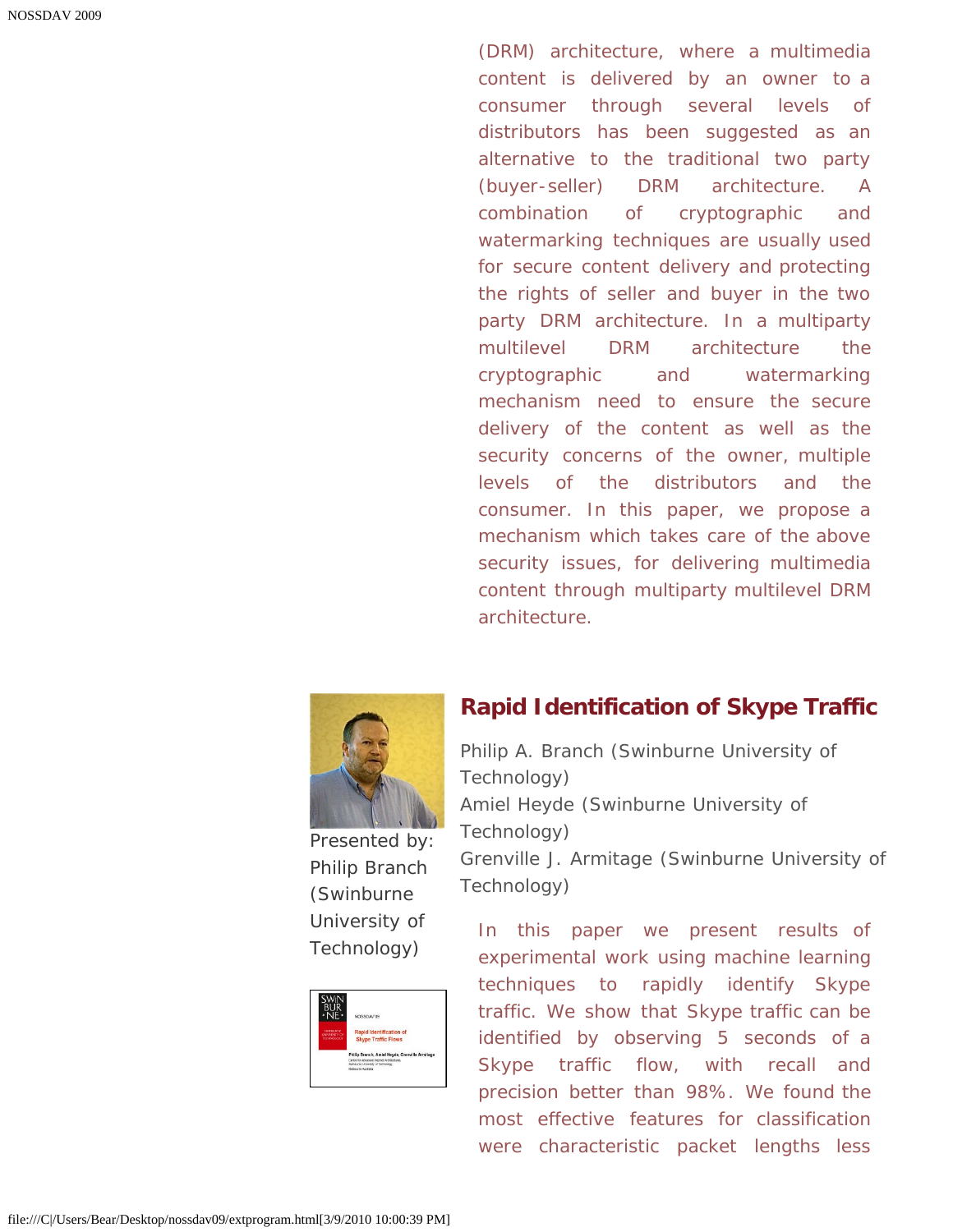than 80 bytes, statistics of packet lengths greater than 80 bytes and inter-packet arrival times. Our classifiers do not rely on observing any particular part of a flow. We also report on the performance of classifiers built using combinations of two of these features and of each feature in isolation.

#### 1200 - 1330 **Lunch**

# 1330 - 1500 **Session 6: Understanding and Improving User Experience**

*Discussion Lead: Mohamed Hefeeda (Simon Fraser University)*

*Scribe: Wei Cheng (National University of Singapore)*

**[An Empirical Evaluation of VoIP](javascript:if(confirm() [Playout Buffer Dimensioning in](javascript:if(confirm()**



**[Skype, Google Talk, and MSN](javascript:if(confirm() [Messenger](javascript:if(confirm()** *Chen-Chi Wu (National Taiwan University) Kuan-Ta Chen (Academia Sinica)*

*Chun-Ying Huang (National Taiwan Ocean University)*

*Chin-Laung Lei (National Taiwan University)*

VoIP playout buffer dimensioning has long been a challenging optimization problem, as the buffer size must maintain a balance between conversational interactivity and speech quality. The conversational quality may be affected by a number of factors, some of which may change over time. Although a great deal of research effort has been expended in trying to solve the problem, how the research results are applied in practice is unclear. In this paper, we investigate the playout buffer

Presented by: Kuan-Ta Chen *(Academia Sinica, Taiwan)*

|                                                  |                               | <b>VolP Playout Buffer Dimensioning</b>                    |
|--------------------------------------------------|-------------------------------|------------------------------------------------------------|
|                                                  | for                           |                                                            |
|                                                  | tall                          |                                                            |
|                                                  | Kuan-Ta Chen, Academia Sinica |                                                            |
|                                                  |                               | Chen-Chi Wu and Chin-Laung Lei, National Taiwan University |
| Chun-Yin Huang, National Taiwan Ocean University |                               |                                                            |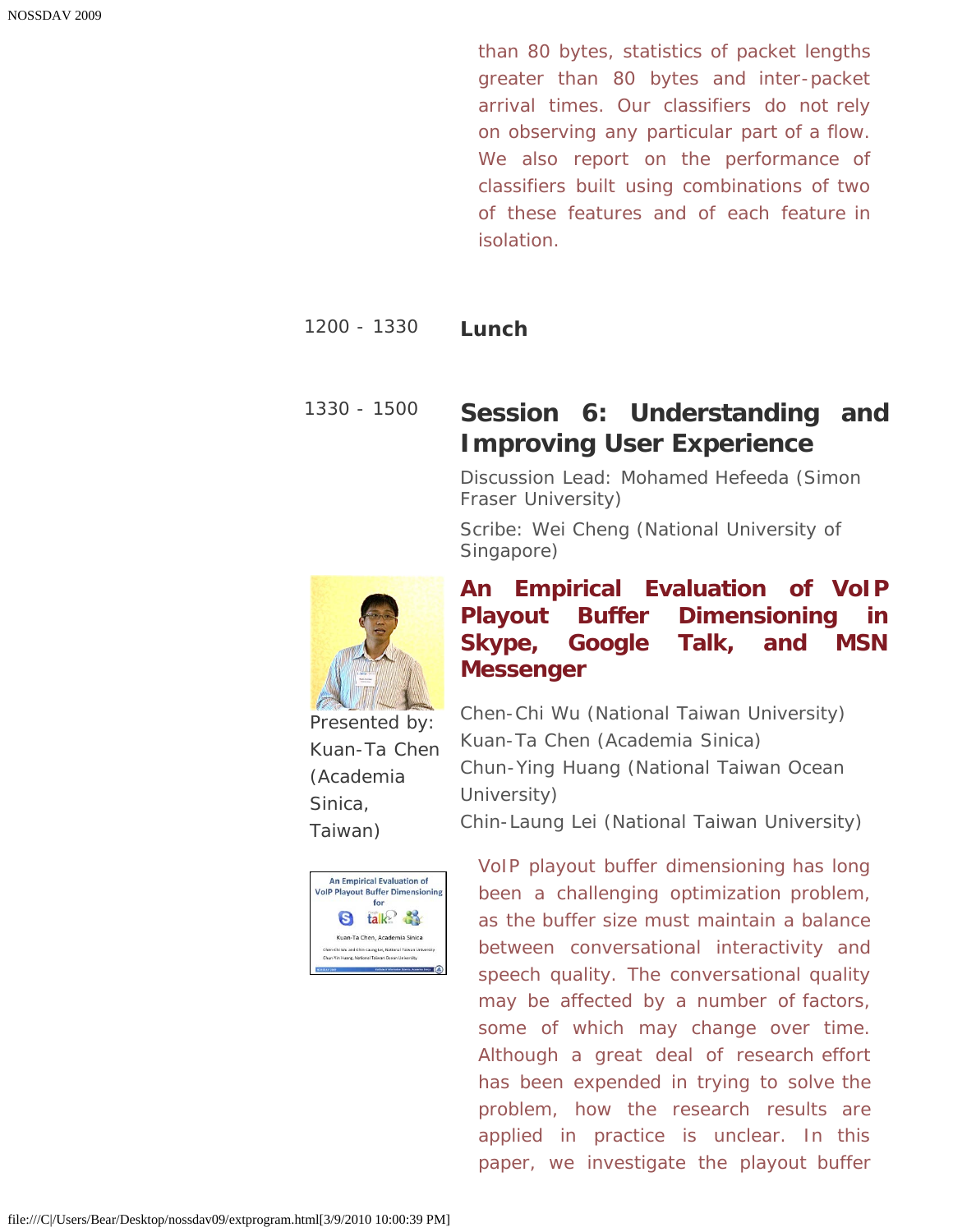dimensioning algorithms applied in three popular VoIP applications, namely, Skype, Google Talk, and MSN Messenger. We conduct experiments to assess how the applications adjust their playout buffer sizes. Using an objective QoE (Quality of Experience) metric, we show that Google Talk and MSN Messenger do not adjust their respective buffer sizes appropriately, while Skype does not adjust its buffer at all. In other words, they could provide better QoE to users by improving their buffer dimensioning algorithms. Moreover, none of the applications adapts its buffer size to the network loss rate, which should also be considered to ensure optimal QoE provisioning.



Presented by: Pengpeng Ni *(Simula Research Lab and University of Oslo)*

|                             |                                                                    | <b>Fine-Grained Scalable Streaming from</b> |
|-----------------------------|--------------------------------------------------------------------|---------------------------------------------|
| <b>Coarse-Grained Video</b> |                                                                    |                                             |
|                             | Penggeng Ni: Alexander Eichhorn:<br>Carsten Griwodz; Pál Halvorsen |                                             |
|                             | Skyada Research Laboratory                                         |                                             |
|                             |                                                                    |                                             |
|                             |                                                                    |                                             |
|                             |                                                                    |                                             |

 $\mathbf{L}$ 

#### **[Fine-Grained Scalable Streaming](javascript:if(confirm() [from Course-Grained Video](javascript:if(confirm()**

*Pengpeng Ni (Simula Research Laboratory and University of Oslo) Alexander Eichhorn (Simula Research Laboratory) Carsten Griwodz (Simula Research Laboratory and University of Oslo) PÃ¥l Halvorsen (Simula Research Laboratory and University of Oslo)*

Scalable video is an attractive option for adapting the bandwidth consumption of streaming video to the available bandwidth. Fine-grained scalability can adapt most closely to the available bandwidth, but this comes at the cost of a high compression penalty. In the context of VoD streaming to mobile end systems, we have therefore explored whether a similar adaptation to the available bandwidth can be achieved by performing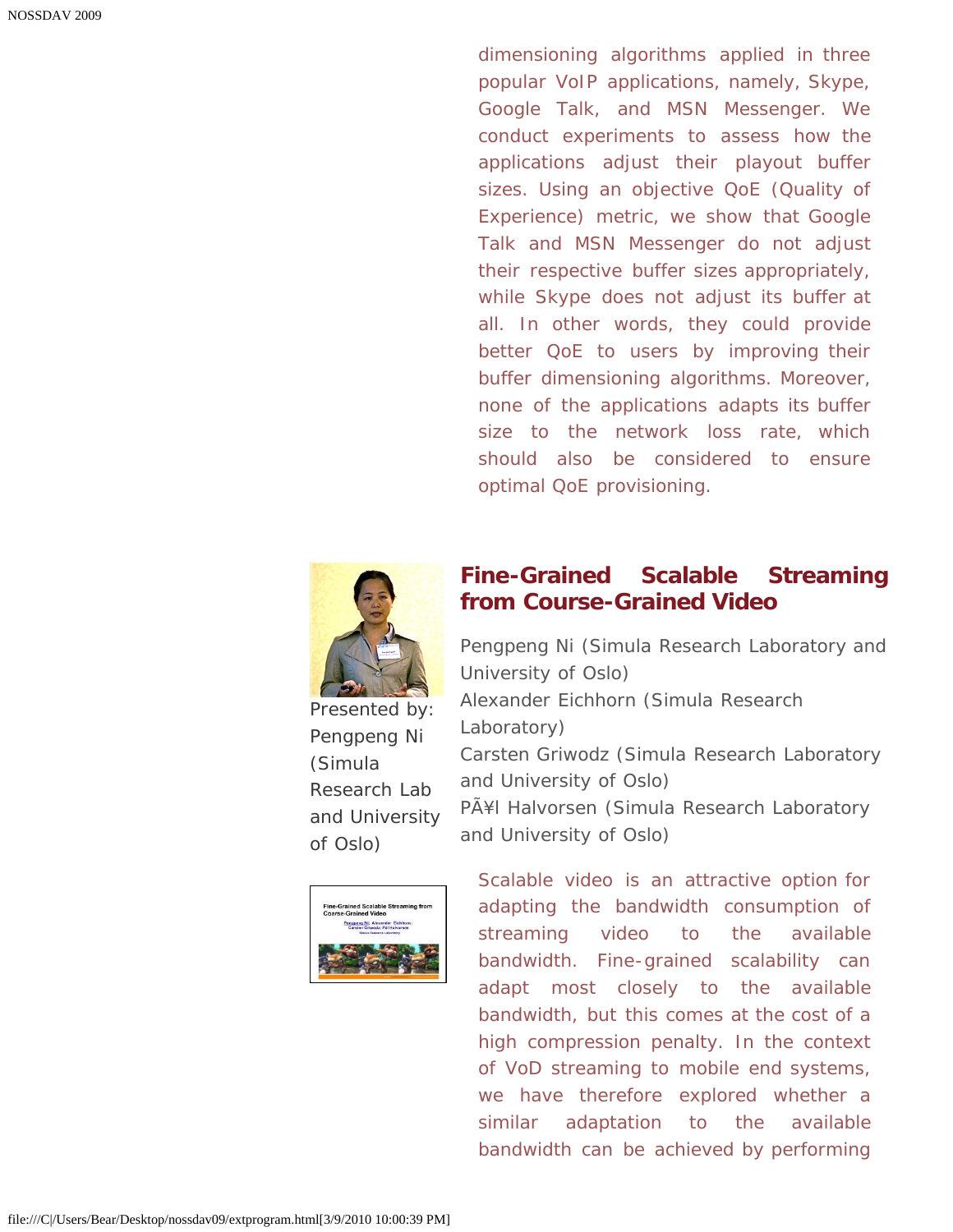layer switching in coarse-grained scalable videos. In this approach, enhancement layers of a video stream are switched on and off to achieve any desired longerterm bandwidth. We performed user studies to evaluate the idea, and came to the far-from-obvious conclusion that layer switching is viable way for bit-rate savings and fine-grained bitrate adaptation even for rather short times between layer switches.



Presented by: Ishan Vaishnavi *(Centrum voor Wiskunde en Informatica)*

| <b>Estimate and Serve: Scheduling Soft RT</b><br><b>Packets for Delay Sensitive Media</b><br>Applications on the Internet |  |
|---------------------------------------------------------------------------------------------------------------------------|--|
|                                                                                                                           |  |
|                                                                                                                           |  |
| Ishan Vaishnavi, Dick Bulterman                                                                                           |  |
| CWL Amsterdam                                                                                                             |  |
|                                                                                                                           |  |
|                                                                                                                           |  |

### **[Estimate and Serve: Scheduling Soft](javascript:if(confirm() [Real-Time Packets for Delay](javascript:if(confirm() [Sensitive Media Applications on the](javascript:if(confirm() [Internet](javascript:if(confirm()**

*Ishan Vaishnavi (Centrum voor Wiskunde en Informatica) Dick C. A. Bulterman (Centrum voor Wiskunde en Informatica)*

This paper presents a new scheduling algorithm for real time network delivery of packets over Diffserv networks for delay sensitive applications. We name the networks that support this algorithm as Estimated Service (Estserv) networks. These networks, for real time packets, estimate the probability of the packet meeting its deadline and schedule it according to this estimation. This paper validates, given this estimation mechanism, the better performance of the scheduling algorithm over traditional solutions. We show that using Estserv for delay sensitive applications, we can provide out-of-band scheduling, save bandwidth on packets with expired deadlines and handle bursts without loosing the scalability of Diffserv. We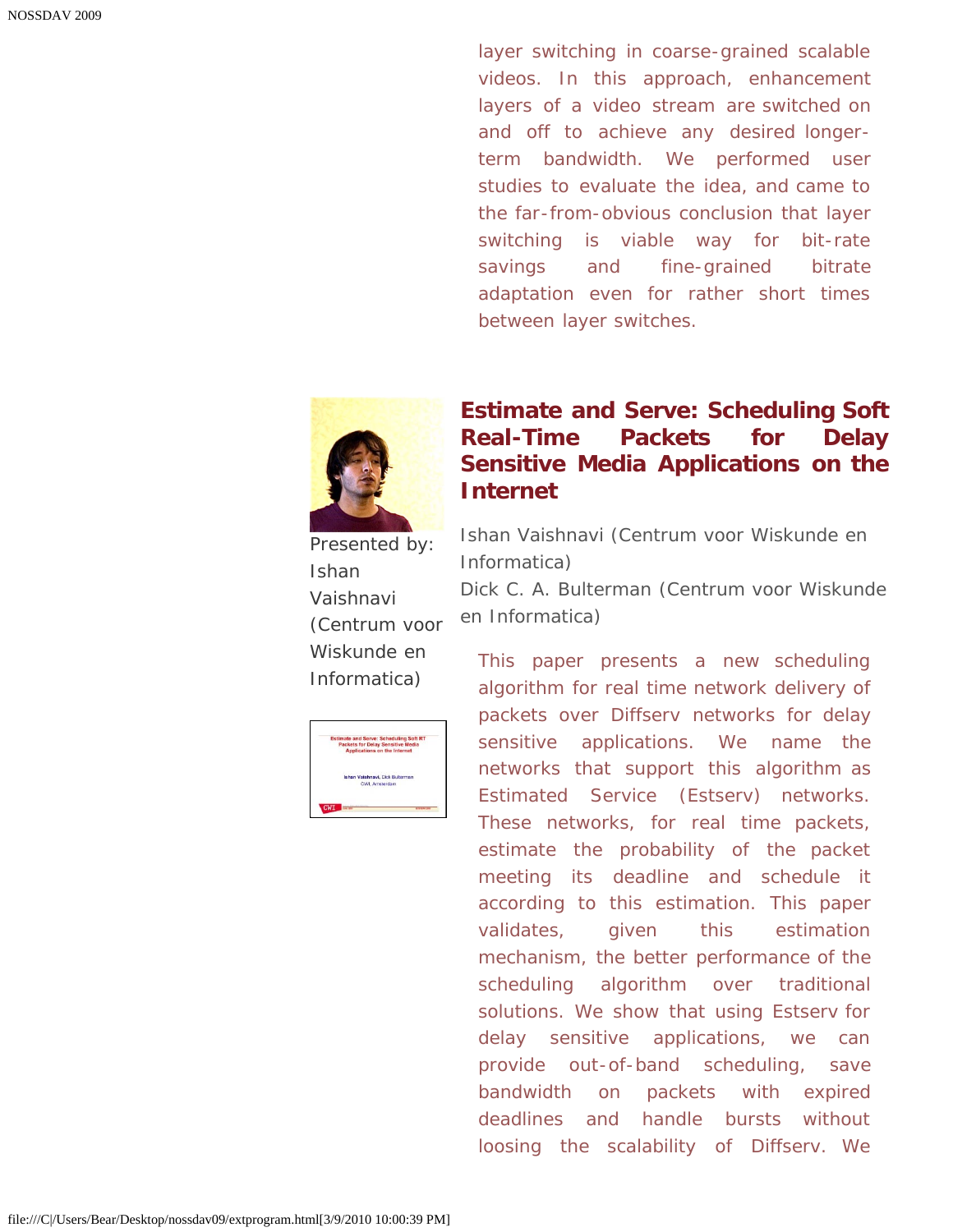show with the help of an implementation in the Linux kernel's ip-forwarding part, that, given the estimation value, Estserv performs better than Diffserv in terms of deadlines, while still saving bandwidth.

#### 1500 - 1530 **Coffee Break**

### 1530 - 1700 **Session 7: P2P Streaming II**

*Discussion Lead: Dongyan Xu (Purdue University)*

*Scribe: Amir Hassan Rasti Ekbatani (University of Oregon)*



**[Zebroid: IPTV Data to Support Peer-](javascript:if(confirm()[Assisted VoD Content Delivery](javascript:if(confirm()**

*Yih-Farn Robin Chen (AT&T Laboratories - Research)*

Presented by: Yih-Farn Robin Chen *(AT&T Laboratories - Research)*



*Rittwik Jana (AT&T Laboratories - Research) Daniel Stern (AT&T Laboratories - Research) Bin Wei (AT&T Laboratories - Research) Mike Yang (AT&T Laboratories - Research) Hailong Sun (Beihang University)*

P2P file transfers and streaming have already seen a tremendous growth in Internet applications. With the rapid growth of IPTV, the need to efficiently disseminate large volumes of Video-on-Demand (VoD) content has prompted IPTV service providers to consider peerassisted VoD content delivery. This paper describes Zebroid, a VoD solution that uses IPTV operational data on an ongoing basis to determine how to preposition popular content in customer settop boxes during idle hours to allow these peers to assist the VoD server in content delivery during peak hours. Latest VoD request distribution, set-top box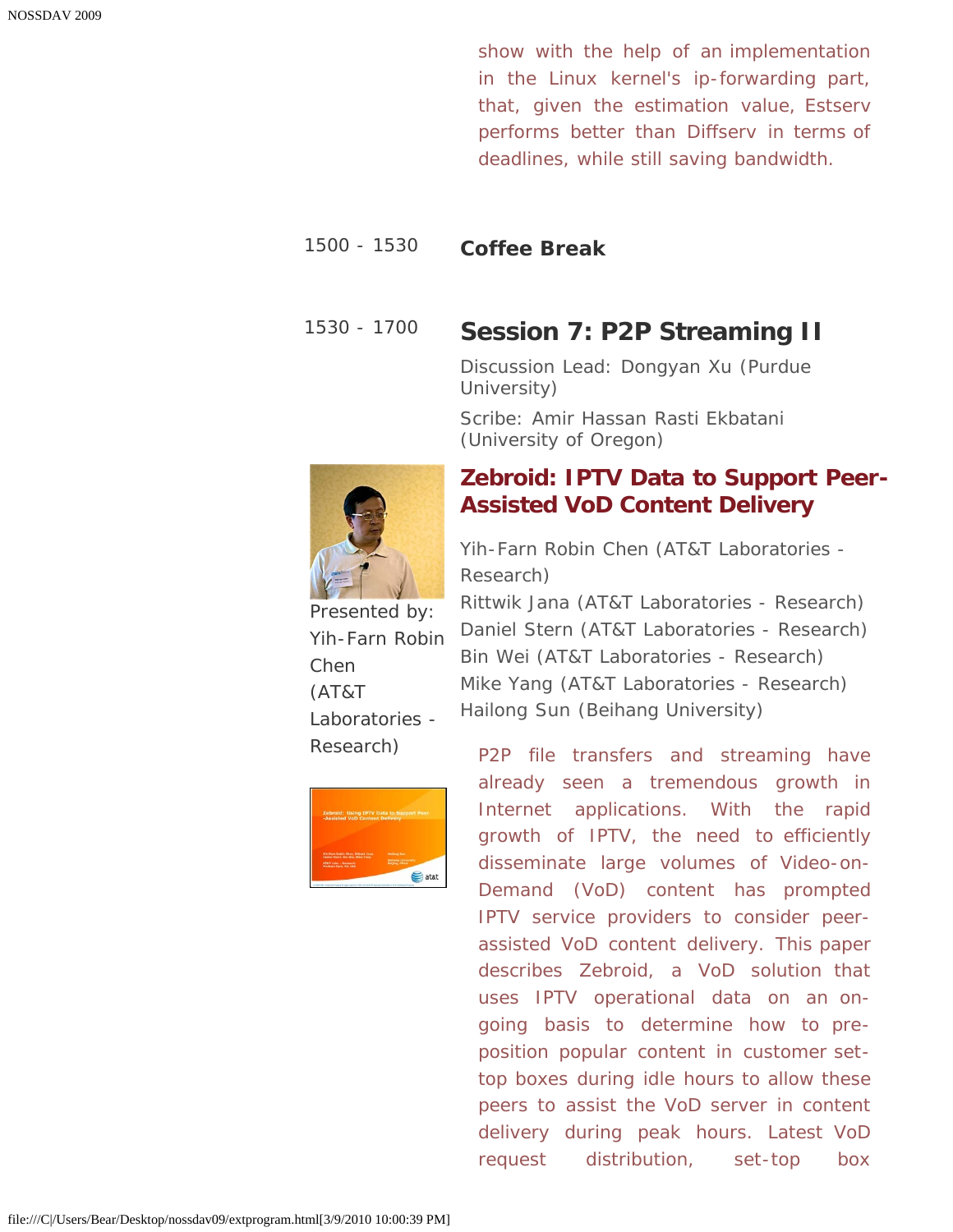availability, and capacity data on network components are all taken into consideration in determining the parameters used in the striping algorithm of Zebroid. We show both by simulation and emulation on a realistic IPTV testbed that the VoD server load can be significantly reduced by more than 50- 80% during peak hours by using Zebroid.



Presented by: Remo Meier *(ETH Zurich)*

 $\mathbf{r}$ 

| Remo Meier                         |
|------------------------------------|
| Thomas tocher                      |
| Stefan Schmid<br>Roger Wattenhofer |
|                                    |
| FTH Zurich                         |
| remmeler@tik.ee.ethz.ch            |
|                                    |
|                                    |

 $\blacksquare$ 

#### **[Robust Live Media Streaming in](javascript:if(confirm() [Swarms](javascript:if(confirm()**

*Thomas Locher (ETH Zurich) Remo Meier (ETH Zurich) Roger Wattenhofer (ETH Zurich) Stefan Schmid (TU Munich)*

Data dissemination in decentralized networks is often realized by using some form of swarming technique. Swarming enables nodes to gather dynamically in order to fulfill a certain task collaboratively and to exchange resources (typically pieces of files or packets of a multimedia data stream). As in most distributed systems, swarming applications face the problem that the nodes in a network have heterogeneous capabilities or act selfishly. We investigate the problem of efficient live data dissemination (e.g., TV streams) in swarms. The live streams should be distributed in such a way that only nodes with sufficiently large contributions to the system are able to fully receive it -- even in the presence of freeloading nodes or nodes that upload substantially less than required to sustain the multimedia stream. In contrast, uncooperative nodes cannot properly receive the data stream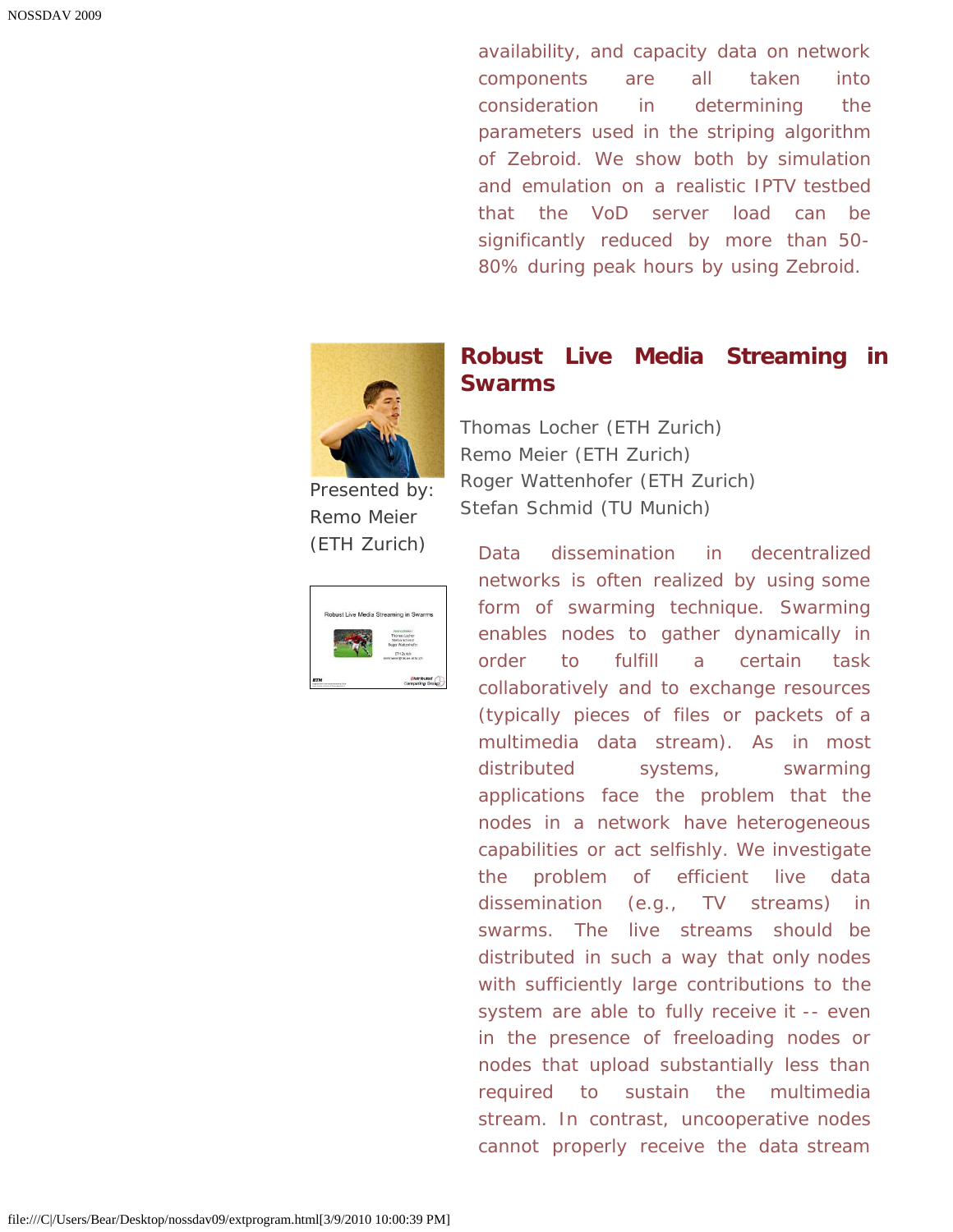as they are unable to fill their data buffers in time, incentivizing a fair sharing of resources. If the number of selfish nodes increases, our emulation results reveal that the situation steadily deteriorates for them, while obedient nodes continue to receive virtually all packets in time.



Presented by: Lisong Xu *(University of Nebraska-Lincoln)*

| Providing Statistically Guaranteed Streaming Quality |                                 |  |
|------------------------------------------------------|---------------------------------|--|
|                                                      |                                 |  |
|                                                      | for Peer-to-Peer Live Streaming |  |

### **[Providing Statistically Guaranteed](javascript:if(confirm() [Streaming Quality for Peer-to-Peer](javascript:if(confirm() [Live Streaming](javascript:if(confirm()**

*Miao Wang (University of Nebraska-Lincoln) Lisong Xu (University of Nebraska-Lincoln) Byrav Ramamurthy (University of Nebraska-Lincoln)*

Most of the literature on peer-to-peer (P2P) live streaming focuses on how to provide best-effort streaming quality by efficiently using the system bandwidth; however, there is no guarantee about the provided streaming quality. This paper considers how to provide statistically guaranteed streaming quality to a P2P live streaming system. We study a class of admission control algorithms which statistically guarantee that a P2P live streaming system has sufficient overall bandwidth. Our results show that there is a tradeoff between the user blocking rate and user-behavior insensitivity (i.e., whether the system performance is insensitive to the fine statistics of user behaviors). We also find that the system performance is more sensitive to the distribution change of user inter-arrival times than to that of user lifetimes.

#### 1700 - 1715 **Concluding Remarks**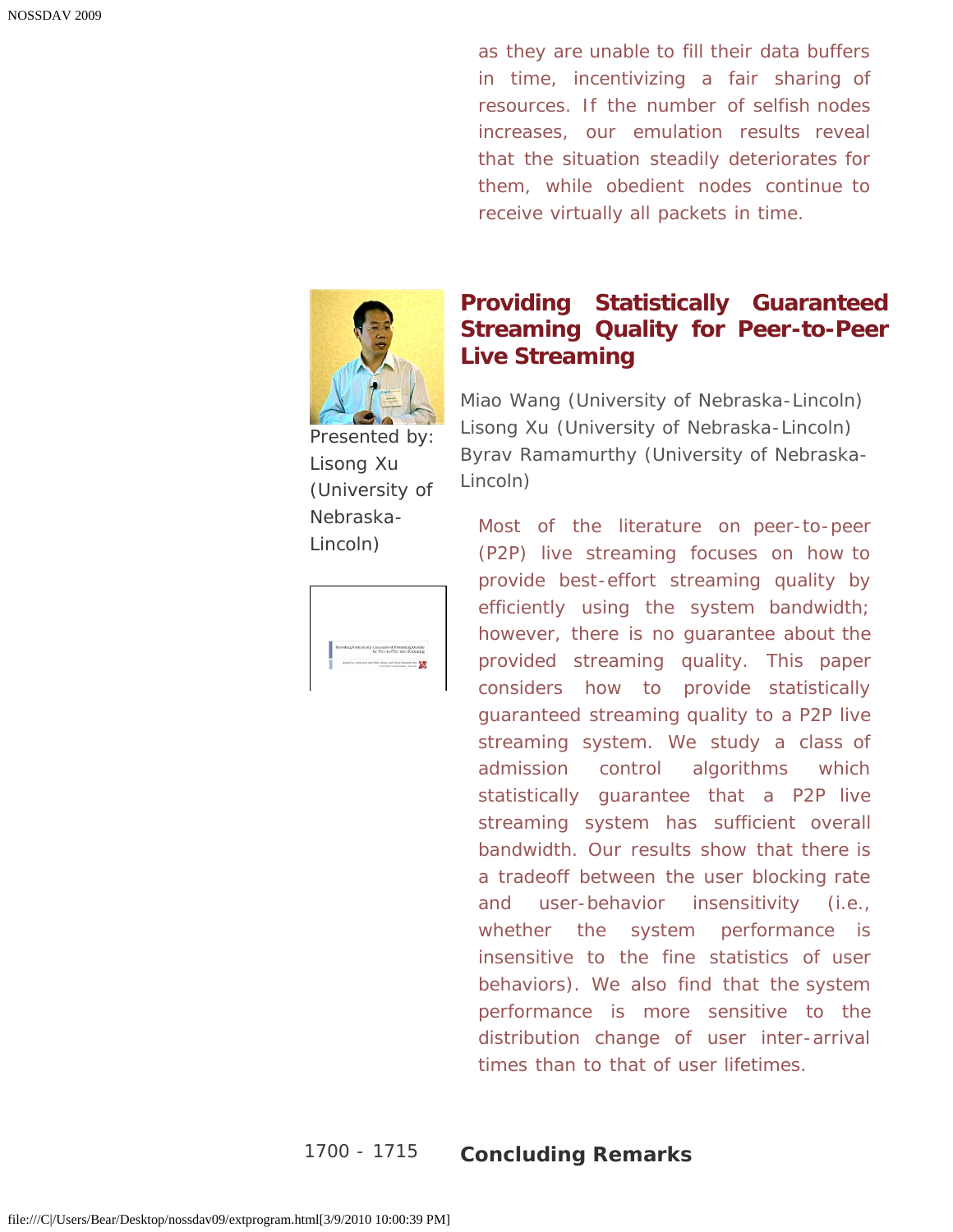This website is mirrored at [http://www.nossdav.org/2009/](javascript:if(confirm() and [http://nemesys.comp.nus.edu.sg/nossdav09/](javascript:if(confirm().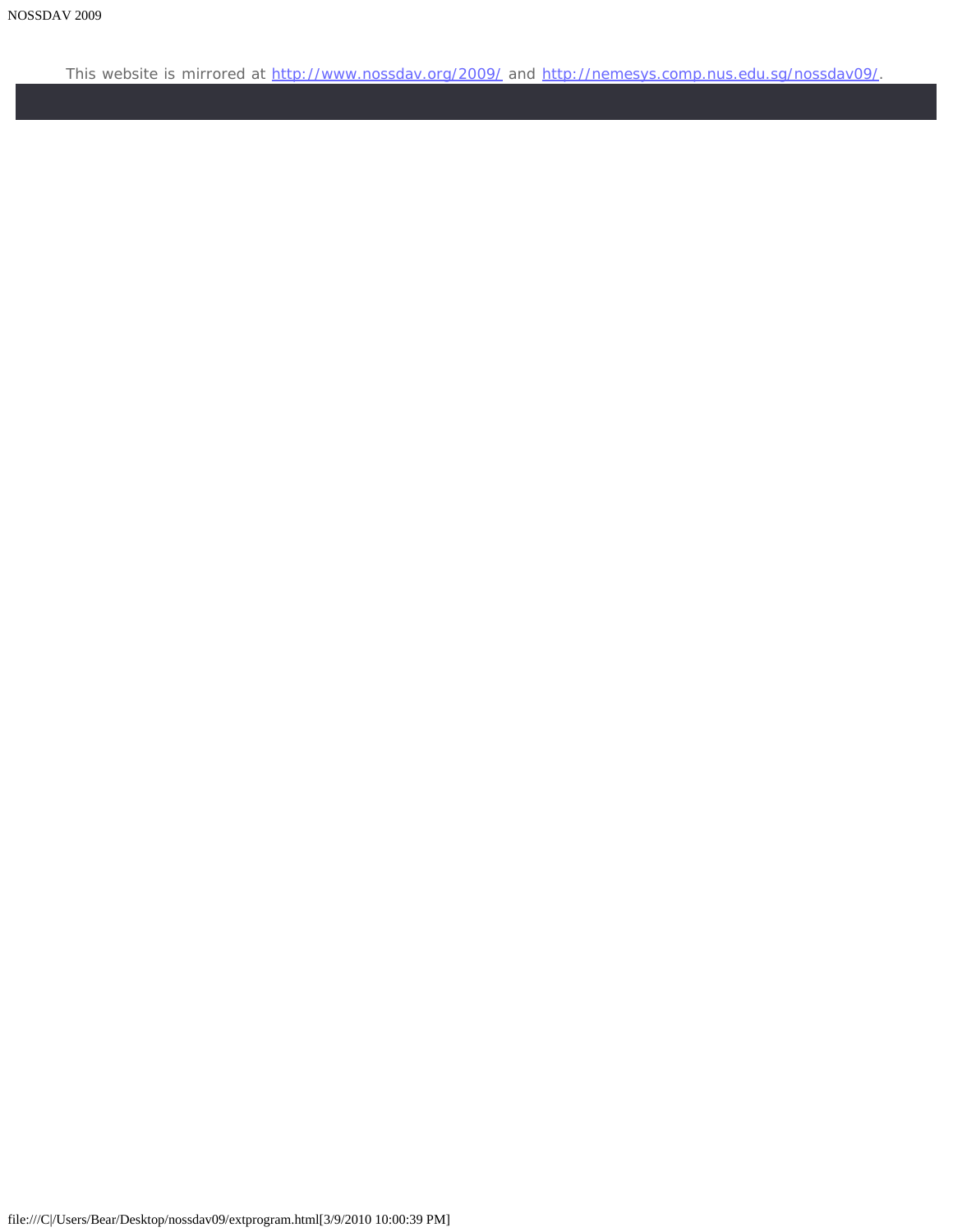# NOSSDAV 2009

<span id="page-62-0"></span>The 19th International Workshop on Network and Operating Systems Support for Digital Audio and Video

Williamsburg, Virginia. June 3-5, 2009

| <b>Home</b><br>Organization         | <b>Accomodation at Conference Hotel</b>                                                                                      |
|-------------------------------------|------------------------------------------------------------------------------------------------------------------------------|
|                                     | Advance Booking Deadline: 4 May, 2009.                                                                                       |
| <b>Call For Papers</b>              | NOSSDAV 2009 will be held at Williamsburg Marriot. The hotel                                                                 |
| <b>Submit Papers</b>                | is offering a room rate of USD 129 per night to NOSSDAV 2009<br>attendees. To enjoy this rate, book online with special code |
|                                     | ACAACAA or contact the in-house Group Housing Coordinator                                                                    |
| <b>Registration</b>                 | Marry<br>(757)<br>Woodhouse at<br>259-5693<br><sub>or</sub>                                                                  |
| Program                             | mwoodhouse@columbiasussex.com no later than 4 May 2009.                                                                      |
| <b>Scribes</b>                      |                                                                                                                              |
| Abstracts, Papers,<br><b>Slides</b> |                                                                                                                              |
| <b>Travel Logistic</b>              |                                                                                                                              |

#### **Social Networks**

 $\mathbf{f}$ 

**Past NOSSDAV Workshops**

#### **Sponsored by:**





#### **In cooperation with:**



[View Larger Map](javascript:if(confirm()

#### **Getting to Williamsburg**

The website [visitwilliamsburg.com](javascript:if(confirm() contains useful information about how to get to Williamsburg by car, air, and train.

#### **Airport Shuttle**

[Williamsburg Airport Shuttle](javascript:if(confirm() from Newport News (PHF), Richmond (RIC), and Norfolk (ORF).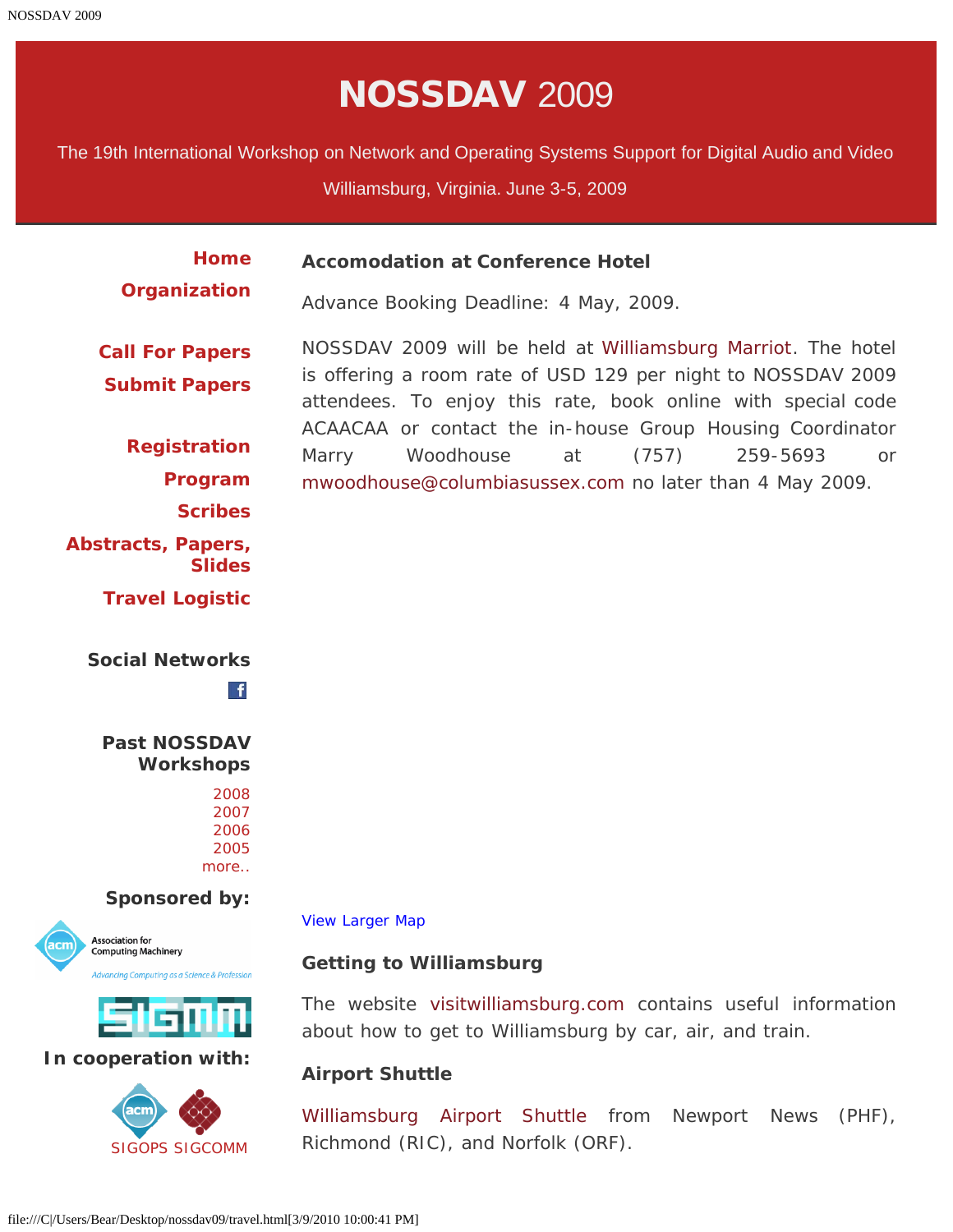#### **Visa Applications**

The sites [http://www.unitedstatesvisas.gov](javascript:if(confirm() and [http://travel.state.gov](javascript:if(confirm() have information about obtaining a visa for those traveling to the United States. Both sites have links to websites for U.S. embassies and consulates worldwide. The embassy and consulate websites have very helpful information about procedures, timelines, communities served, required documentation, and fees.

International registrants should be particularly aware and careful about visa requirements, and should plan travel well in advance. All visa inquiries must be handled by ACM HQ. Please send your request for a letter in support of a visa application to [supportletters@acm.org](mailto:supportletters@acm.org) include *your name, mailing address, fax number, and the name of the conference you are attending. (Authors of papers/posters should include the title).* Visa support letters cannot be issued via email. Please note that ACM does not issue formal "letters of invitation" to any of its conferences.

This website is mirrored at [http://www.nossdav.org/2009/](javascript:if(confirm() and [http://nemesys.comp.nus.edu.sg/nossdav09/](javascript:if(confirm().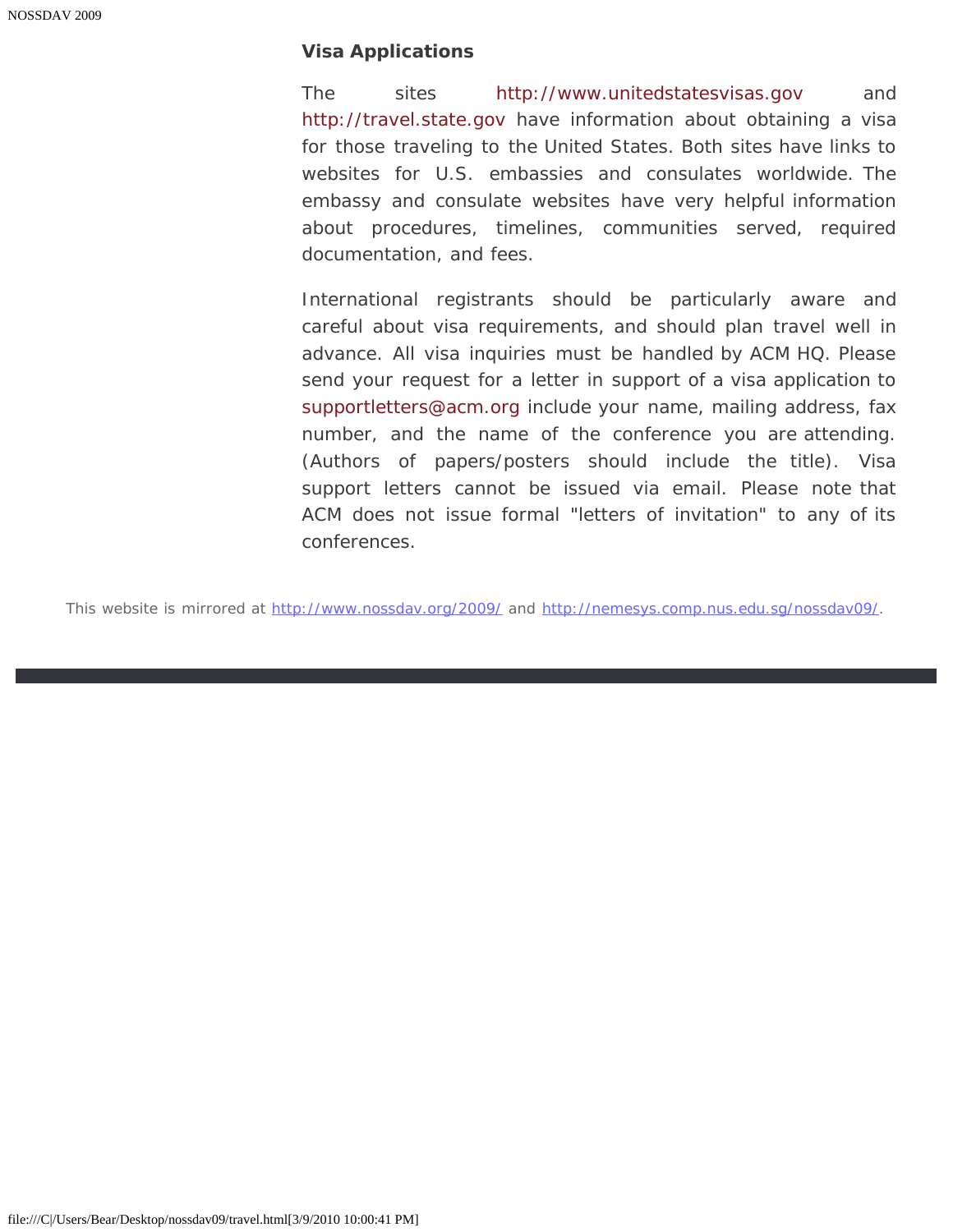#### <span id="page-64-0"></span>**Session 1: New Applications and Services**

 Dynamic Overlay Multicast in Multi-Stream/Multi-Site 3D Collaborative Systems W. Wu, Z. Yang, K. Nahrstedt Web 2.0 Traffic Measurement: Analysis on Online Map Applications S. Lin, Z. Gao, K. Xu Peer-Assisted Online Storage and Distribution: Modeling and Server Strategies Y. Sun, F. Liu, B. Li, B. Li

#### **Session 2: P2P Streaming I**

 InstantLeap: Fast Neighbor Discovery in P2P VoD Streaming X. Qiu, C. Wu, X. Lin, F. Lau Overlay Monitoring and Repair in Swarm-based Peer-to-Peer Streaming N. Magharei, R. Rejaie Adaptive Overlay Topology for Mesh-Based P2P-TV Systems R. Lobb, A. Silva, E. Leonardi, M. Mellia, M. Meo

#### **Session 3: OS and End Systems**

 Random Network Coding on the iPhone: Fact or Fiction? H. Shojania, B. Li SLIPstream: Scalable Low-latency Interactive Perception on Streaming Data P. Pillai, L. Mummert, S. Schlosser, R. Sukthankar, C. Helfrich Server-Efficient High-Definition Media Dissemination P. Frey, A. Hasler, B. Metzler, G. Alonso Power Efficient Real-Time Disk Scheduling D. Moal, D. Molaro, J. Campello

#### **Session 4: Virtual Environments and Games**

 A Delaunay Triangulation Architecture Supporting Churn and User Mobility in MMVE-s M. Ghaffari, B. Hariri, S. Shirmohammadi Probabilistic Event Resolution with the Pairwise Random Protocol J. Miller, J. Crowcroft

 Cross-Tree Adjustment for Spatialized Audio Streaming over Networked Virtual Environments K. Liang, R. Zimmermann

#### **Session 5: Security**

 End-to-End Secure Delivery of Scalable Video Streams Kianoosh, M. Hefeeda Secure Multimedia Content Delivery with Multiparty Multilevel DRM Architechture T. Thomas, S. Emmanuel, A. Das, M. Kankanhalli Rapid Identification of Skype Traffic P. Branch, A. Heyde, G. Armitage

#### **Session 6: Understanding and Improving User Experience**

```
 An Empirical Evaluation of VoIP Playout Buffer Dimensioning in Skype, Google Talk, and MSN 
Messenger 
   C. Wu, K. Chen, Y. Chang, C. Lei
```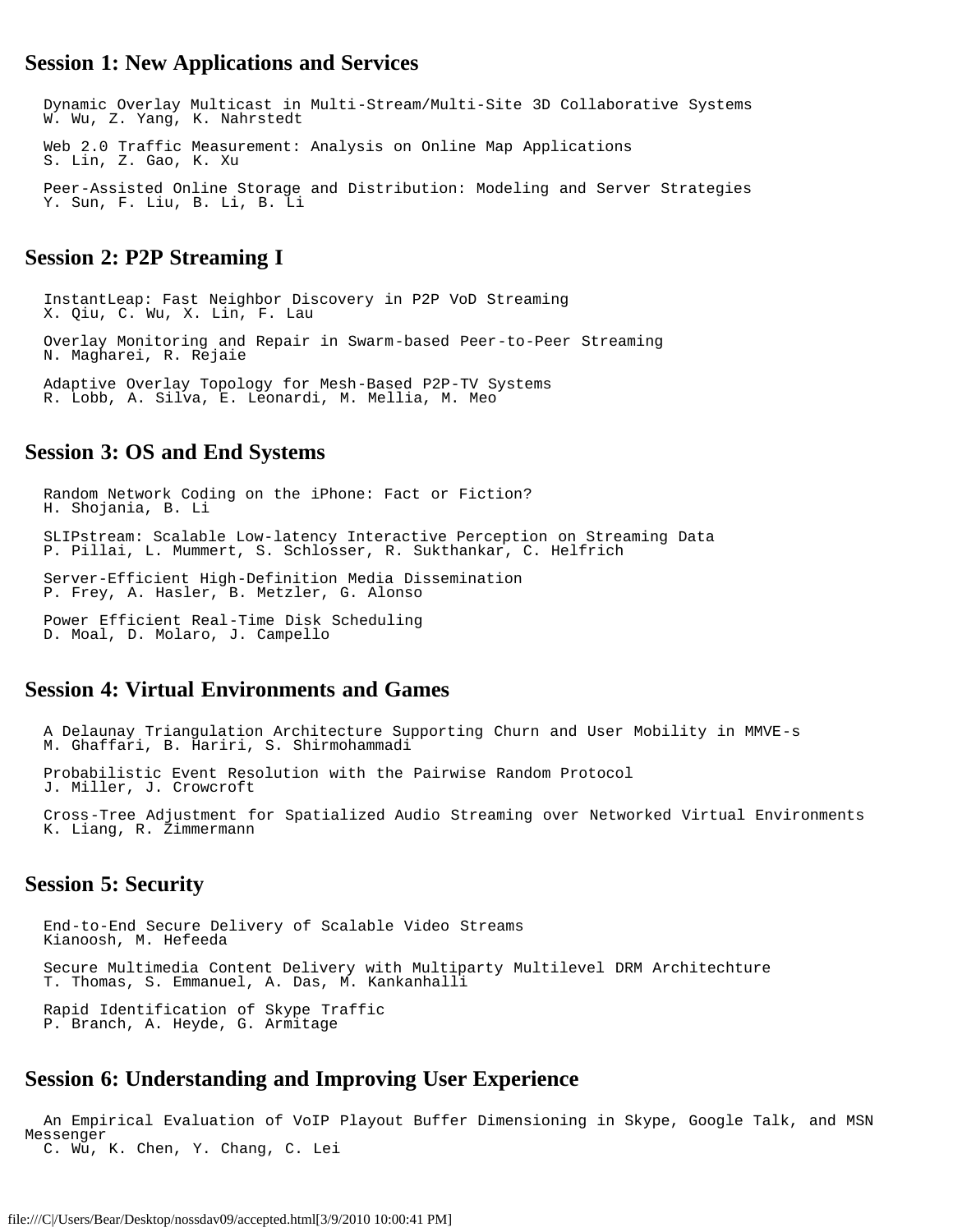Fine-Grained Scalable Streaming from Course-Grained Video P. Ni, A. Eichhorn, C. Griwodz, P. Halvorsen

 Estimate and Serve: Scheduling Soft Real-Time Packets for Delay Sensitive Media Applications on the Internet

I. Vaishnavi, D. Bulterman

#### **Session 7: P2P Streaming II**

 Zebroid: IPTV Data Mining to Support Peer-Assisted VoD Content Delivery Y. Chen, R. Jana, D. Stern, B. Wei, M. Yang, H. Sun

 Robust Live Media Streaming in Swarms T. Locher, R. Meier, S. Schmid, R. Wattenhofer

 Providing Statistically Guaranteed Streaming Quality for Peer-to-Peer Live Streaming M. Wang, L. Xu, B. Ramamurthy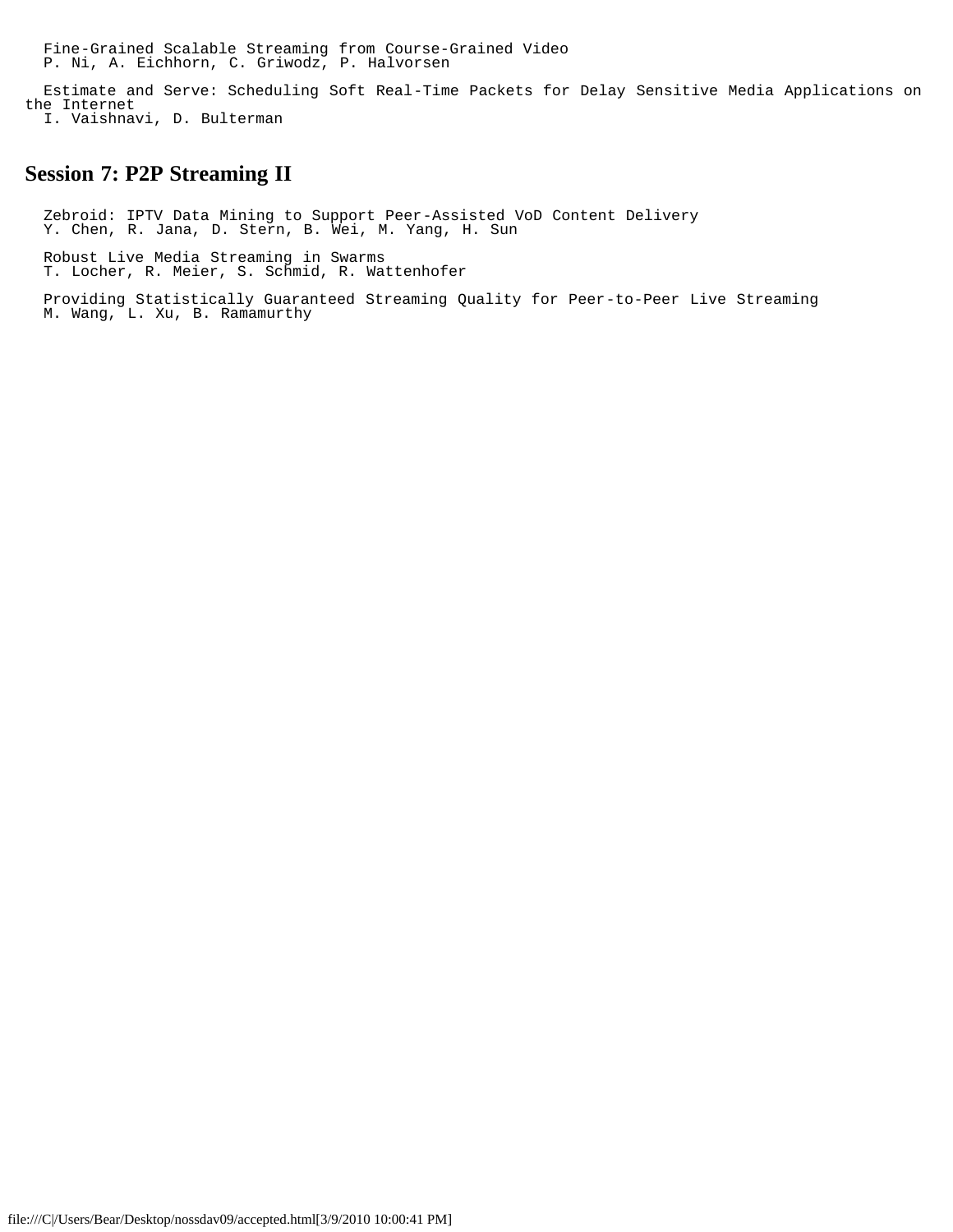Call For Papers NOSSDAV 2009

<span id="page-66-0"></span> The 19th International Workshop on Network and Operating Systems Support for Digital Audio and Video

Williamsburg, Virginia, 3-5 June 2009

 SPONSORED BY: ACM SIGMM in cooperation with ACM SIGCOMM and ACM SIGOPS

 IMPORTANT DATES Paper Deadline: 16 February 2009, 23:59 PST (Firm) Notification: 20 March 2009 Camera Ready Due: 6 April 2009

 http://www.nossdav.org/2009/ http://nemesys.comp.nus.edu.sg/nossdav09/

NOSSDAV 2009 will continue the workshop's long tradition of focusing on emerging topics, controversial ideas, and future research directions in the area of multimedia systems research, held in a setting that stimulates lively discussions among the senior and junior participants.

It is also an established practice for NOSSDAV to encourage experimental research based on real systems and data sets. Public availability of source code and data sets is highly encouraged.

The scope of NOSSDAV has evolved over the years. For NOSSDAV 2009, we would like especially highlight two new topics of interest: unconventional use of GPU for multimedia and multi-core processors support for multimedia. NOSSDAV 2009 continues to welcome submissions in the traditional topics of networked multimedia systems, operating system support for multimedia, and multimedia security and rights management.

The topics of interest include, but are not limited to:

- o OS, middleware and network support for multimedia
- o Overlay networks for multimedia
- o Media streaming, distribution and storage
- o Web 2.0 systems and social networks for multimedia
- o Wireless and mobile multimedia systems
- o Media sensor and ad hoc networks
- o Grid/cloud computing support for multimedia
- o Embedded systems for multimedia
- o Multicore architecture support for multimedia
- o GPU for multimedia
- o Network processor support for multimedia
- o Tele-immersion and mixed-reality systems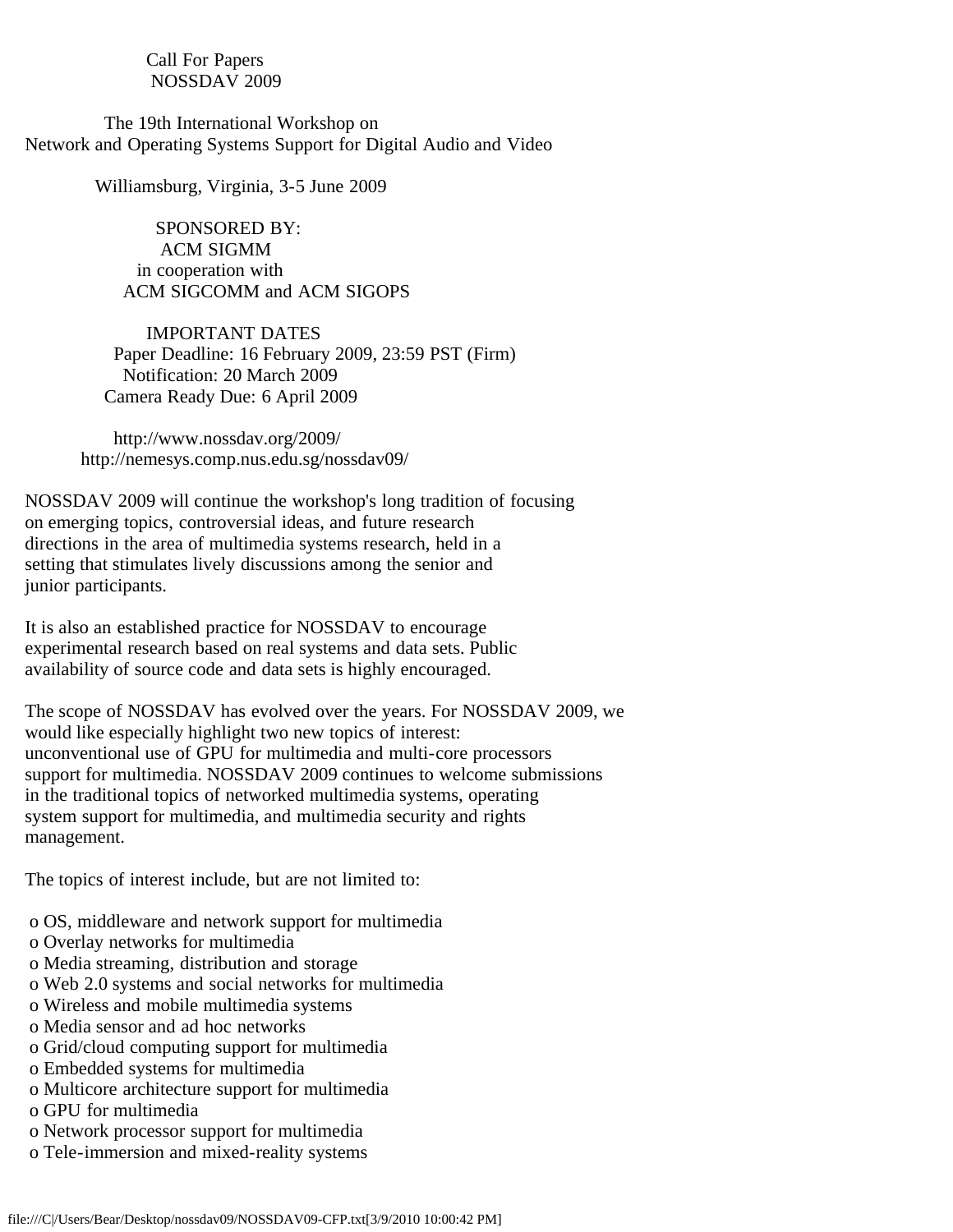o Networked graphics and virtual environments

o Networked games

o Multimedia communications and system security

o Digital rights management

A broad view will be taken in deciding what topics are within scope. Please contact the workshop co-chairs if you are unsure and wish to check if a particular topic is within the scope of NOSSDAV.

Submissions should be at most SIX pages in length using standard ACM proceedings style. We expect these submissions to be the kernel of what will eventually lead to full-length papers at high-quality conferences or journals.

Authors of selected, high quality papers from NOSSDAV 2009 will be invited to submit an extended version of their papers to a special issue of ACM/Springer Multimedia Systems Journal.

ORGANIZING COMMITTEE

Workshop Co-Chairs

 Dongyan Xu, Purdue University, USA Wei Tsang Ooi, National University of Singapore

Local Arrangement Chair

Ketan Mayer-Patel, UNC Chapel Hill, USA

Publicity Co-Chairs

 Tristan Henderson, University of St. Andrews, UK Kang Li, University of Georgia, USA Kuan-Ta Chen, Academia Sinica, Taiwan

Technical Program Committee

 Kevin Almeroth, UC Santa Barbara, USA Grenville Armitage, Swinburne U. of Tech, Australia Ernst Biersack, Institute Eurecom, France Surendar Chandra, University of Notre Dame, USA Kuan-Ta Chen, Academia Sinica, Taiwan Songqing Chen, George Mason University, USA Mark Claypool, WPI, USA Wu-chang Feng, Portland State University, USA Wu-chi Feng, Portland State University, USA Romulus Grigoras, IRIT-Toulouse, France Carsten Griwodz, University of Oslo, Norway Pål Halvorsen, University of Oslo, Norway JongWon Kim, GIST, Korea Baochun Li, University of Toronto, Canada Kang Li, University of Georgia, USA Yong Liu, Polytechnic University, USA Andreas Mauthe, Lancaster University, UK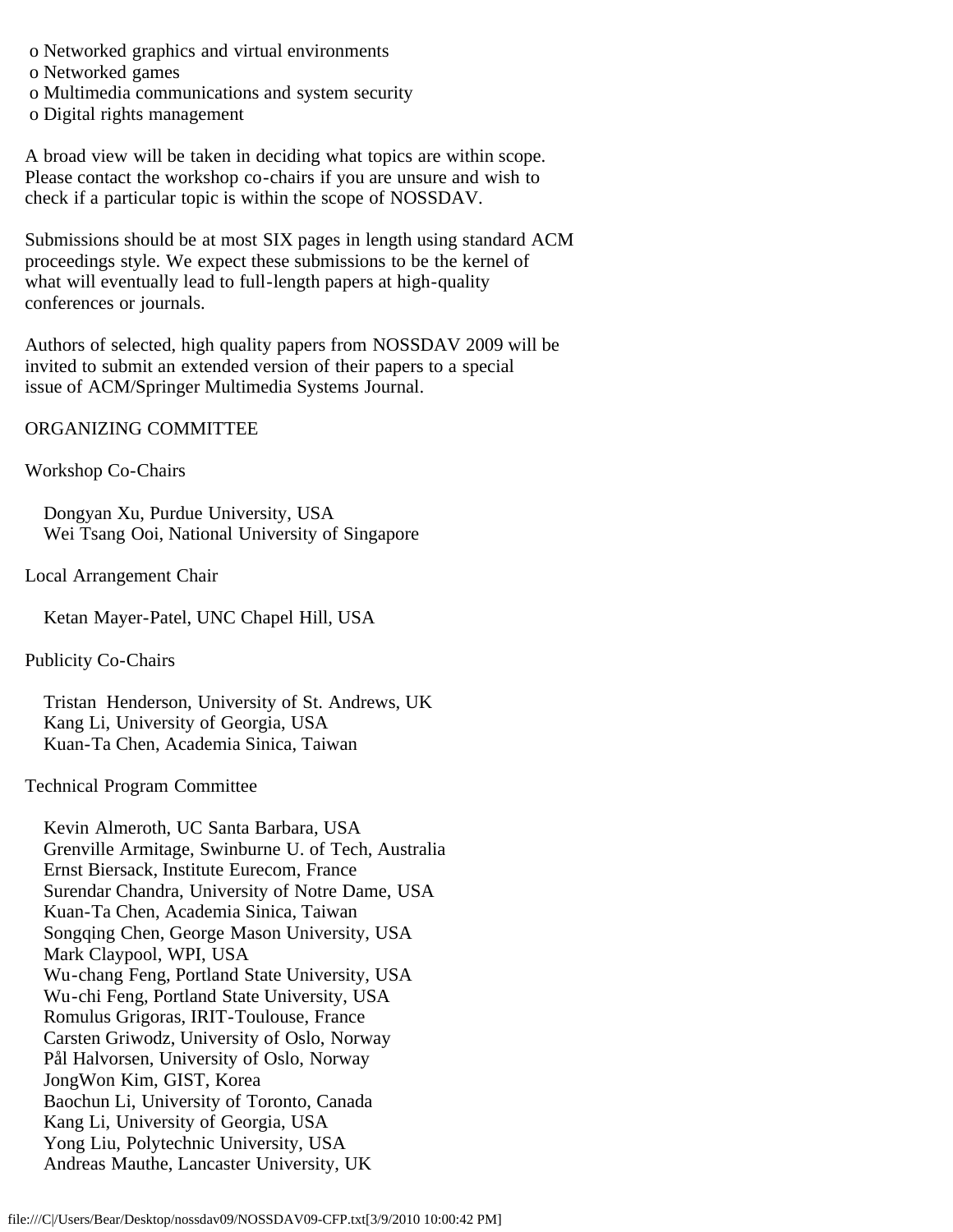Klara Nahrstedt, UIUC, USA Ketan Mayer-Patel, UNC Chapel Hill, USA Cristina Nita-Rotaru, Purdue University, USA Sanjay Rao, Purdue University, USA Reza Rejaie, University of Oregon, USA Karsten Schwan, Georgia Tech, USA Henning Schulzrinne, Columbia University, USA Prashant Shenoy, UMass, Amherst Shervin Shirmohammadi, University of Ottawa, Canada Ralf Steinmetz, TU Darmstadt, Germany Lars Wolf, TU Braunschweig, Germany Zhenyu Yang, Florida International University, USA Roger Zimmermann, National University of Singapore